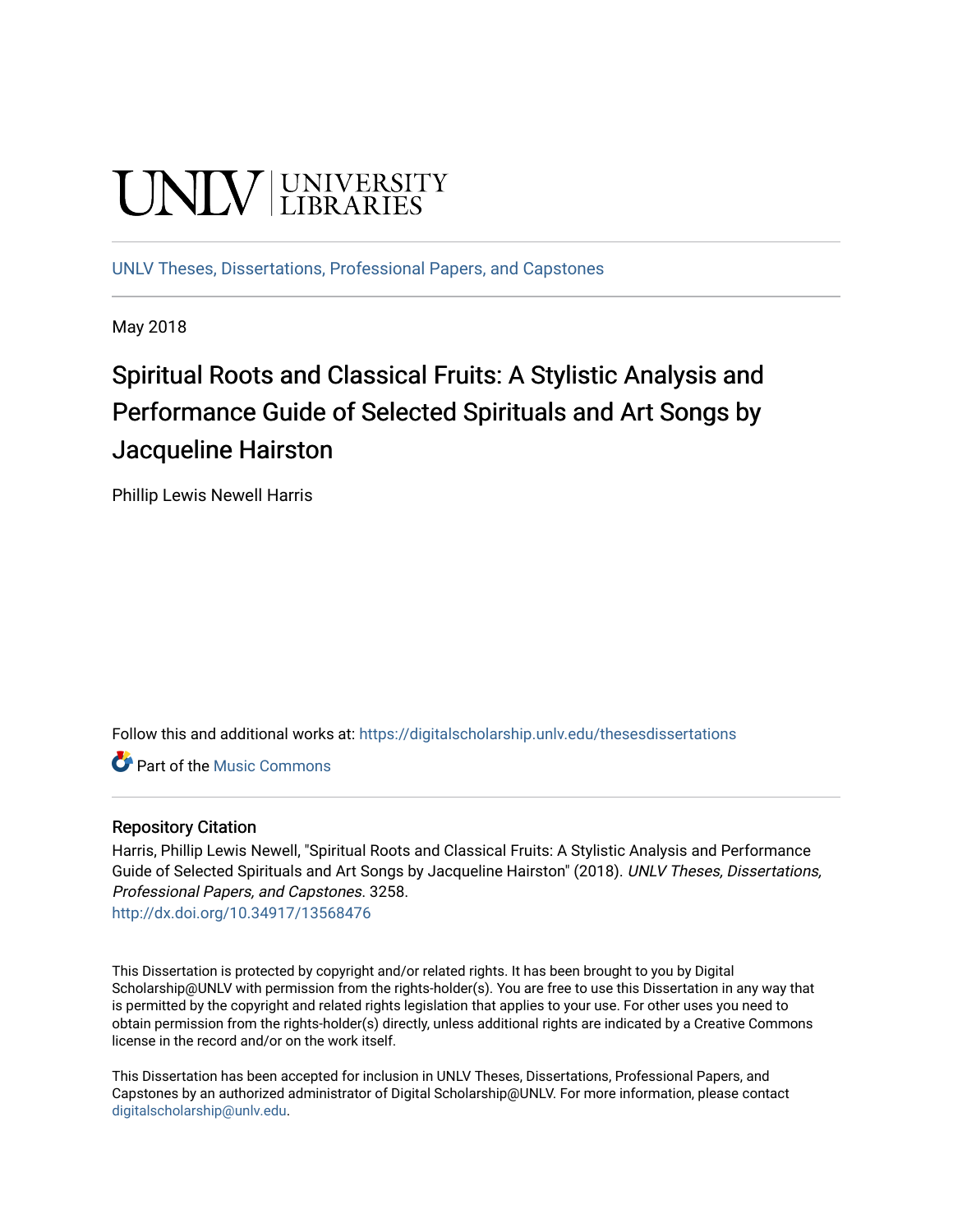# SPIRITUAL ROOTS AND CLASSICAL FRUITS: A STYLISTIC ANALYSIS AND PERFORMANCE GUIDE OF SELECTED SPIRITUALS AND ARTS SONGS BY

# JACQUELINE HAIRSTON

By

Phillip Lewis Newell Harris

Bachelor of Music University of California, Irvine 2012

## Master of Music University of Michigan 2014

## A dissertation submitted in partial fulfillment of the requirements for the

Doctor of Musical Arts

School of Music College of Fine Arts The Graduate College

University of Nevada, Las Vegas May 2018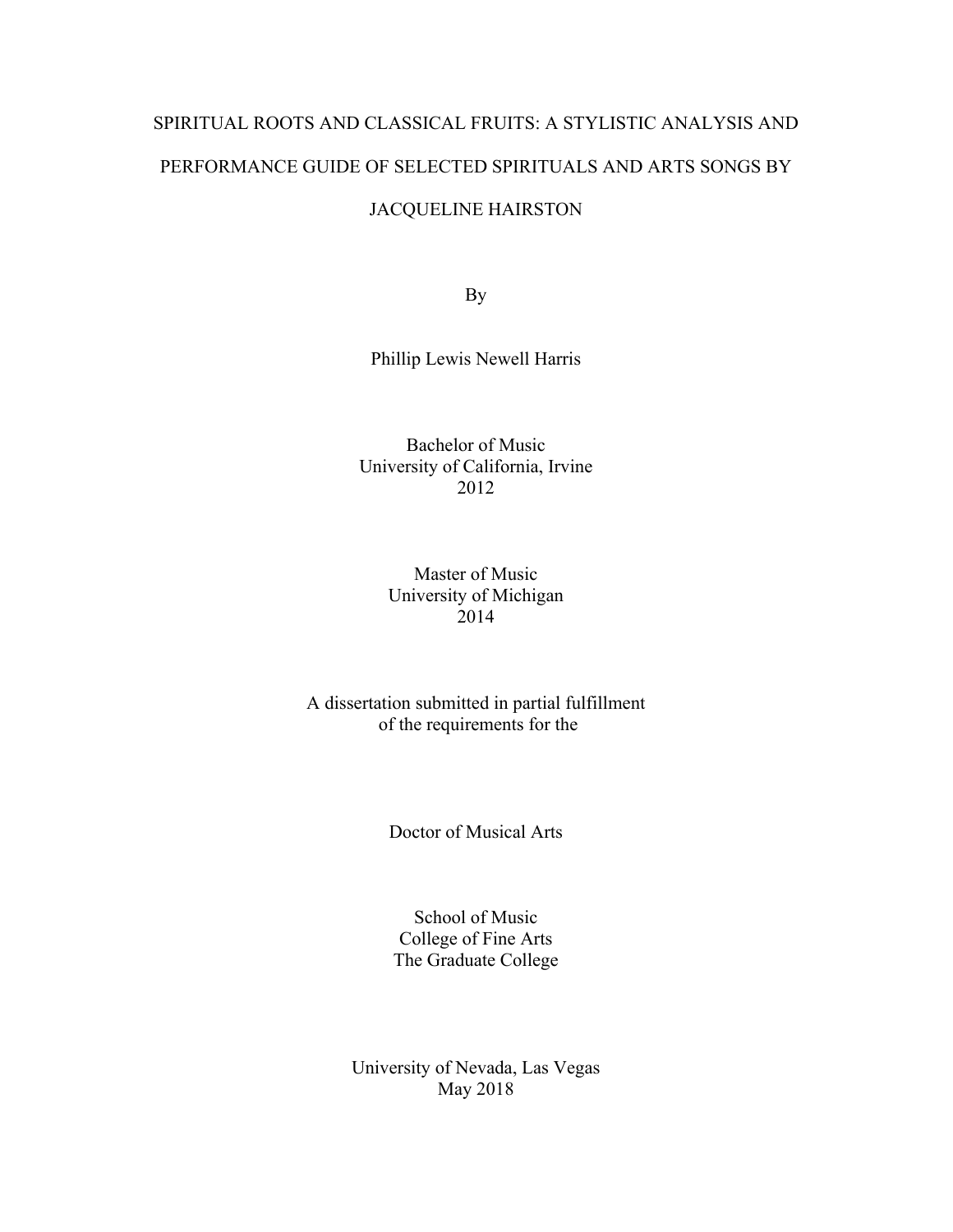

# **Doctoral Project Approval**

The Graduate College The University of Nevada, Las Vegas

May 4, 2018

This doctoral project prepared by

Phillip Lewis Newell Harris

entitled

Spiritual Roots and Classical Fruits: A Stylistic Analysis and Performance Guide of Selected Spirituals and Arts Songs by Jacqueline Hairston

is approved in partial fulfillment of the requirements for the degree of

Doctor of Musical Arts School of Music

Alfonse Anderson, D.M.A. *Examination Committee Chair* 

David Loeb, M.M. *Examination Committee Member* 

Linda Lister, D.M.A. *Examination Committee Member* 

David Weiller, M.M. *Examination Committee Member*

Rachel Anderson, J.D. *Examination Committee Member* 

Nate Bynum, M.F.A. *Graduate College Faculty Representative*  Kathryn Hausbeck Korgan, Ph.D. *Graduate College Interim Dean*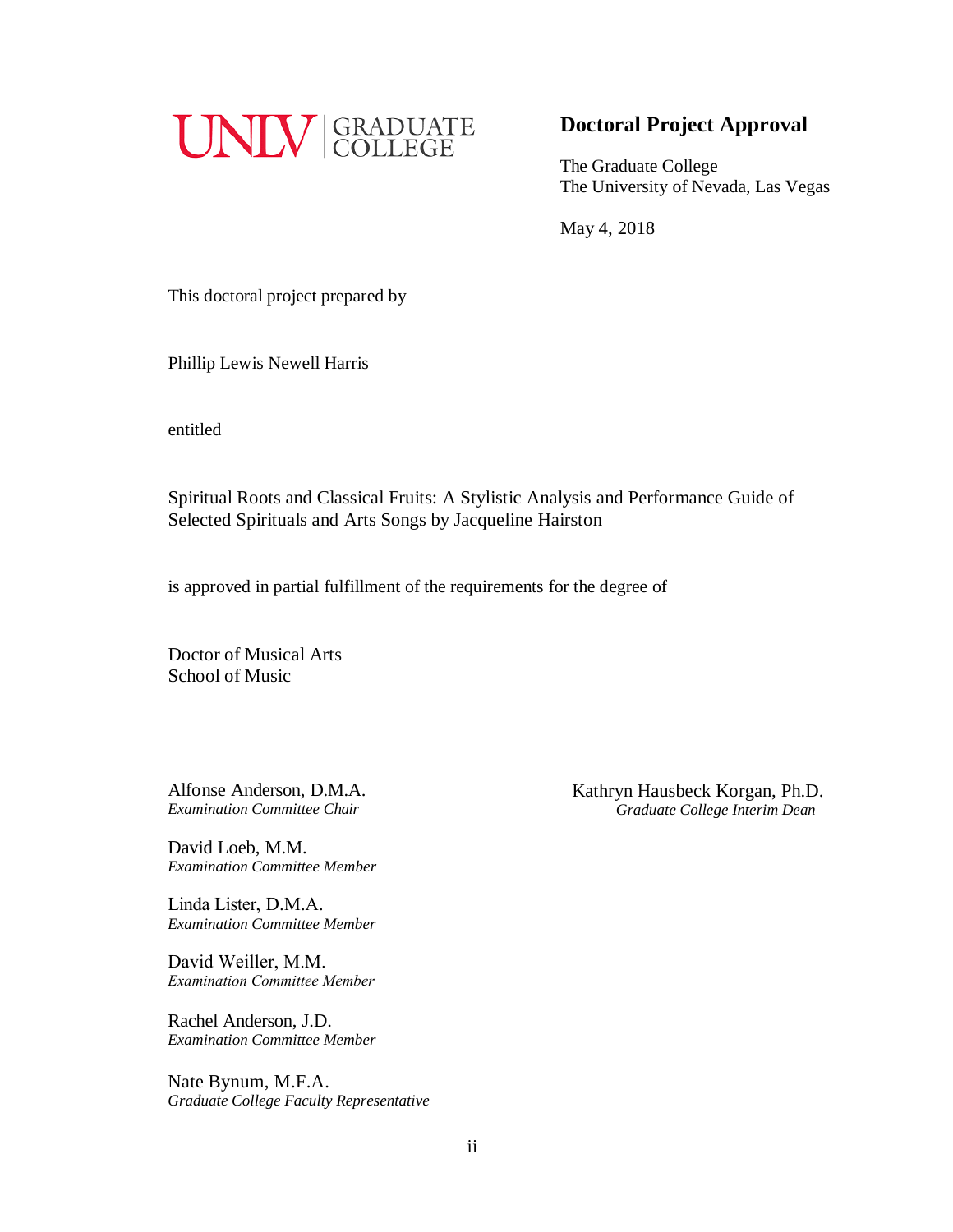# ABSTRACT

#### **Spiritual Roots and Classical Fruits:**

# **A Stylistic Analysis and Performance Guide of Selected Art Songs and Spirituals by Jacqueline Hairston**

By

Phillip Harris

Dr. Alfonse Anderson, Examination Committee Chair

Professor of Voice

University of Nevada, Las Vegas

*Spiritual Roots and Classical Fruits* is the title of Jacqueline Butler Hairston's first and only CD. Hairston is an American born composer and arranger who has proven herself as a prolific writer of vocal music, most notably in the genre of spirituals and art songs. The Charlotte, North Carolina native brings a wealth of experience to composition through her southern roots in spirituals and her formal classical training at The Juilliard School of Music, Howard University and Columbia University.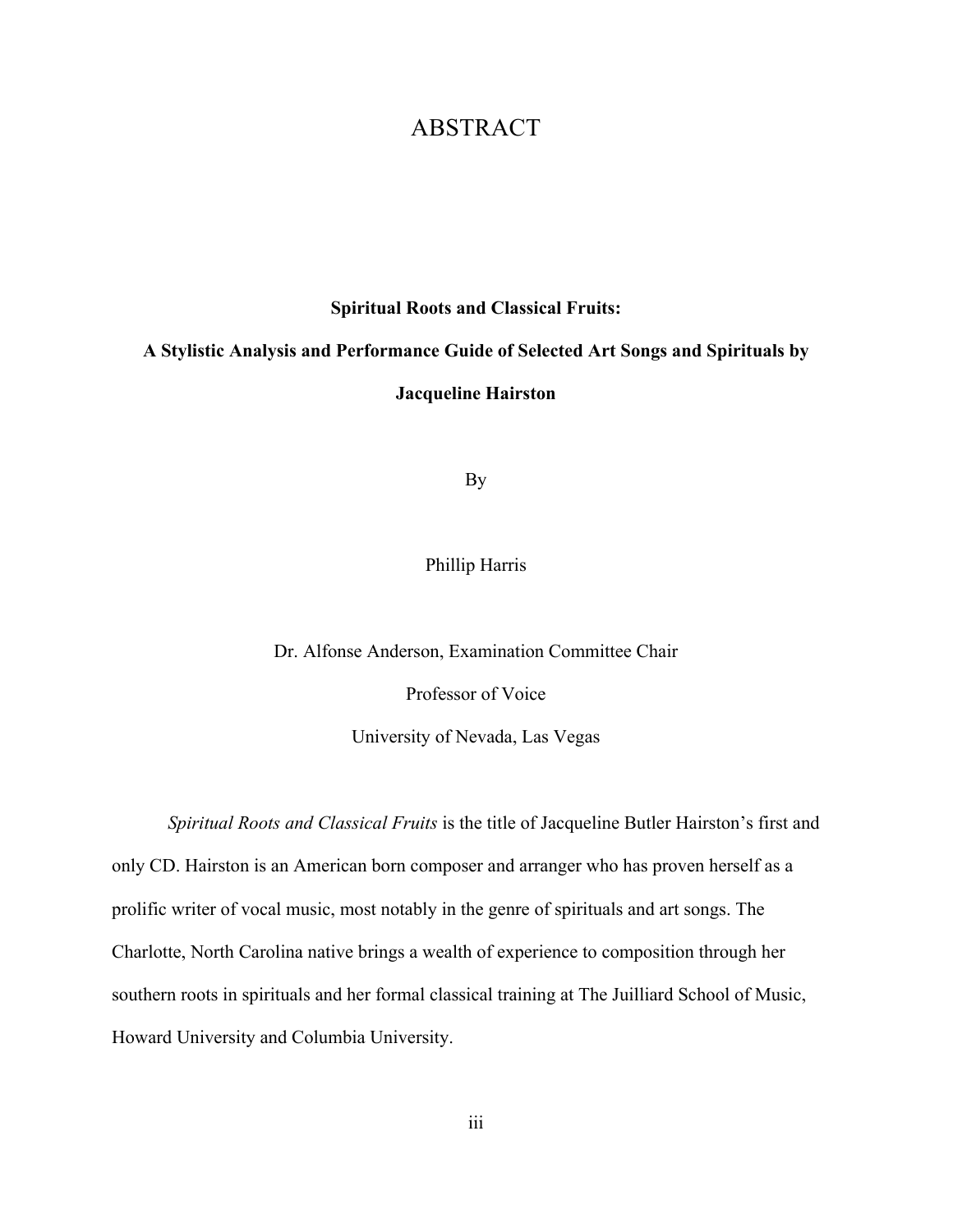The goal of this document is to introduce and present solo vocal music of Hairston's with an emphasis on harmonic structure, text, interpretation, performance practice, musical setting and overall form. Known primarily as a prolific arranger of spirituals, particularly her Christmas spirituals for Kathleen Battle, Jacqueline Hairston has equally established herself as a prominent composer in the art song genre. Her compositional style mimics the essential traits of Black American music coupled with modern and traditional European classical techniques. Her nonarranged music runs the risk of being overshadowed by the popularity of her spirituals. Consequently, this writing will provide detailed insight to her gift for non-sacred music as well.

An essential aspect of Hairston's music ties into performance practice. A detailed exploration of how her pieces should be performed and direct insight into the composer's intent serves a critical role in the entirety of this study. The totality of this research is gathered from my interactions as a student of Jacqueline Hairston, multiple interviews with her and interviews from her close associates. Moreover, it is my hope that this exposure of her work will engage and excite more discussion and performance of her music in recital, concert and church halls.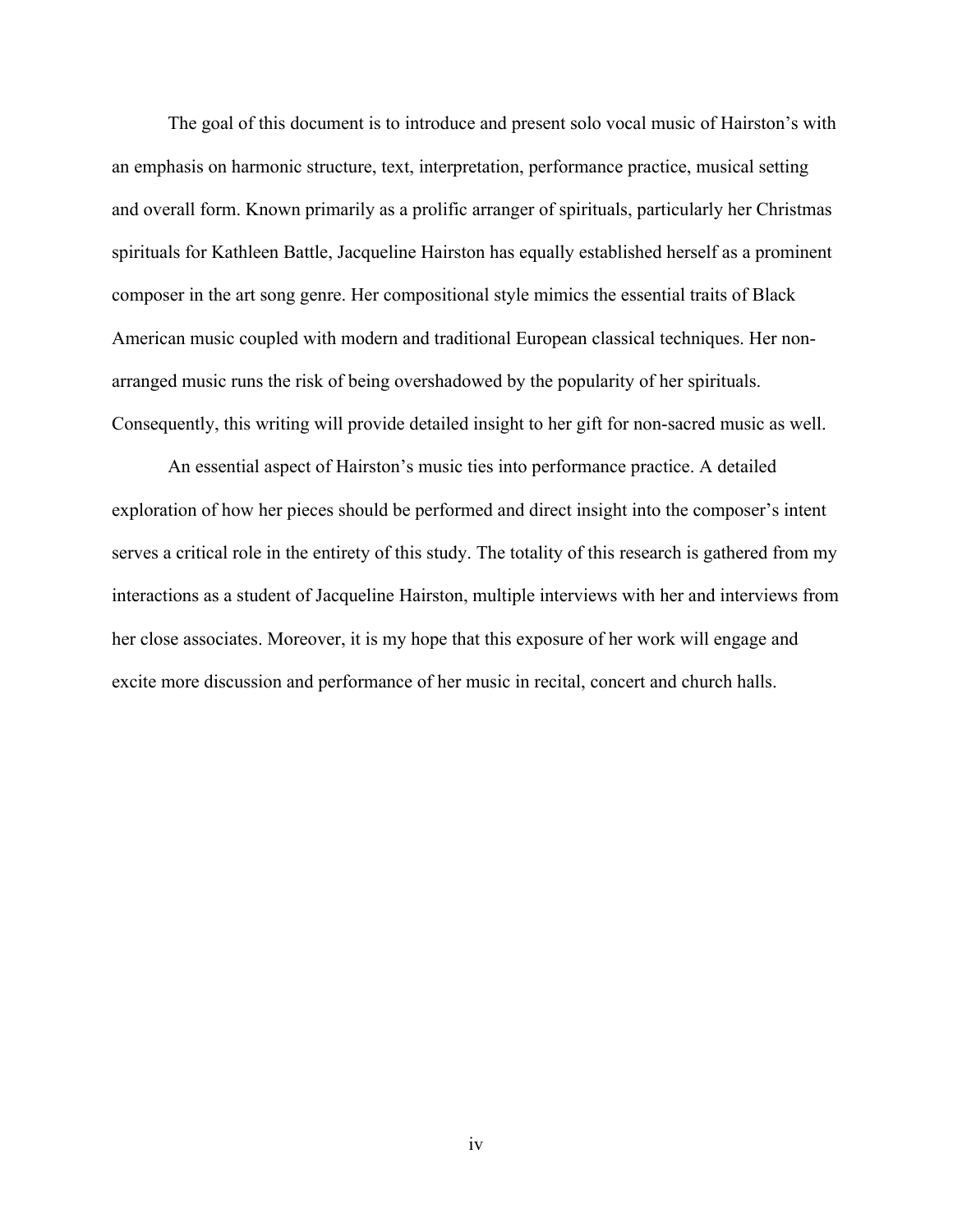# ACKNOWLEDGEMENTS

All my gratitude and thanks goes to my Lord and Savior, Jesus Christ for, "I can do all things through Christ, who strengthens me." My parents have always been an everlasting rock of support throughout my life and there are not enough words that can express my love and appreciation for all they have done and continue to do for me.

I am thoroughly grateful for my advisor, Dr. Alfonse Anderson, who has served as a championed mentor and voice teacher for me during my time at UNLV. Another special thank you to my committee: Professor Nate Bynum, Professor David Weiller, Professor David Loeb, Professor Rachel Anderson and Dr. Linda Lister. Your time and persistent attention to the completion of this document has served me very well.

I would not have been successful without the selflessness of several mentors who have guided me along the way in the additional preparation, information and planning for this document. First, to Dr. Darryl Taylor, who introduced me to Black American art song as an undergraduate student; that introduction was immeasurable. Secondly, to my family at the University of Michigan, where my interest in this subject was further sparked thanks to: Dr. Willis Patterson, Professor George Shirley, Dr. Scott Piper and Professor Daniel Washington. Third, additional thanks to mentors who added wonderful insight into Professor Jacqueline Hairston: Dr. Albert Lee, Dr. Susheel Bibbs, Dr. Robert Sims, Dr. Louise Toppin, and, Dr. Candace Johnson

I am most humbled and grateful to have been connected to the great Jacqueline Hairston loosely from birth. I am glad that I became your student at fifteen years old and that we have formed an unforgettable musical connection over the past thirteen years. Thank you for offering

v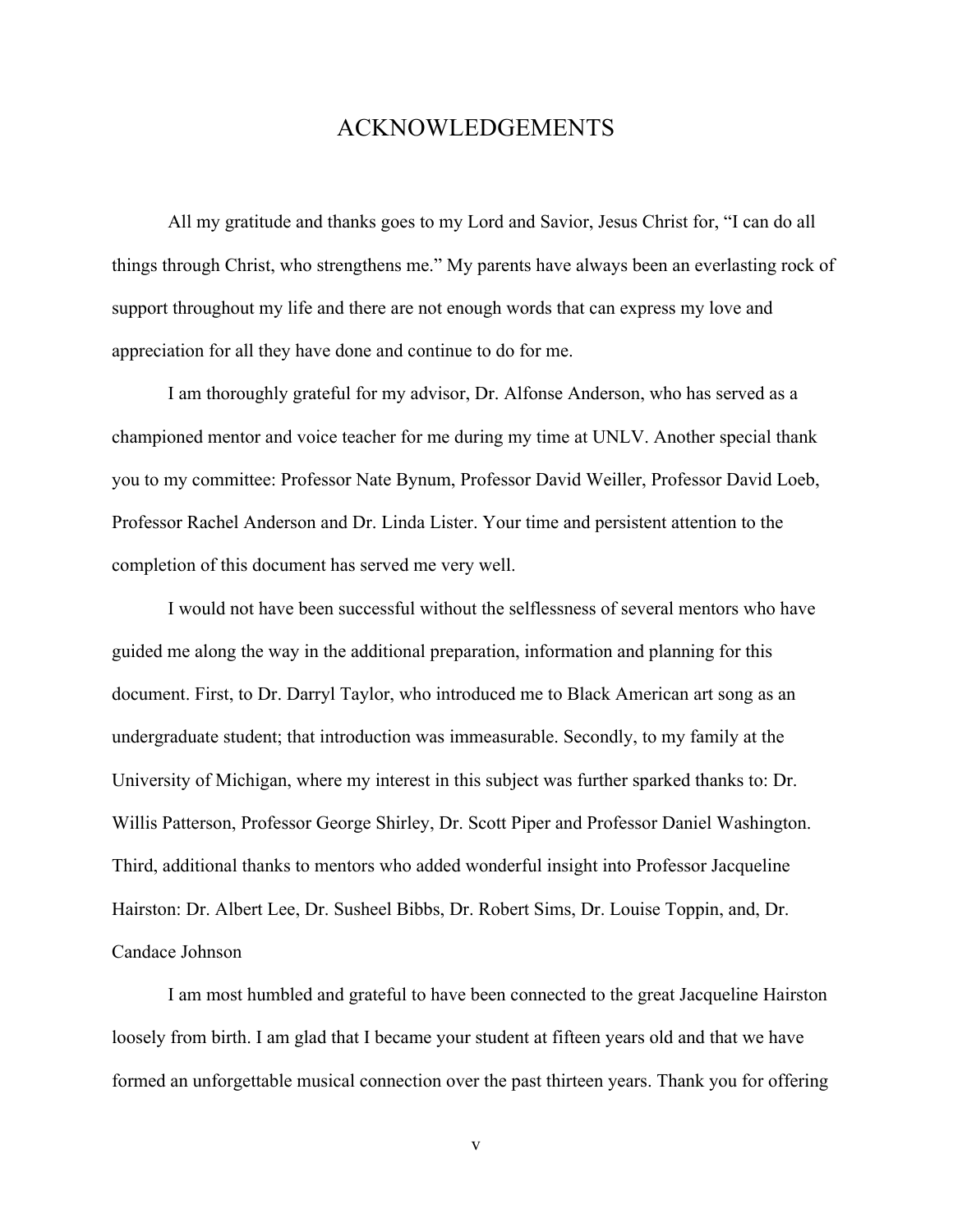countless hours of your time to answering questions through email, phone calls, and video recordings as I have sought to inquire more about your incredible life. You have inspired me and inspire many others, and for this, we are eternally grateful for you. While this is only a snapshot of your achievements and accomplishments, it is my hope that this work will be well received by all.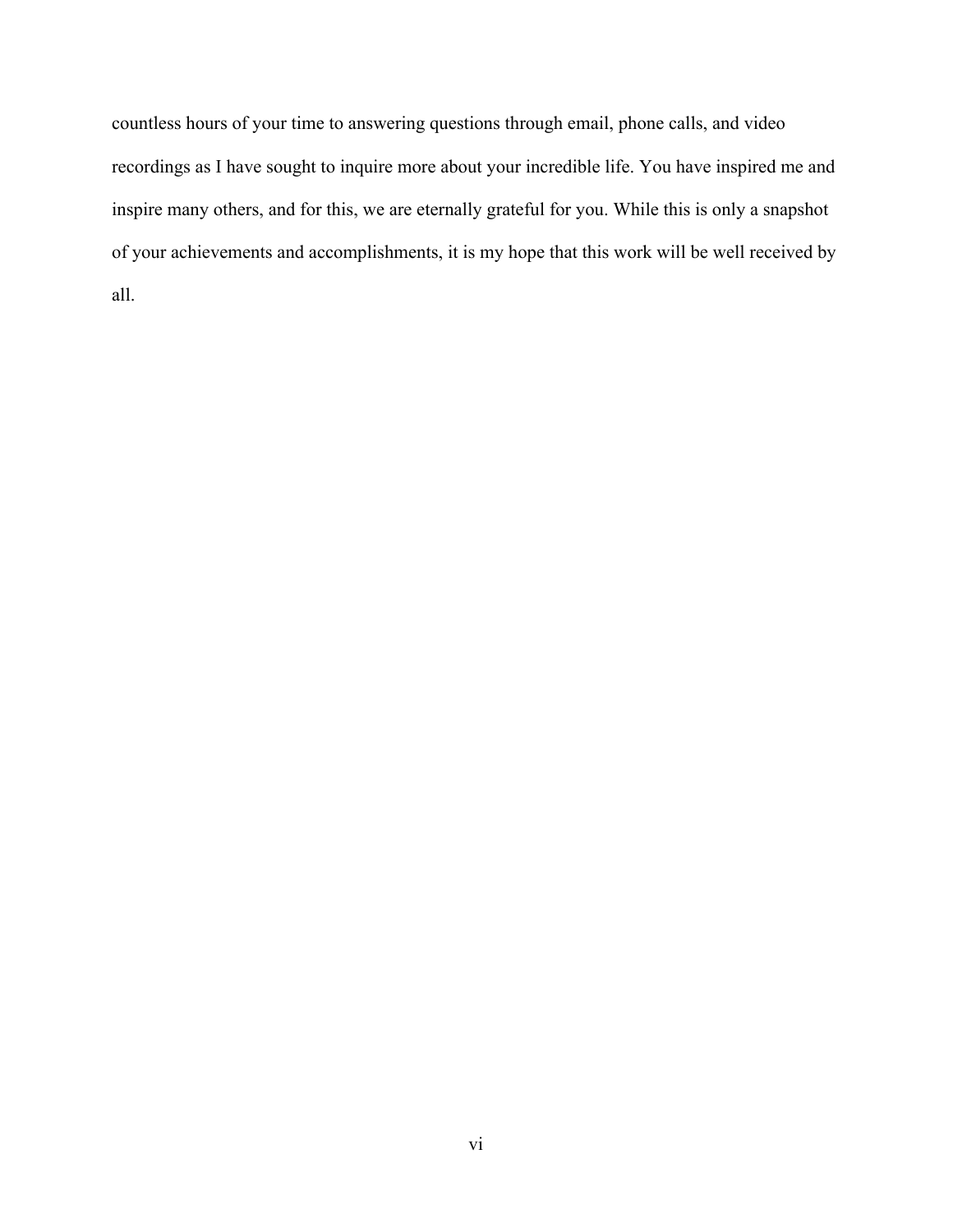# DEDICATION

To my inspiration: Jacqueline Butler Hairston

and the late great, David Tigner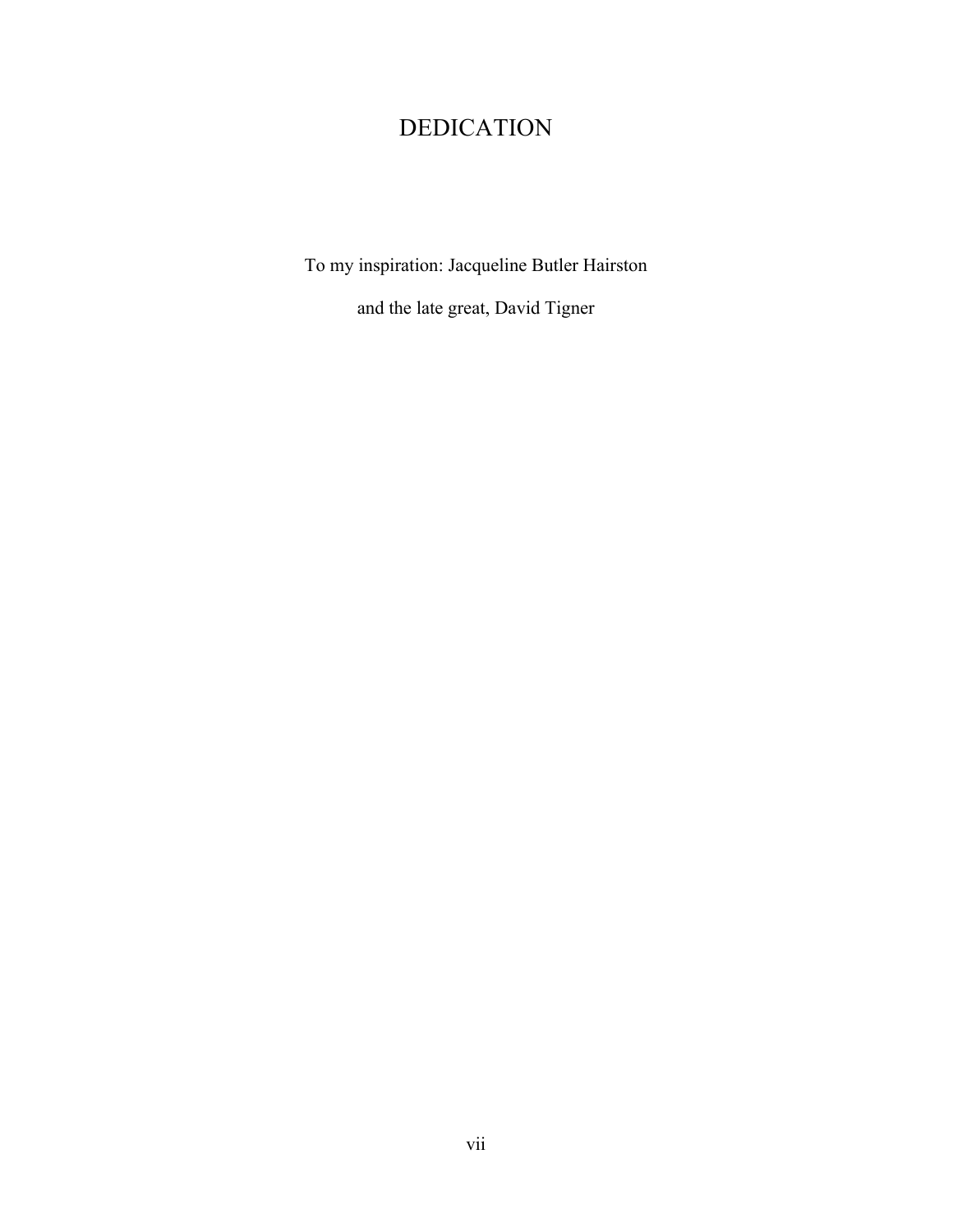# TABLE OF CONTENTS

| "NOBODY KNOWS THE TROUBLE I SEE LORD": MINOR PENTATONIC BASED SPIRITUAL |  |
|-------------------------------------------------------------------------|--|
|                                                                         |  |
|                                                                         |  |
|                                                                         |  |
|                                                                         |  |
|                                                                         |  |
|                                                                         |  |
|                                                                         |  |
|                                                                         |  |
|                                                                         |  |
|                                                                         |  |
|                                                                         |  |
|                                                                         |  |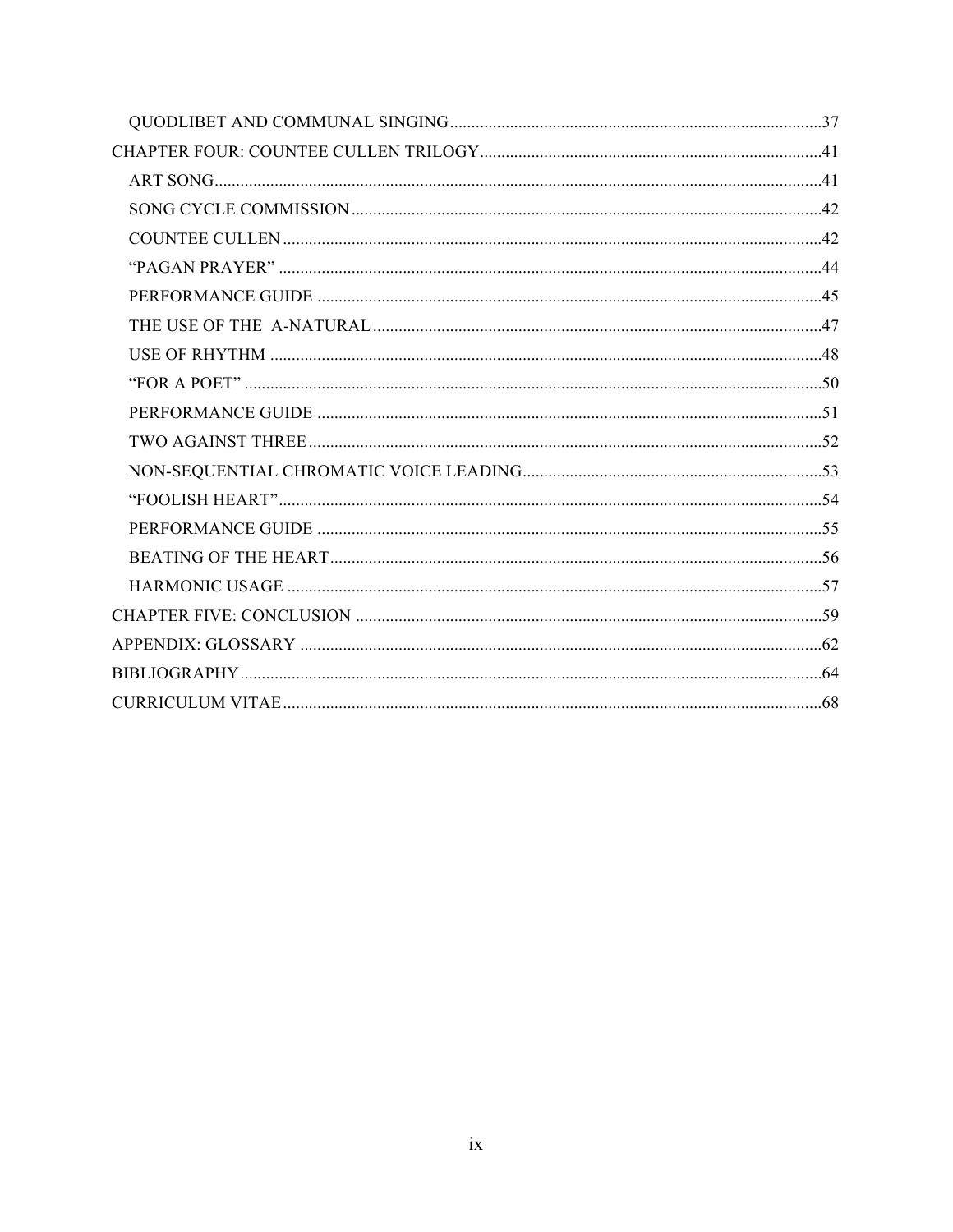# TABLE OF FIGURES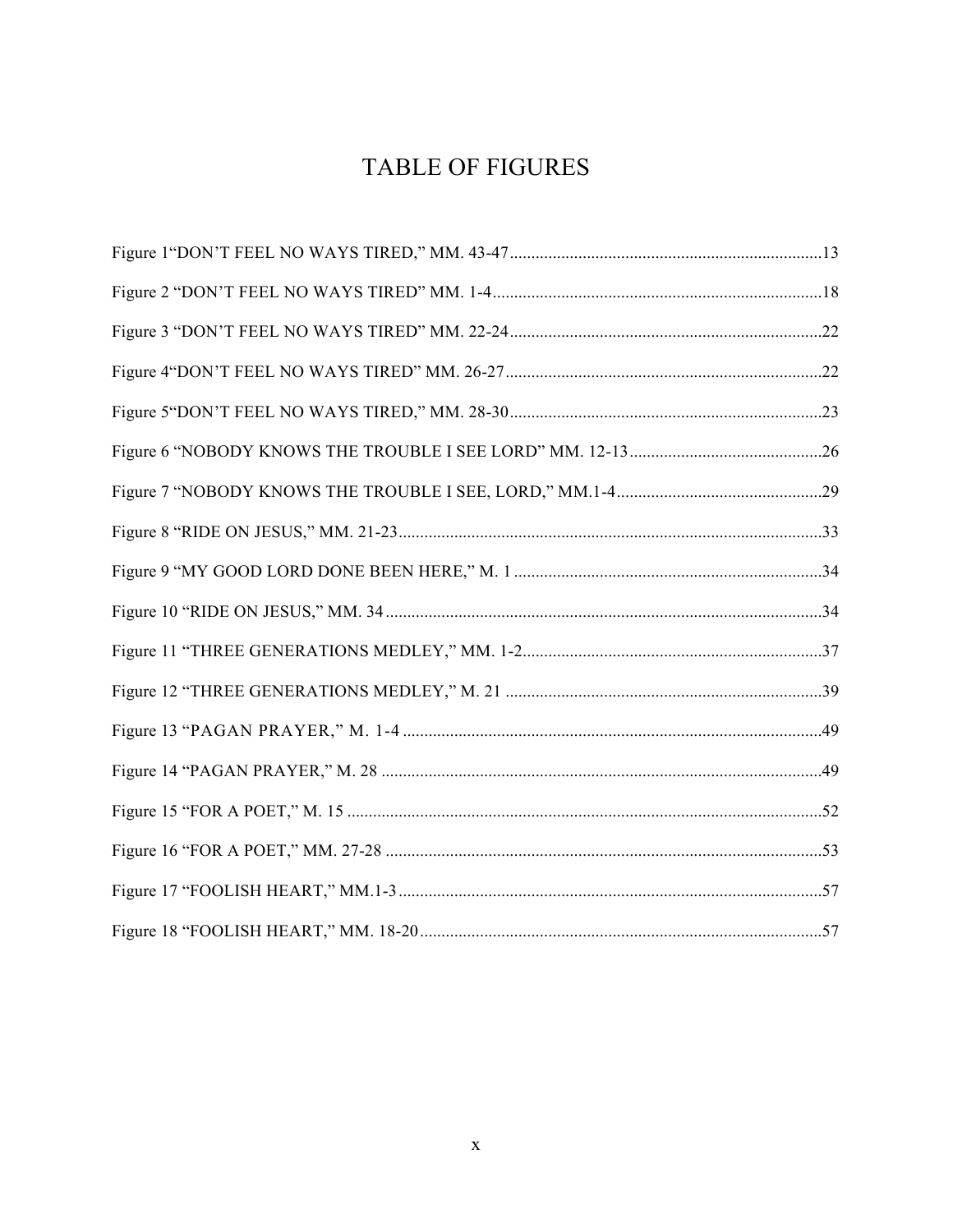# CHAPTER ONE: INTRODUCTION

This document will enlighten the singer, voice coach, voice teacher, and music scholar on a portion of the body of work from Jacqueline Butler Hairston. Known primarily as a prolific arranger of solo and choral spirituals, Hairston is equally at home in the art song genre as will be evident from the song cycle feature. Her compositional style derives from a strong background in spirituals mixed with the formal training of European classical music. More importantly, this document will be informative for someone interested in the compositions of a very capable, yet, lesser known Black American female composer. The primary goal is to expose the public to the music of a gifted living American composer by highlighting her unique writing style in two vocal genres: the spiritual and the art song. Furthermore, acquiring knowledge of her might intrigue the minds of those looking to program and perform works by Black American composers, Black American female composers and women composers.

The following body of work outlines prominent vocal compositions of composer and arranger Jacqueline Hairston. Born and raised on the spiritual, which derived from the music of the African experience, Hairston, in her artistry, paints a vivid picture of her musical expressionist color with early American folk music, the spiritual. While she may be best known for her spiritual arrangements, this document will explore music text settings of Harlem Renaissance writer, Countee Cullen in the song cycle, *The Countee Cullen Trilogy*. This cycle displays a more unpredictable style of writing for Hairston, as she makes a creative use of text painting and collaboration between the pianist and singer. While the influence of the Black American idioms is present in this cycle, she also adds an additional layer of the influence of twentieth century music, particularly her writing for the accompaniment.

1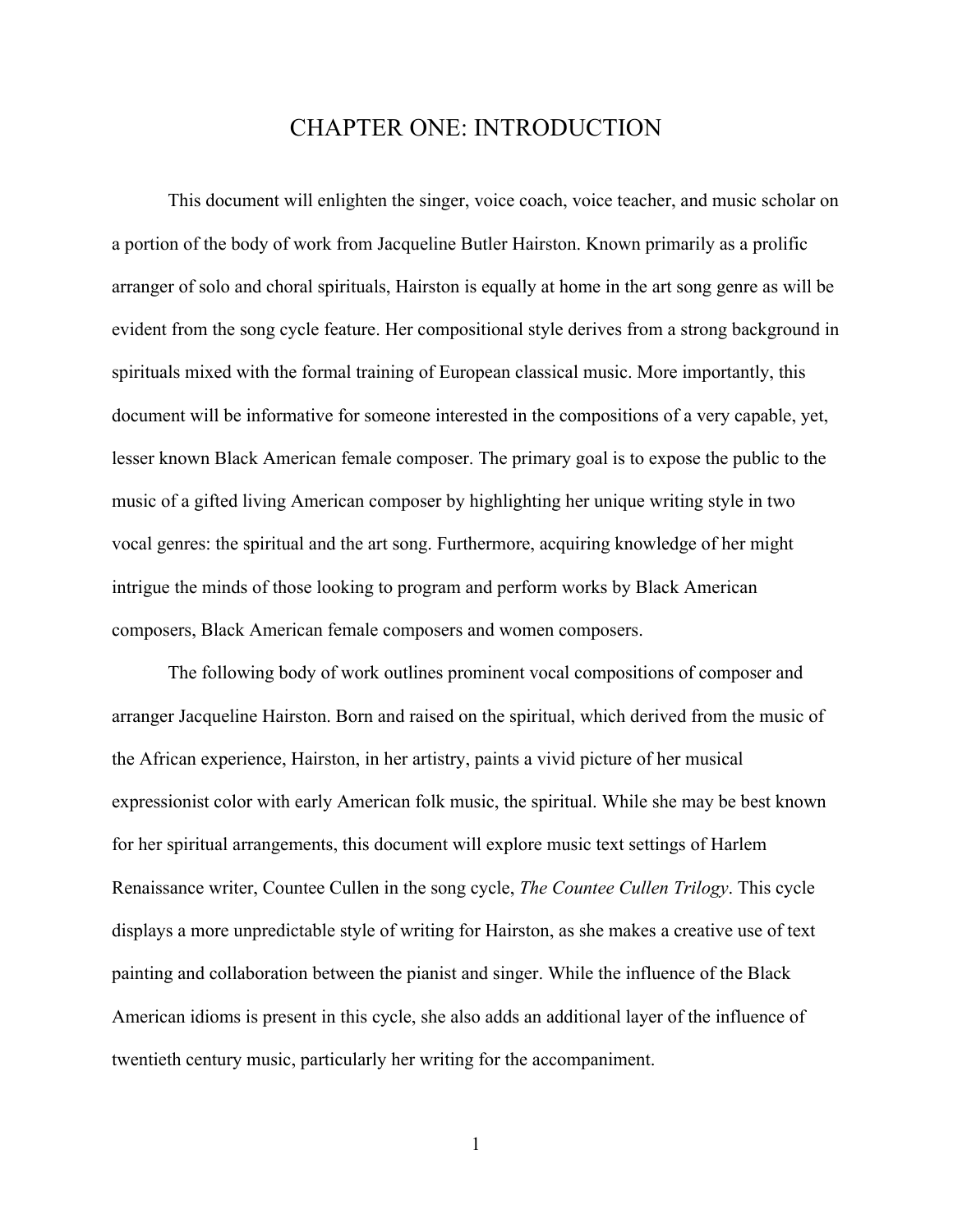Most of her vocal compositions are arrangements of spirituals and four of her over thirtyfive solo spirituals will be analyzed. The spirituals in this document cover a wide variety of musical arrangements. The first spiritual was arranged as a challenge from tenor William Brown to add elements of contemporary gospel into a traditional spiritual. The result included a soul stirring combination of the basic elements of the spiritual infused with modern contemporary gospel elements. The second song explored is a revised melodic version of the traditional "Nobody Knows the Trouble I See" as arranged for Jenifer Cable. The third song highlights her ability to create an innovative duet arrangement of "Ride on Jesus," and the fourth song, "Three Generations Medley," accentuates the power of the communal spiritual

Because this is the first substantive writing on Jacqueline Hairston, a suggested performance practice guide for all featured works will be offered. The information provided should serve to guide coaches, singers and singing teachers on how to perform Jacqueline Hairston's music. The comments are derived from my experience performing her music, my observations of others performing her music, and lastly, but most importantly, notes from the composer herself. The culminating experience after review of the document should serve as an important introduction to her and her music.

Jacqueline Hairston has a unique affinity for arranging and composing compositions for specific singers. Nearly all selected works featured in this document were written "expressively" for singers with whom she has a special connection. Her most famous ongoing musical collaboration is with soprano, Kathleen Battle. However, the pieces here feature some of her lesser known, but still equally musically satisfying collaborations with William Brown,

 $<sup>1</sup>$  Hairston often writes, "expressively" at the beginning of many of her vocal pieces.</sup>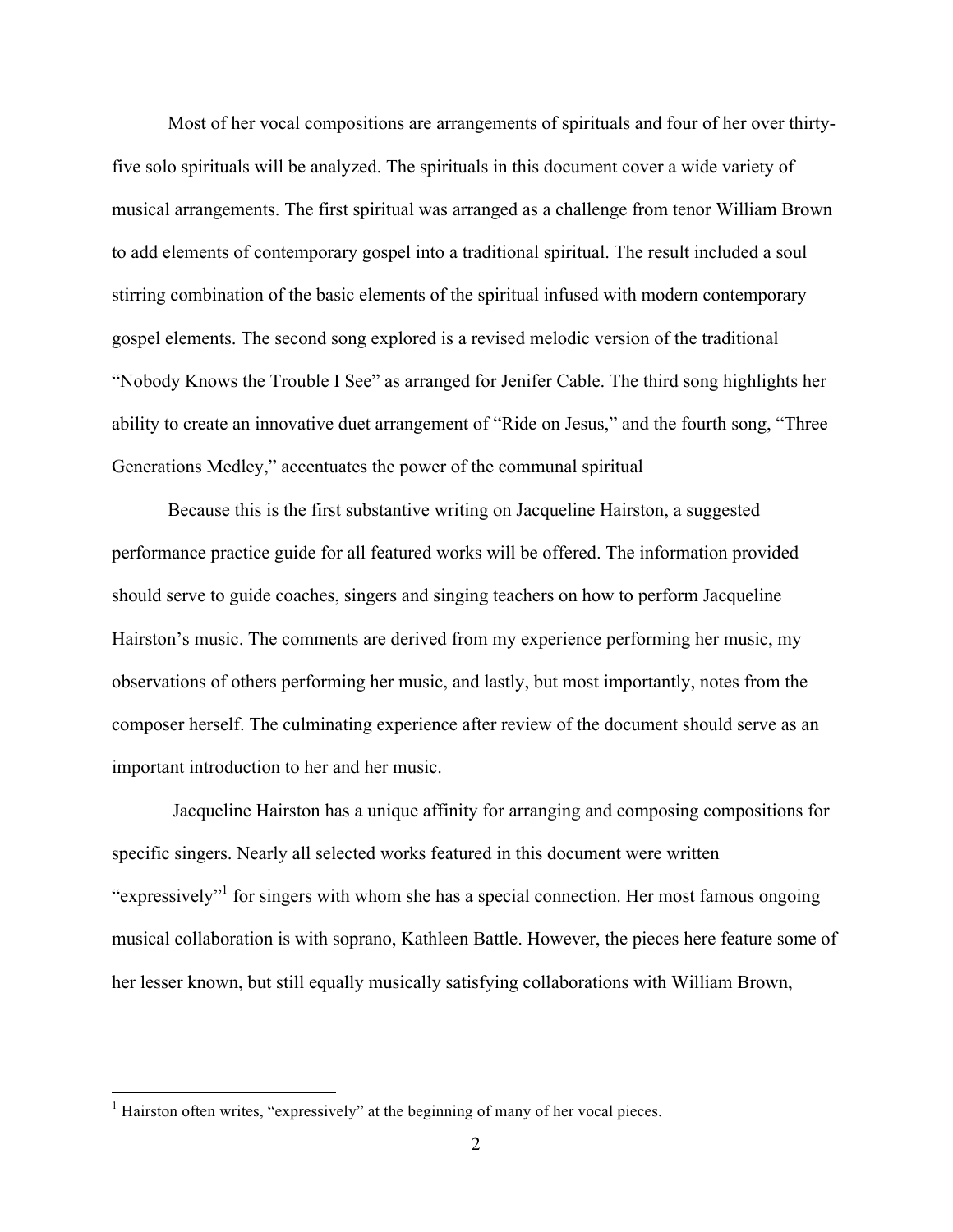Jenifer Cable, Jester Hairston, Robert Sims, Benjamin Matthews, William Warfield and Carl DuPont.

An understanding of text serves a critical part in both the spiritual and the art song setting. Identifying how the composer brings out the texts' meaning harmonically, melodically and rhythmically is imperative to their performance. Hairston sits with and speaks through the text until it musically speaks to her.

The most important aspect of performing a piece by Jacqueline Hairston, whether an art song, spiritual, orchestral or piano work, is too ensure that it is done so with feeling. Most, if not all, of her songs indicate, at the top of the music, "espressivo" or "expressively." The Baroque era of European Classical music was interested in music that moved the soul with a certain *affect*. Similarly, because these songs and Hairston's musical background is so deeply rooted in spirituals and the music of the Black tradition, they must be communicated in such a way that it stirs the deepest part of one's soul.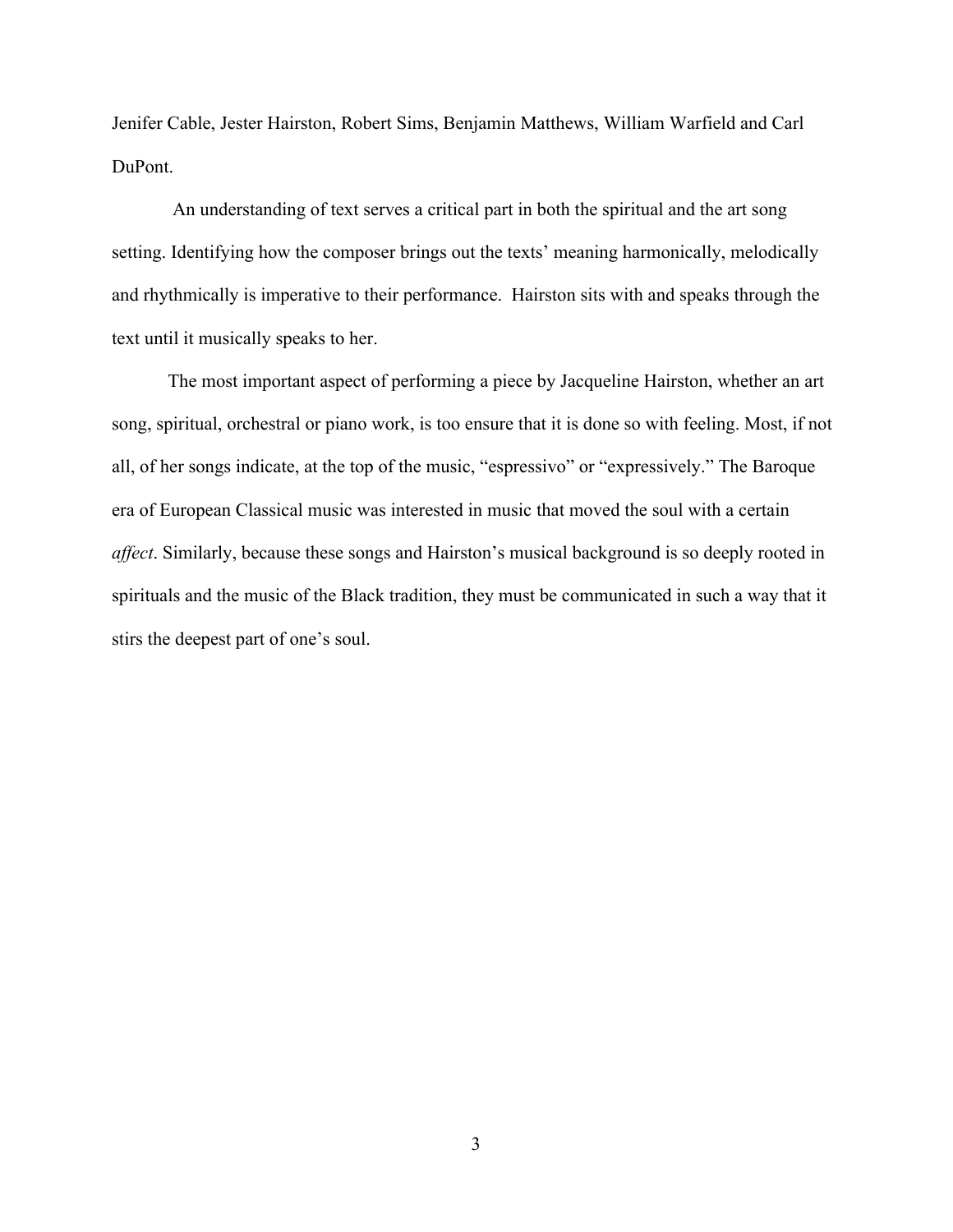# CHAPTER TWO: BIOGRAPHY

Jacqueline Butler Hairston was born Jacqueline Arnelle Butler in Charlotte, North Carolina on December 18, 1932 to Ethel Jamison Butler and George Tucker Butler, Sr. Her father was an auto mechanic shop manager and her mother was a teacher.<sup>2</sup> She began formal piano lessons in elementary school and showed an early interest in composition and the spiritual. Identified as a child prodigy, while a student at West Charlotte High School, she spent summers attending the Juilliard Preparatory Division for advanced high school students<sup>3</sup>.

When she graduated from West Charlotte High School in 1950, as the valedictorian, Hairston attended a school that was well suited to groom young black music talent, Howard University. Her private piano teacher was Cecil Cohen. She also had the privilege of calling Thomas H. Kerr, Jr. Camille Nickerson and Todd Duncan "professor." She graduated with a Bachelor of Arts in Music Education and a piano minor in 1954 and continued her study at Columbia Teachers College in New York city where she earned a Master of Arts in music and music education in 1959. While a student at Columbia, she met her cousin, by marriage, Jester Hairston. From their initial meeting, they formed a lifelong music partnership that would last until his passing in 2000.

In the 1960s, Hairston served as a minister of music in her hometown of Charlotte, taught music lessons at the First Presbyterian Church of Charlotte School of Music and was a member of the Charlotte Oratorio Guild. During this time, she also accepted a position of Assistant Professor of Music at Johnson C. Smith University where she remained until 1973.

 $\frac{1}{2}$  ${}^{2}$ Email from Jacqueline Hairston, March 14, 2017.

<sup>&</sup>lt;sup>3</sup>Hairston, interview by author, January 14, 2017.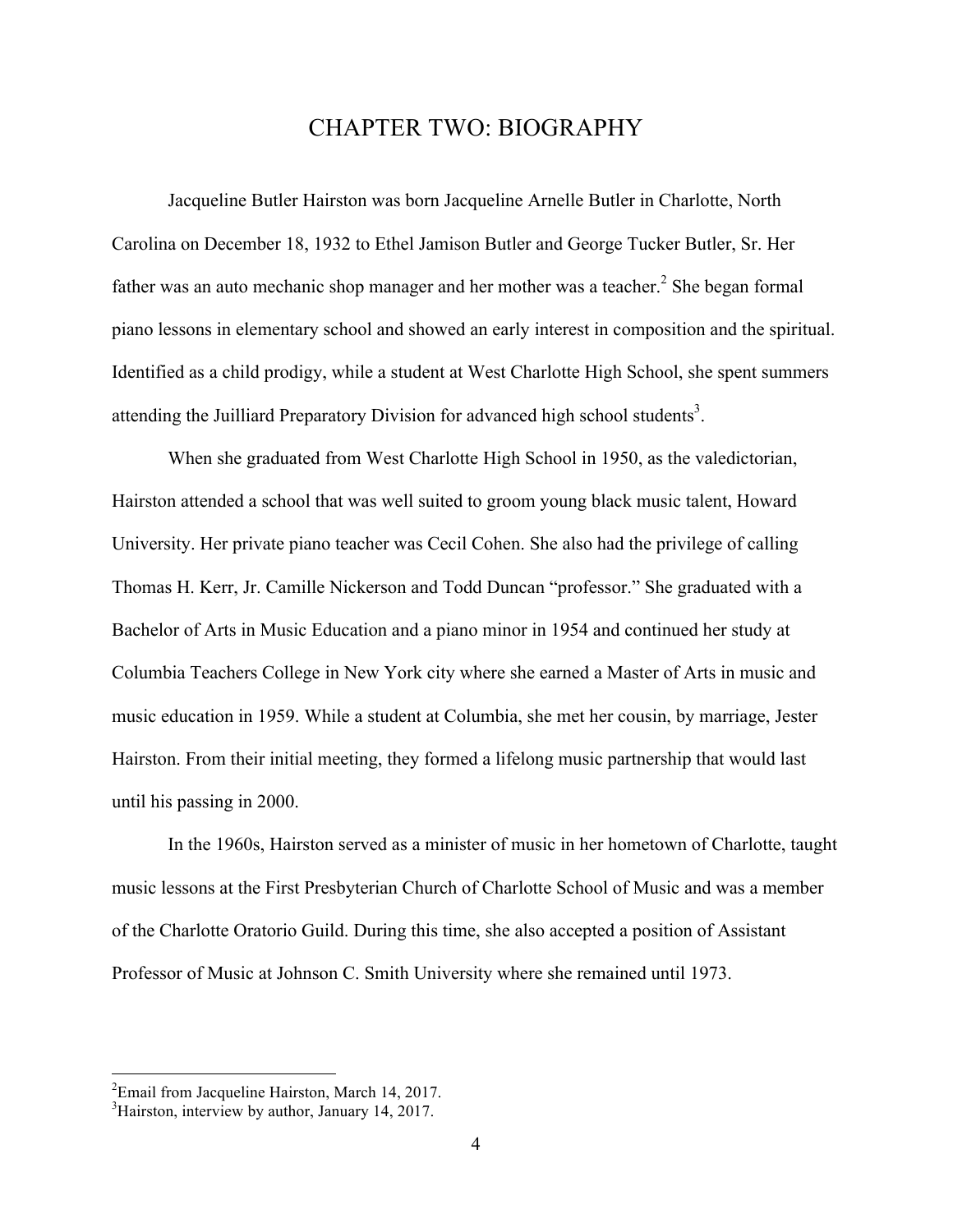Hairston relocated to California in the summer of 1973 where she assumed the position of music professor at Merritt College, Laney College and later, Mills College and Wisdom University. While a professor and recently appointed minister of music at Church by the Side of the Road in Berkeley, California in 1975, she honed her creative skills arranging choral spirituals for church worship and her choir associated with Merritt College, *The New Traveling Voices*.

The 1990s proved to be a very lucrative time for her. She completed her first song cycle<sup>4</sup> and arranged spirituals for prominent musicians, perhaps none more prominent than Kathleen Battle. Kathleen Battle commissioned two spiritual arrangements of Hairston's to be performed at Carnegie Hall in 1993. Three years later, Ms. Battle commissioned Hairston to write several more Christmas spirituals which were recorded with guitarist Christopher Parkening<sup>5</sup>.

A diverse musician who frequently crosses genres, Hairston has mentored or worked with illustrious figures that include Kathleen Battle, Alice Walker, Grace Bumbry, Denyce Graves, Benjamin Matthews, William Brown, Hilda Harris, Hale Smith, Odetta Holmes, Robert Sims, Darryl Taylor, Louise Toppin, Olly Wilson, The Hawkins Family, Dwayne Wiggins from *Tony! Toni! Toné,* Maxine Jones from EnVogue and American Idol finalist, Latoya London - to name a few. One of Hairston's greatest mentors was her brother, Dr. George Butler, who was a record executive at Sony and Blue Note Records. He was also responsible for signing Wynton and Branford Marsalis.

Select organizations' performances of her music include: The London Philharmonic, The Dallas Symphony, The Baltimore Symphony, The San Francisco Women's Philharmonic, The Metropolitan Orchestra of Lisbon, The Oakland Youth Chorus, Andre Kostelanetz Orchestra,

 $\frac{1}{4}$ *On Consciousness Streams,* 1990.

<sup>5</sup> *Angels Glory.* Kathleen Battle and Christopher Parkening. Sony Classical Records 1996, CD.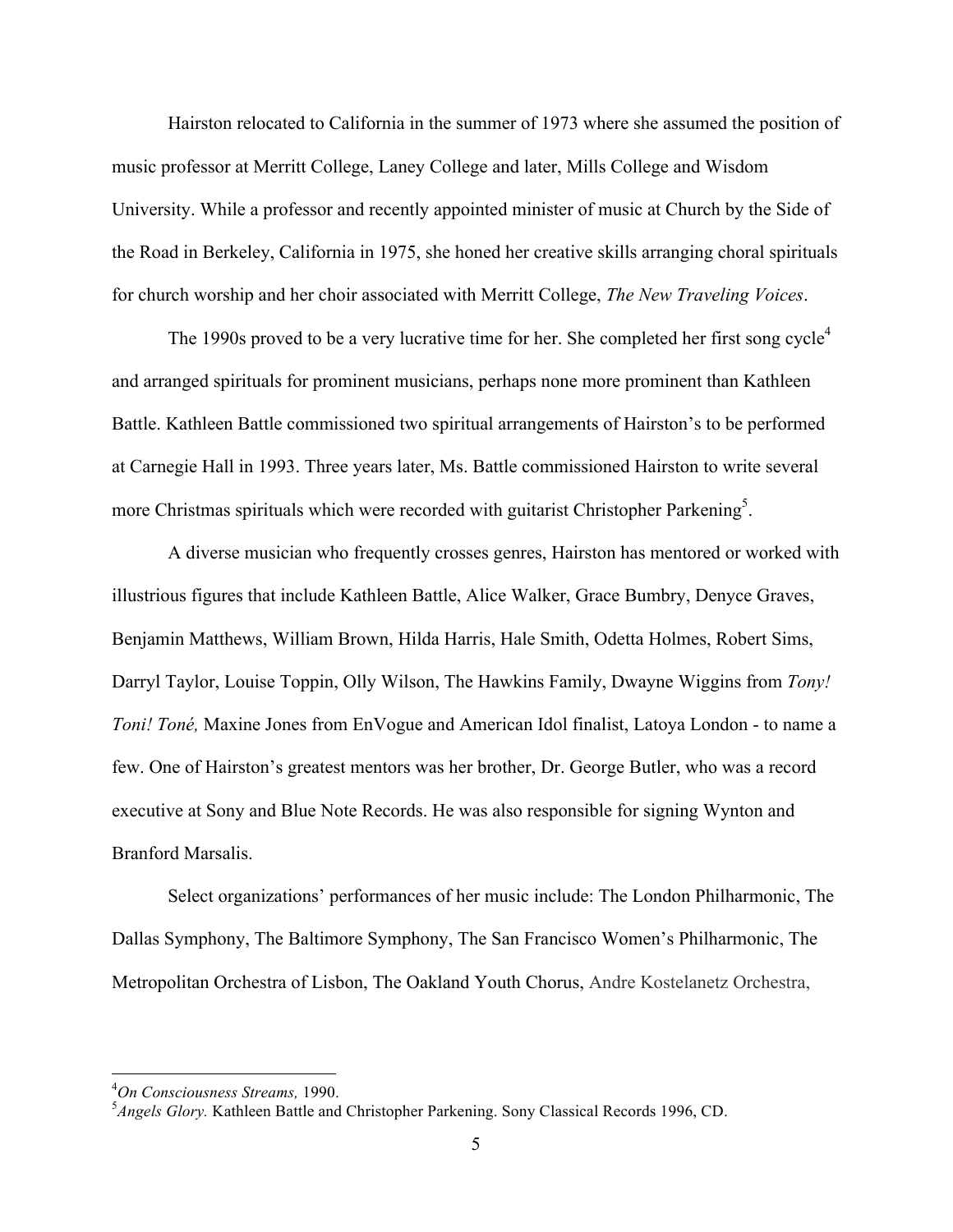Oakland Symphony Chorus, Oakland Symphony and The Oakland Interfaith Gospel Choir. Hairston has won countless awards and distinctions which include: Charlotte Woman of the Year,<sup>6</sup> and Howard University's highest distinguished postgraduate award. She served as the first female composer-in-residence for the Negro Spiritual Scholarship Foundation and received other awards such as The Living Legend Award presented by the Oakland Alliance of Black Educators, The African Diaspora Sacred Music Living Legend award from California State University Dominguez Hills, The Jefferson Award presented by San Francisco Channel 5 for preserving the Negro Spiritual, and she has been inducted into the Alameda County Women's Hall of Fame<sup>7</sup>.

Hairston has been invited to conduct her music at Carnegie Hall on two occasions (2012, 2016) and is a highly sought-after lecturer and presenter on the music of the African Diaspora. A recording artist, in 2009, she released an instrumental album entitled, *Spirituals Roots and Classical Fruits: A Healing Harvest*. She continues to perform, coach singers, teach piano and frequently receives commissions for works to be premiered across the country including a recent premiere of Jester Hairston's SATB arrangement of "Nobody Knows the Trouble I See Lord." A perfectionist and frequent lover of new ideas and challenges, she still resides in California and receives frequent commissions for pieces and constantly revises older pieces when newer singers perform them.

 <sup>6</sup> https://charlottewoman.omeka.net/exhibits/show/charlotte-woman-of-the-year/women/woman <sup>7</sup>jbhproductions.com/biography.htm, accessed December 22, 2017.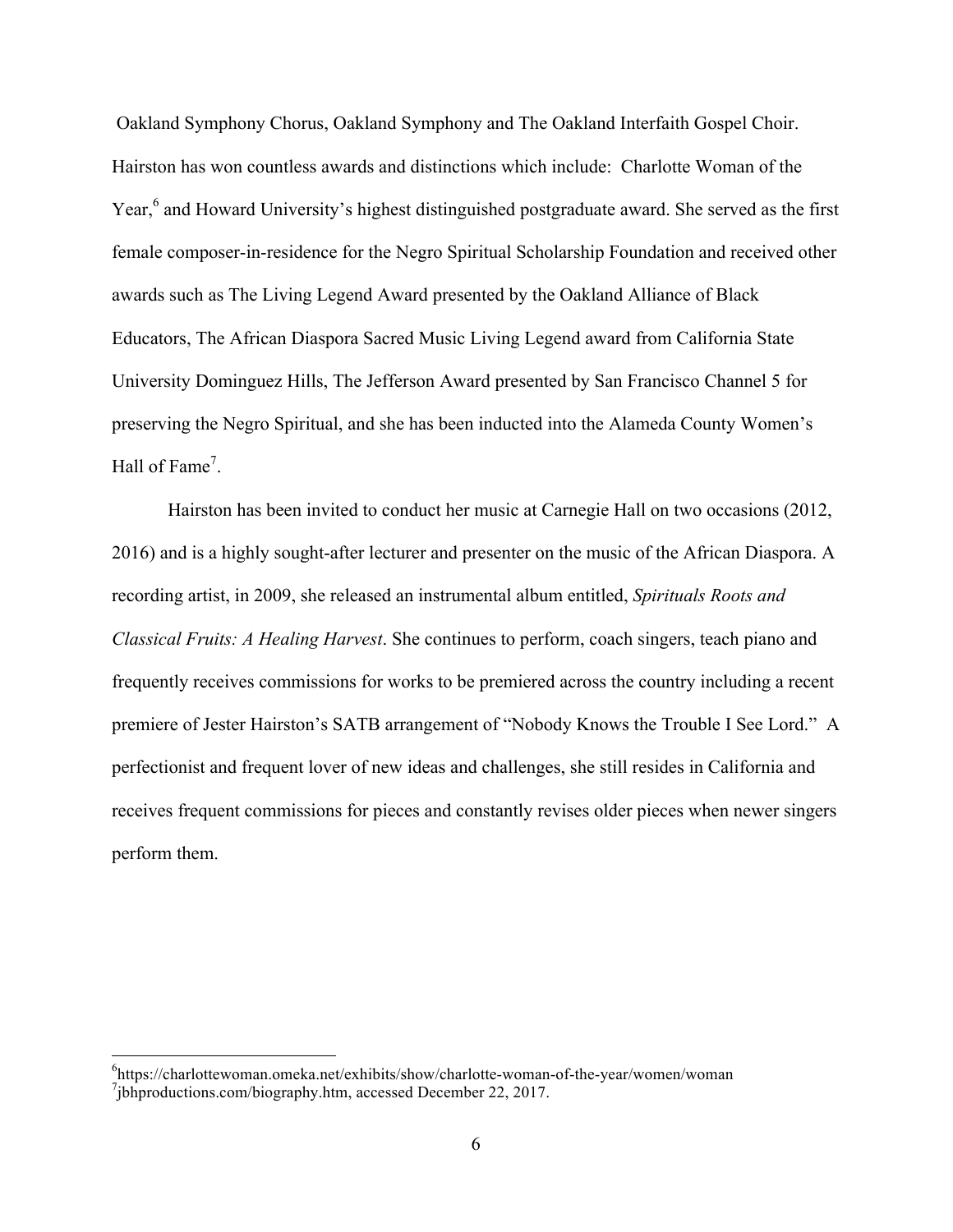# CHAPTER THREE: SELECT SPIRITUAL ARRANGEMENTS

## THE SPIRITUAL

"Black spirituals were an identifiable genre of sacred music, indigenous to the slave South, which expressed African Americans' emotional and sacred yearnings in an extraordinary manner."<sup>8</sup> The spiritual, early American folk music, was born in the cotton fields and on plantations of the south-eastern part of the United States. Many were a blend of the music from Africa with the Baptist and Methodist hymns from America.

Typically, folksongs are created by the nonprofessional musicians, altered by other singers and passed along from one generation to the next by oral transmission. In the process, the music is adapted to the taste of both those who sing and those who listen. The changes that take place become part of the original song and inevitably, the music takes on a different form than it originally had.<sup>9</sup>

The African-American form of music with the greatest impact in the nineteenth century was the spiritual, a religious song of southern slaves, passed down through oral tradition. "The texts were usually based on images or stories from the Bible, but they often carried hidden meaning of the slaves' yearning for freedom."10 While the origin of the spiritual is unknown, the creators of them were, without a doubt, the enslaved Africans who were forcibly brought to America in chains. Out of the unspeakable horror of slavery came about one of the most expressive forms of music.

Hairston was first introduced to spirituals as a child in grade school $11$  and her connection to them has remained poignant throughout her life. She has a special affinity for arranging

 <sup>8</sup>  ${}^{8}$ Burton W. Peretti. Lift Every Voice: The History of African American Music. Roman & Littlefield: Lanham, MD, 2009., 28.

<sup>9</sup> Eileen Southern. *The Music of Black Americans* 3rd ed. (New York: W.W Norton & Company, 1997) 184. <sup>10</sup>J. Peter Burkholder, Donald Jay Grout, Claude V. Palisca. *A History of Western Music*, 8<sup>th</sup> ed. (New York:

W.W. Norton & Company, 2010), 786.

 $11$ Hairston credits Mrs. Gordon as the first teacher who sparked her interest in spirituals.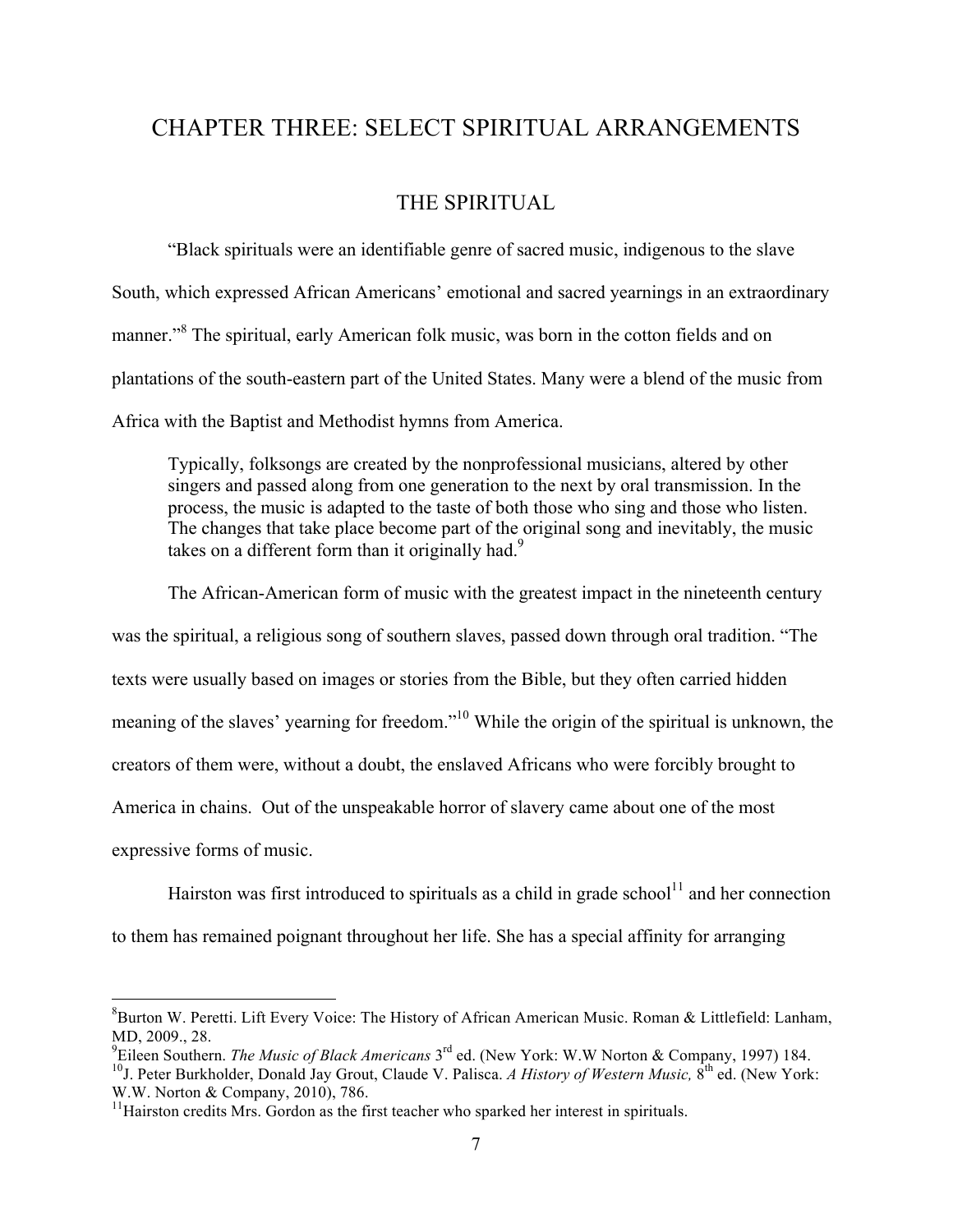spirituals for specific singers and then revising them when a new person sings them. She gets to know a singers' voice before she writes for them ensuring that she at least feels musical inspiration and connection with the singer.

"Nobody Knows the Trouble I See Lord" and "I Don't Feel No Ways Tired" were both written between 1989 and 1990 $^{12}$ , a particularly fruitful compositional period for the composer. In 1989, Hairston completed an arrangement of "Balm in Gilead" for her friend, Susheel Bibbs, which was premiered on March 12, 1989. The following year, Bibbs premiered Hairston's first song cycle "On Consciousness Streams" in 1990 with text by the composer, Ludwig van Beethoven and Howard Thurman. The remaining two spirituals, "Ride on Jesus" and "Three Generations Medley" were arranged in the middle and later part of the 1990s. In 1998, Hairston was the music director and organist for the East Bay Church of Religious Science in Oakland and was a composer in residence at the Negro Spirituals Foundation in Orlando, Florida. These experiences with sacred music, spirituals, had a great influence on the final two spirituals explored in this study.

The following selections are but a few of her spirituals. These spirituals have been chosen not only for their beauty and diversity, but also because they are not published in any anthology, hence, providing insight to material that is not widely accessible. While most of her spirituals are solo arrangements, the selected spirituals include an assortment of solo, duet and trio spiritual arrangements: "Nobody Knows the Trouble I See Lord," "Ride on Jesus," "Three Generations Medley," and "Don't Feel No Ways Tired." These spirituals highlight her remarkable ability to use old musical traits of Black American music style in new and innovative ways for the

<sup>&</sup>lt;sup>12</sup> Provided by Dr. Susheel Bibbs, a long time musical partner of Hairston's.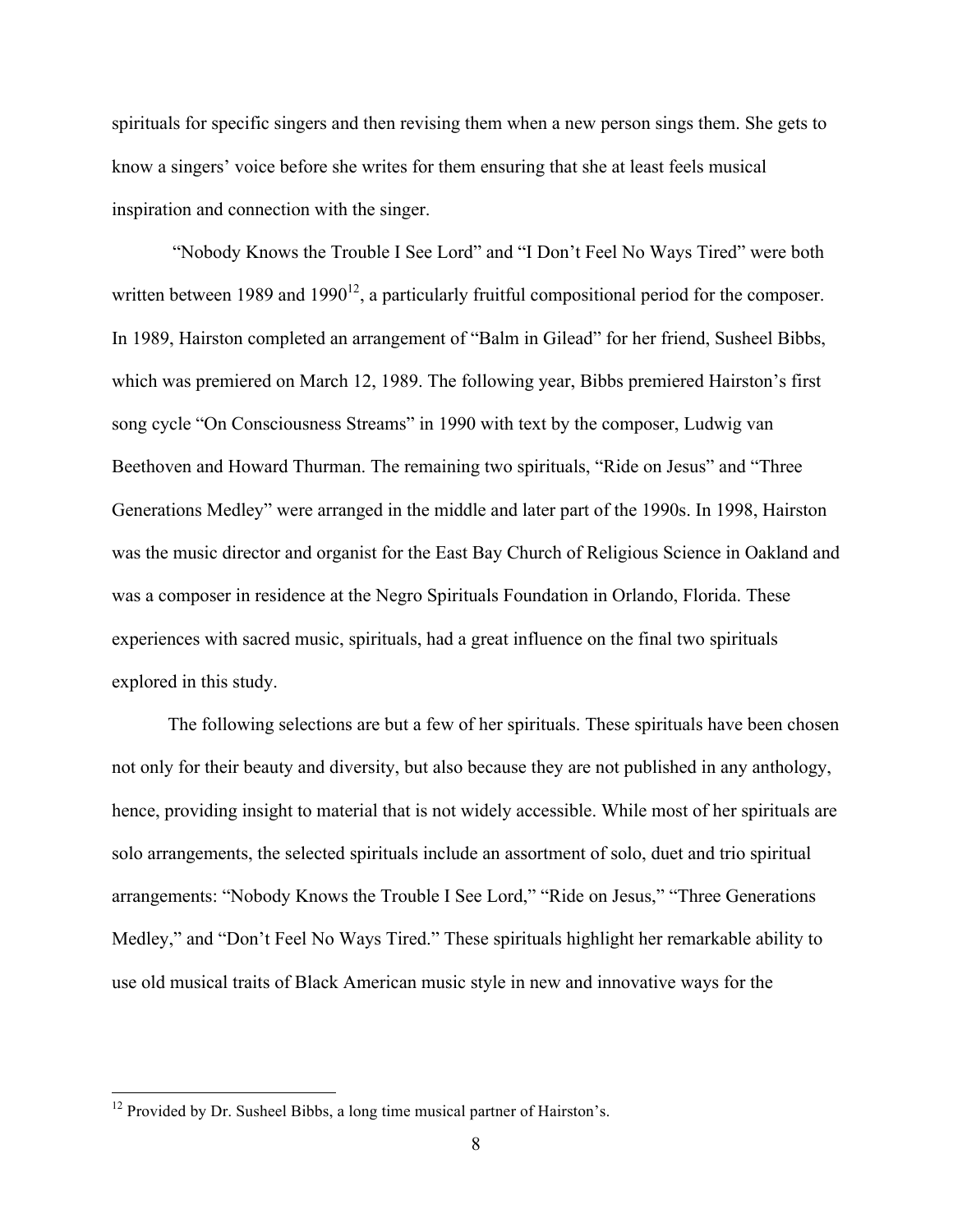contemporary listener. It is imperative to explore a closer look into the elements of Black

American Music in order to better understand the significance of Hairston's spirituals.

# ESSENTIAL TRAITS OF BLACK AMERICAN MUSIC

Hairston's compositional devices rely heavily upon the music from the African Diaspora.

Among the many traits of African-American music that have been traced back to Africa are:

- 1. Alternating short phrases between a leader and the group, called, *call and response;*
- 2. Improvisation, usually based on a simple formula that allows wide ranging variation
- 3. Syncopation
- 4. Repetition of short rhythmic of melodic patterns
- 5. Multiple layers of rhythm, with beats in some instruments (hand clapping or foot stomping) and off beats in others
- 6. Bending pitches or singing from one pitch to another
- 7. Moans, shouts, and other vocalizations<sup>13</sup>

Many of these devices are frequently used in nearly all of Hairston's vocal and instrumental compositions. The following music examples of her selected spirituals will display many of these characteristics. It is this foundation upon which Hairston composes and while the use of these styles are frequent, she consistently uses them in unique ways. Furthermore, it is not only this basis upon which she writes, but it is upon the influence and inspiration that she receives from the universe that allows her to be a richly diverse composer and arranger.

# "DON'T FEEL NO WAYS TIRED": (GOSPEL-INFUSED SPIRITUAL)

I am seeking for a city, Hallelujah (repeat)

For a city into the Kingdom, Hallelujah (repeat)

There's a better day a comin', Hallelujah (repeat)

I don't feel no ways tired

<sup>&</sup>lt;sup>13</sup>J. Peter Burkholder, Donald Jay Grout, Claude V. Palisca. *A History of Western Music*, 8<sup>th</sup> ed., W.W. Norton & Company: New York, 2010, 201.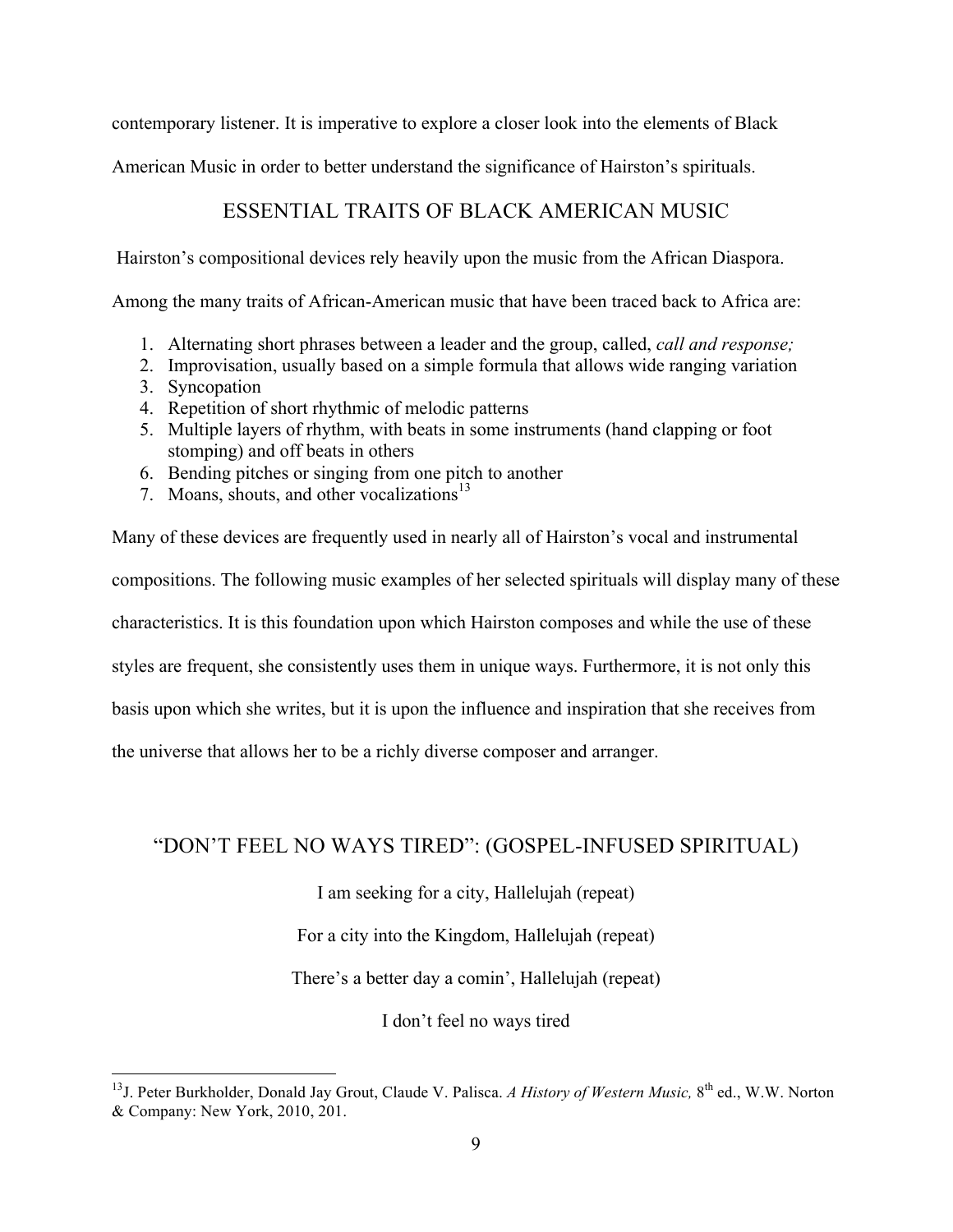Come too far from where I started from; Nobody tol' me the road would be easy; I don't believe He brought me this far to leave me. I don't believe He's brought me this far I can't believe He's brought me this far I won't believe He's brought me this far to leave me.<sup>14</sup>

### INTRODUCTION

This is probably Hairston's most well-known spiritual arrangement. It is available in multiple keys and can be purchased from the composer or through Classical Vocal Reprints, where it was published in 2001. "Don't Feel No Ways Tired" was commissioned by tenor William Brown in 1990. Before commissioning this, Brown had commissioned Hairston to write "A Change Has Got to Come" in 1979 which he recorded with the London Philharmonic. Ironically, part of the melody from Hairston's "Don't Feel No Ways Tired" is an excerpt from gospel legend James Cleveland's song by the same name released in 1979. Brown approached Hairston with the challenge of writing a spiritual with a gospel twist. "He [William Brown] said, 'I want to commission you to do an arrangement of "Don't Feel No Ways Tired,' and he had only heard the melody at the time. "'I want you to add a tinge of gospel,' he said."<sup>15</sup> This song combines two songs, the spiritual, "I am Seeking for a City" and the gospel song, "I Don't Feel No Ways Tired." The idea of the gospel infused spiritual is noteworthy for Hairston.

At the time of this composition, she had held the post of Minister of Music at Church by the Side of the Road in Berkeley, California for fifteen years before composing this spiritual.

<sup>&</sup>lt;sup>14</sup> Jacqueline Hairston, "Don't Feel No Ways Tired," published, 1991.

<sup>&</sup>lt;sup>15</sup> Hairston, Video Interview January 14, 2017.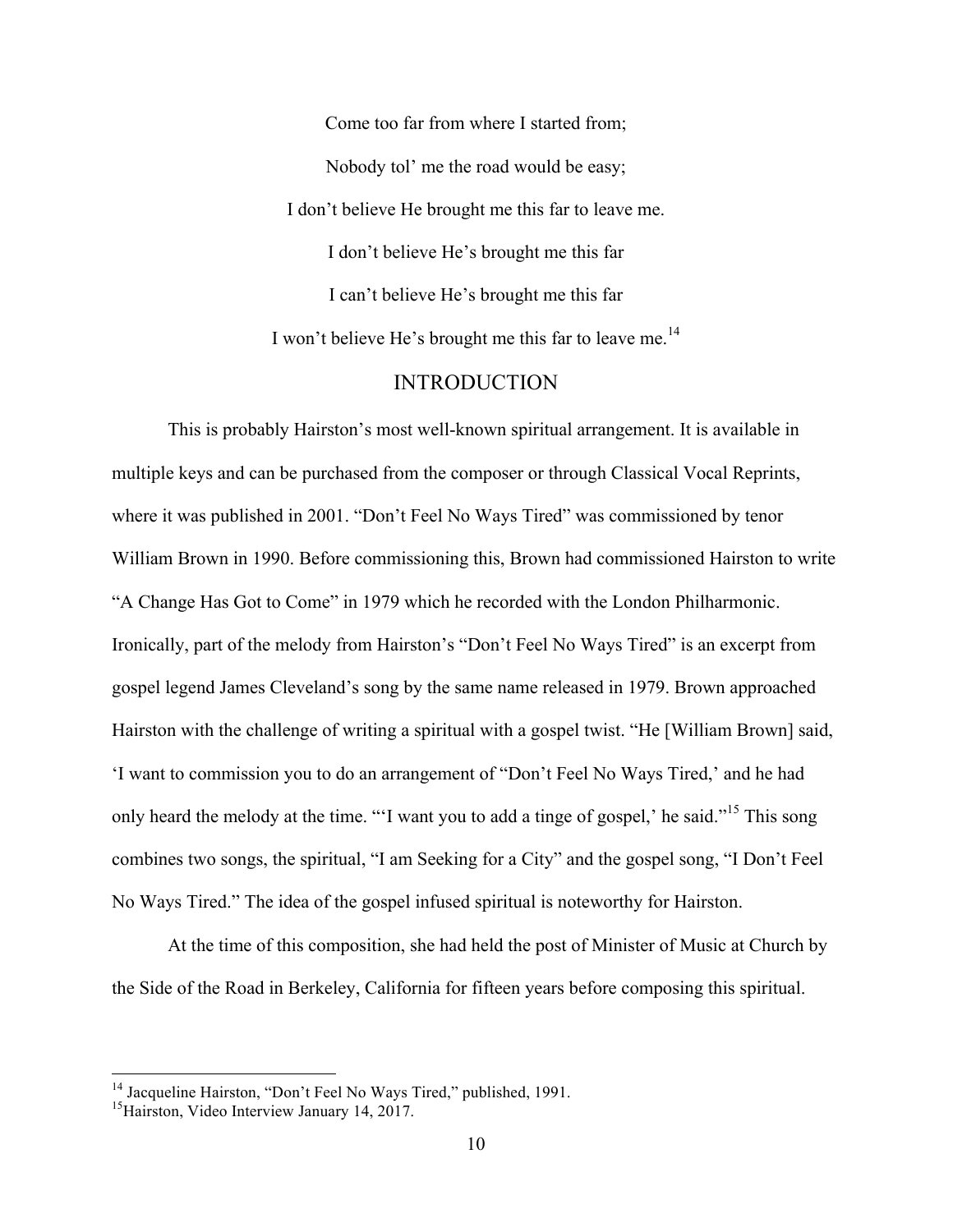Without being familiar with James Cleveland's arrangement, and only going from the melody recording she received from William Brown, Hairston arranged the piece.

#### PERFORMANCE GUIDE

Song: "Don't Feel No Ways Tired" Key: C Major (Original Key: F Major) Range: G2- E4 Duration: 4 minutes and 30 seconds Form: AABB with coda Instrumentation: Voice and Piano

The writer believes this is Hairston's most complex spiritual arrangement to perform because there is an expectation of versatility in both spirituals and gospel required to perform it. Most importantly, a very expressive singer and pianist must perform this piece. Both need to be well-versed in classical style and basic elements of gospel music and for this reason, I rate the level of difficulty: medium-difficult. The suggested level of difficulty is medium-hard because of the multiple repeats, a mixing of genres, and sustained tessitura at the end with an optional high note that is usually expected in performance.

Every melismatic note on a single syllable must be sung purposefully with energy and not merely because the composer has written notes on the page. Consequently, every note in the outer and inner voices of the piano must not merely serve the role of a passing tone, but rather as part of the story telling. It is acceptable to embellish in either the piano or the vocal line at any point if it comes from an authentic place of commitment derived from the text. However, I do not recommend a completely over-embellished song which would take away the composer's arrangement, but I do however, advocate for occasional improvisation. If there is a rolled chord

11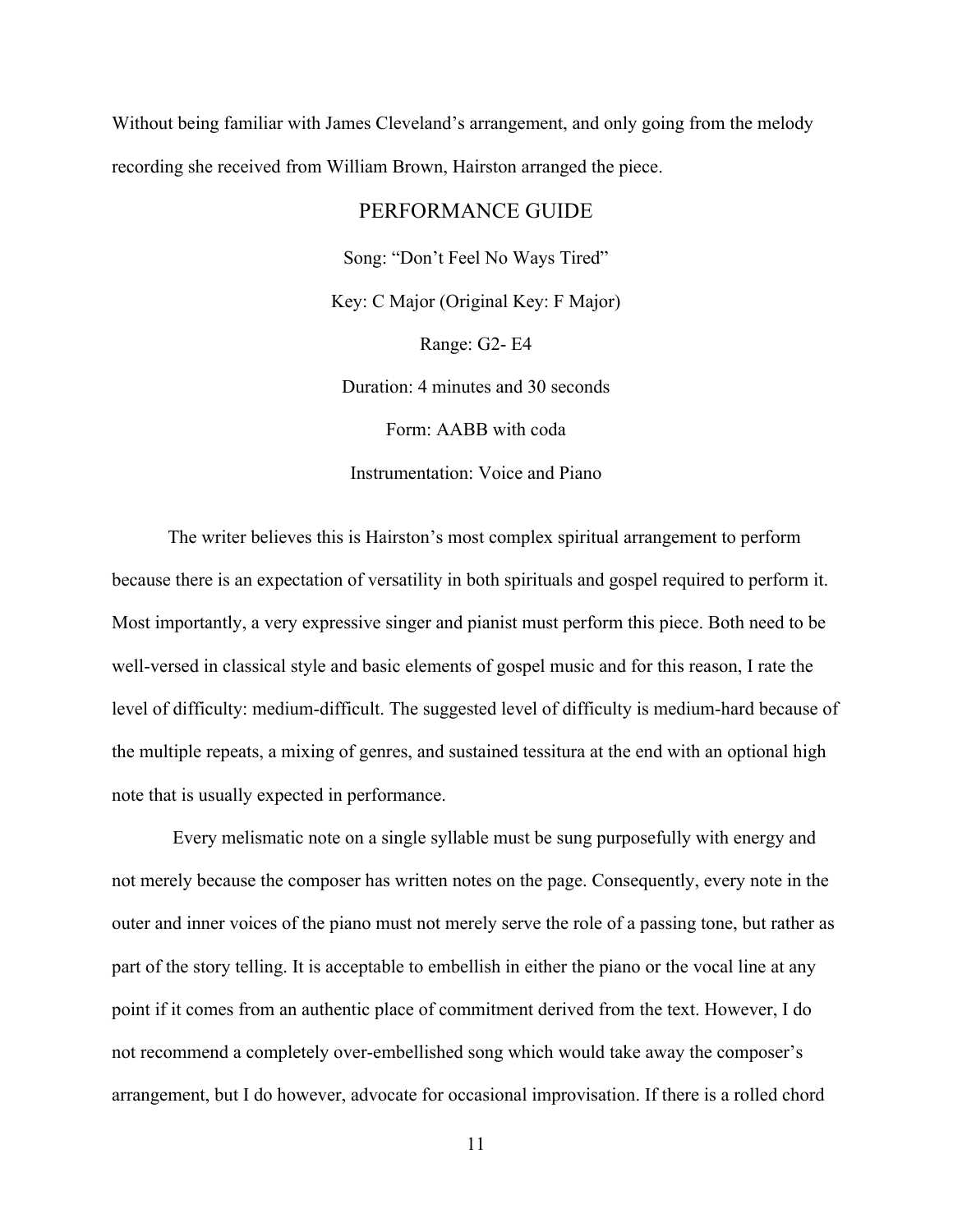sustained over more than a half note duration, and particularly when repeated, the pianist has the right to continue to arpeggiate the chord in a higher octave with different inversions and added octave rolls of chord tones or acceptable non-chord tones when appropriate. Above all, and most importantly, it is highly recommended that both the singer and pianist embellish if they feel comfortable during any repeated section.

The most critical part of the song comes in the final three measures of the piece. Hairston's final repetition of "I don't believe" is critical because it contrasts with the following complimentary phrases "I can't believe," and "I won't believe." The emphasis must be given to the changing word in each of the three sentences as well as provide room for potential improvisation on the repetition of, "this far." Hairston has provided two optional ending notes, most notably an Eb4 for a bass-baritone and the option of a Gb4, perhaps for a baritone. (Figure 3.1) It serves as a moving recital closer when expressed with great emotional intensity.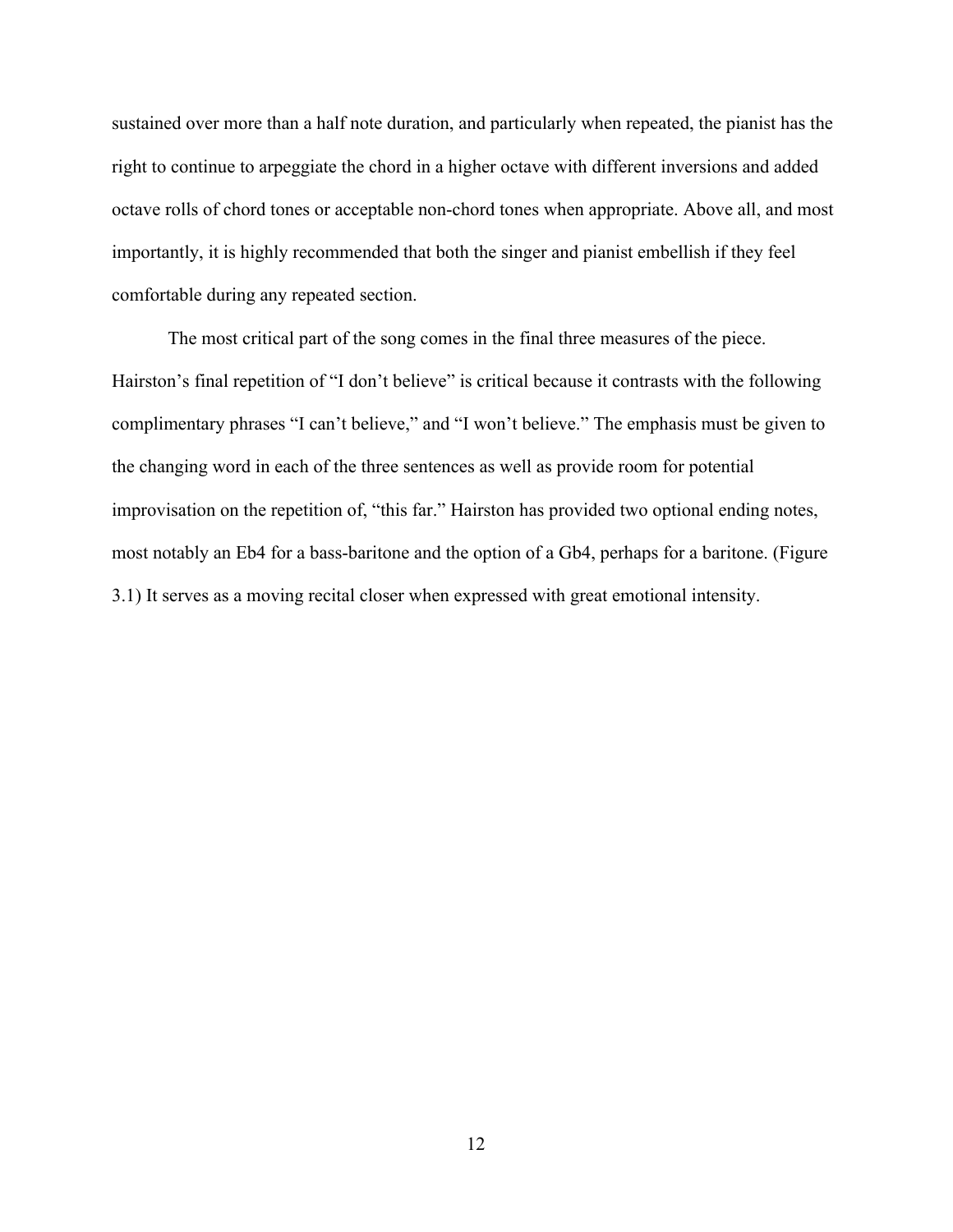*Figure 1"DON'T FEEL NO WAYS TIRED," MM. 43-47 (Variation and Sequence of Repeated Idea)*



### BASIC DIFFERENCES BETWEEN SPIRITUAL AND GOSPEL MUSIC

While gospel music was derived from the spiritual, it is imperative to identify the similarities and differences between the two. Sometimes the lines become blurred in modern presentations of spirituals. The following list describes important similarities and differences between gospel and spiritual music.

1. Gospel texts are subjective and hortative. The poems generally center on a single theme, which is stressed through the repetition of phrases. The subjects are wide ranging, such as conversion, salvation, yearning for spirituality, etc. Spiritual text are grouporiented and tend to tell stories about Biblical events and figures, especially of the four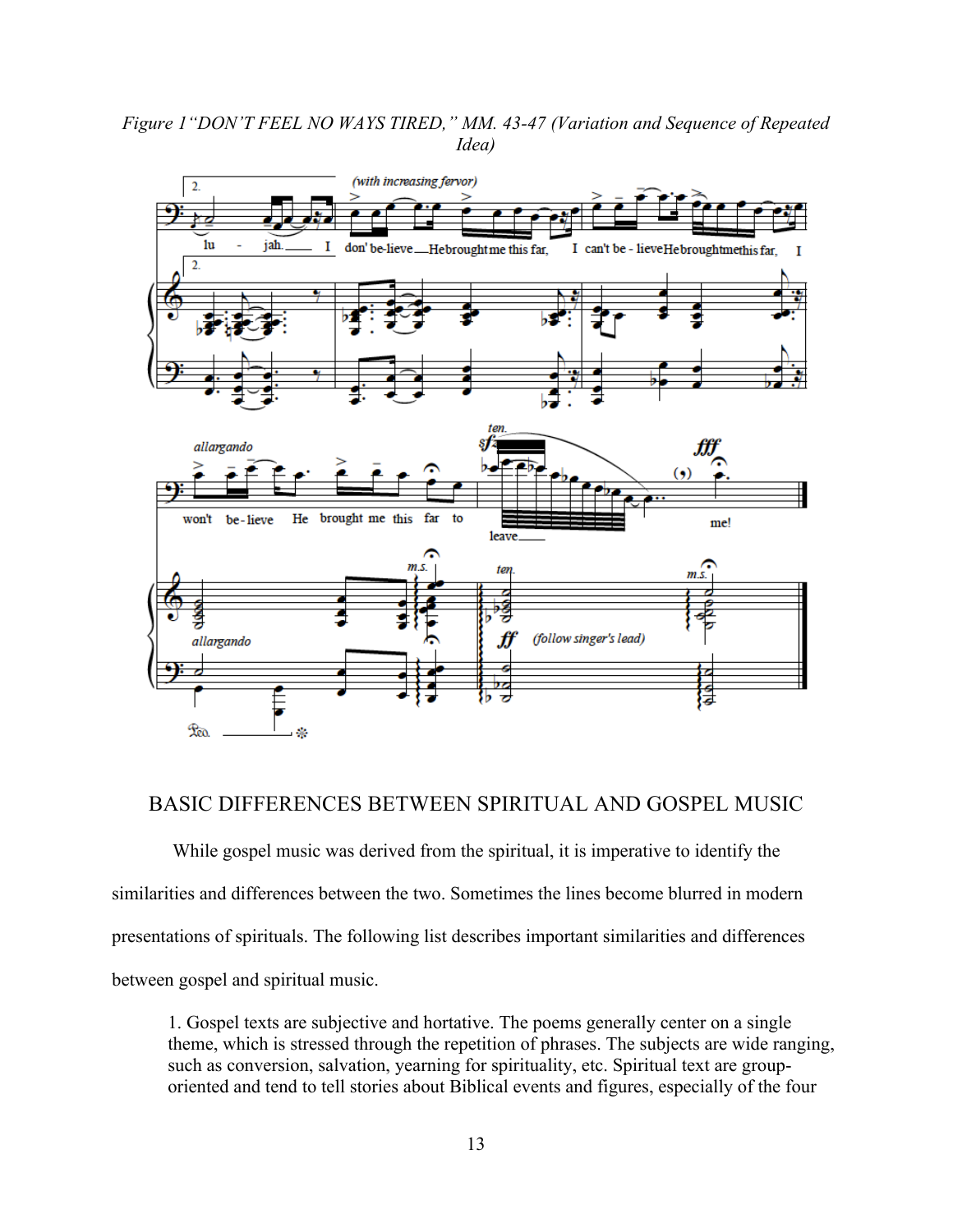Gospel books of the Bible and the old Testament. Its theme and subjects are similar to those of the spiritual.

2. Gospel songs have instrumental accompaniment, which as 'integral part of the performance as is the singing, and in like manner equally an expression of the folk." The spiritual is sung *a capella.*

3. Gospel has a characteristic rhythm intensity because of its marked syncopation and percussive instrumental rhythm.

4. Gospel uses strophic forms, verses and refrains, and, like white gospel, its songs tend to be sixteen or thirty-two measures in length. Spirituals typically consist of one strain repeated again and again, as, a, a, a, a, etc; or of two strains as in a b patters. 5. Gospel melody, with its flatted thirds and sevenths, is related to blues; the spirituals use "bent tones" only occasionally.<sup>16</sup>

It should be noted that these characteristics traditionally apply to 1920s and 1930s gospel music during the beginnings of the style. Hairston readily admits that her background is in spirituals, classical and popular music, not gospel music. However, her experience playing in several churches in Charlotte, North Carolina and Berkeley, California informed her knowledge of gospel music before she began composing regularly. Most importantly, the contribution of her gospel style can be credited to a former student of hers. While teaching at Merritt College, a talented student in her choral group, The New Traveling Voices, helped her with gospel piano while she taught him to read music.

# TEXTUAL MEANING

Before an analysis of the music can occur, a closer look at the text must be explored. "The most important factor of African music seems always to have been the text."<sup>17</sup> This spiritual text, like many, is biblically inspired. From the book of Hebrews, chapter eleven, verse ten, with the subject being "Faith in Action," the New International Version says about Abraham: "For he was looking forward to the city with foundations, whose architect and builder

<sup>&</sup>lt;sup>16</sup>Eileen Southern. *The Music of Black Americans* 3<sup>rd</sup> Ed. (New York: W.W Norton & Company, 1997) 459-60 <sup>17</sup>Hildred Roach. *Black American Music*: *Past and Present*. 2<sup>nd</sup> ed. (Malabar, FL: Kreiger Publishing Company,1992), 9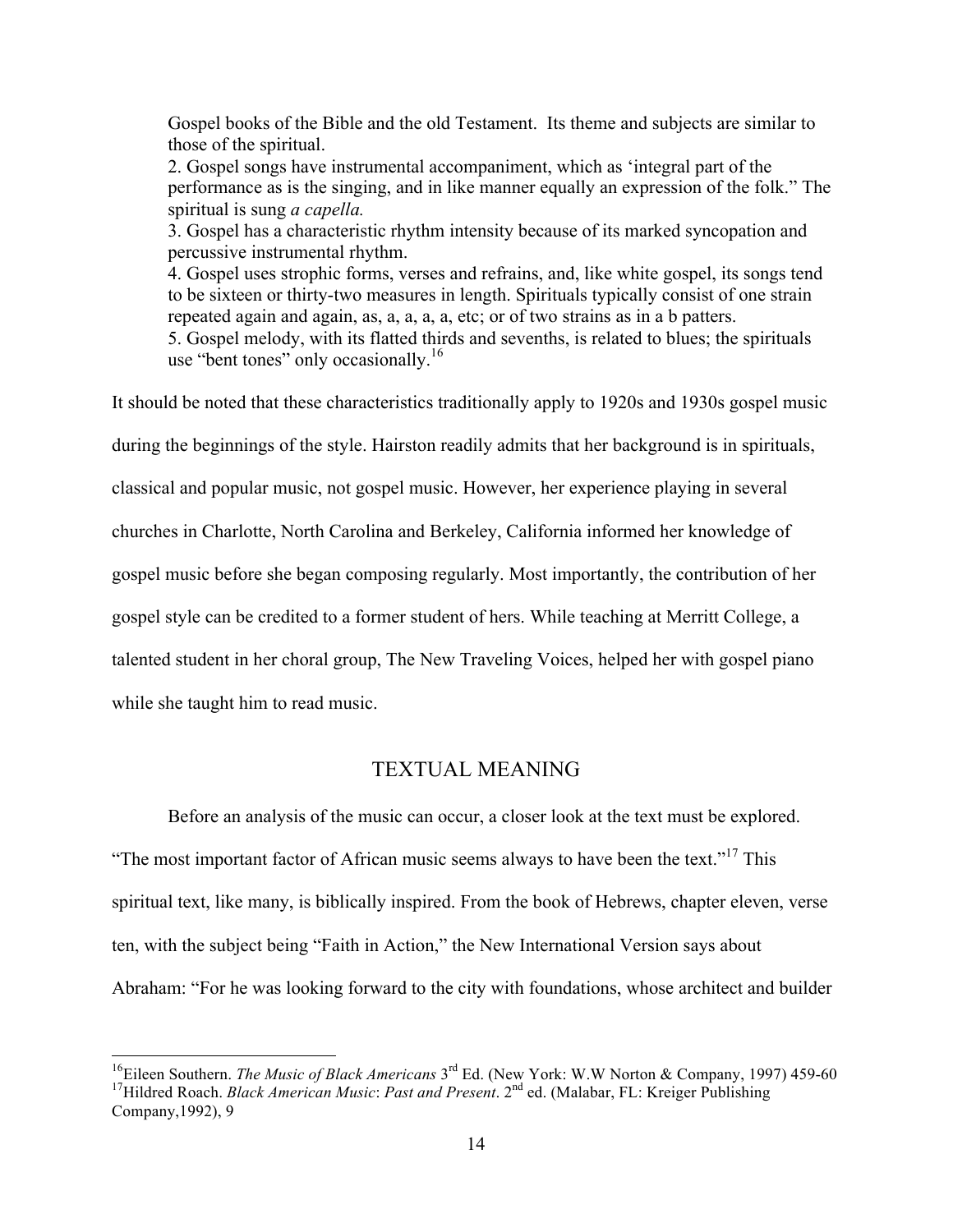is God." Many spirituals recount Biblical stories and applied it to practical lives. At a very old age, Abraham was called by God to do things he did not think he could do, yet, God was merely testing his faith.

While the meaning of the text is straightforward, the delivery and interpretation of its simplicity should not be overlooked. Sometimes singers take text for granted when it is paired with precise pitches and rhythms. Very often, the text takes a back seat because other musical factors like vocal technique and proper diction take precedence. Background research on the text and the author, if known, and how to communicate the story play a vital role in the delivery of songs, particularly folk music like a spiritual. "Music in the African tradition is functional. Consequently, the melody of a song often serves chiefly as a vehicle for the text, and it is constantly adjusted to fit, even as the singer extemporizes from one verse to the next."<sup>18</sup> The significance of understanding the text and how to express the text as a communicative story is equally as important as the notes, rhythms and phrases to which the composer has set it.

The text for, "Don't Feel No Ways Tired" is spoken in first person, and the spiritual connection to God is immediately referenced with the use of "Hallelujah," which in Biblical format is indicated as the highest form of praise to God. "Hallelujah" usually serves as an affirmation of previous text. "Embellishment of the text takes the form of interpolating extra words between the phrases or at the end of lines of texts or wherever the singer can fit words in the music. Such phrases as, 'Yes, Lord,' 'Help me, Lord,' 'Oh, yes, and Hallelujah,' are commonly used interpolations."19 Despite the oppression from slavery, the initial statement and the overall mood of the piece is joyful. The "city" that is being referred to is Heaven. However, spirituals very often had coded messages for the utterance of something directly related to their

<sup>&</sup>lt;sup>18</sup>Eileen Southern. *The Music of Black Americans.* 3<sup>rd</sup> ed. (New York: W.W. Norton & Company), 209.

<sup>&</sup>lt;sup>19</sup>Eileen Southern, *The Music of Black Americans.* 3<sup>rd</sup> Ed. (New York: W.W. Norton & Company), 477.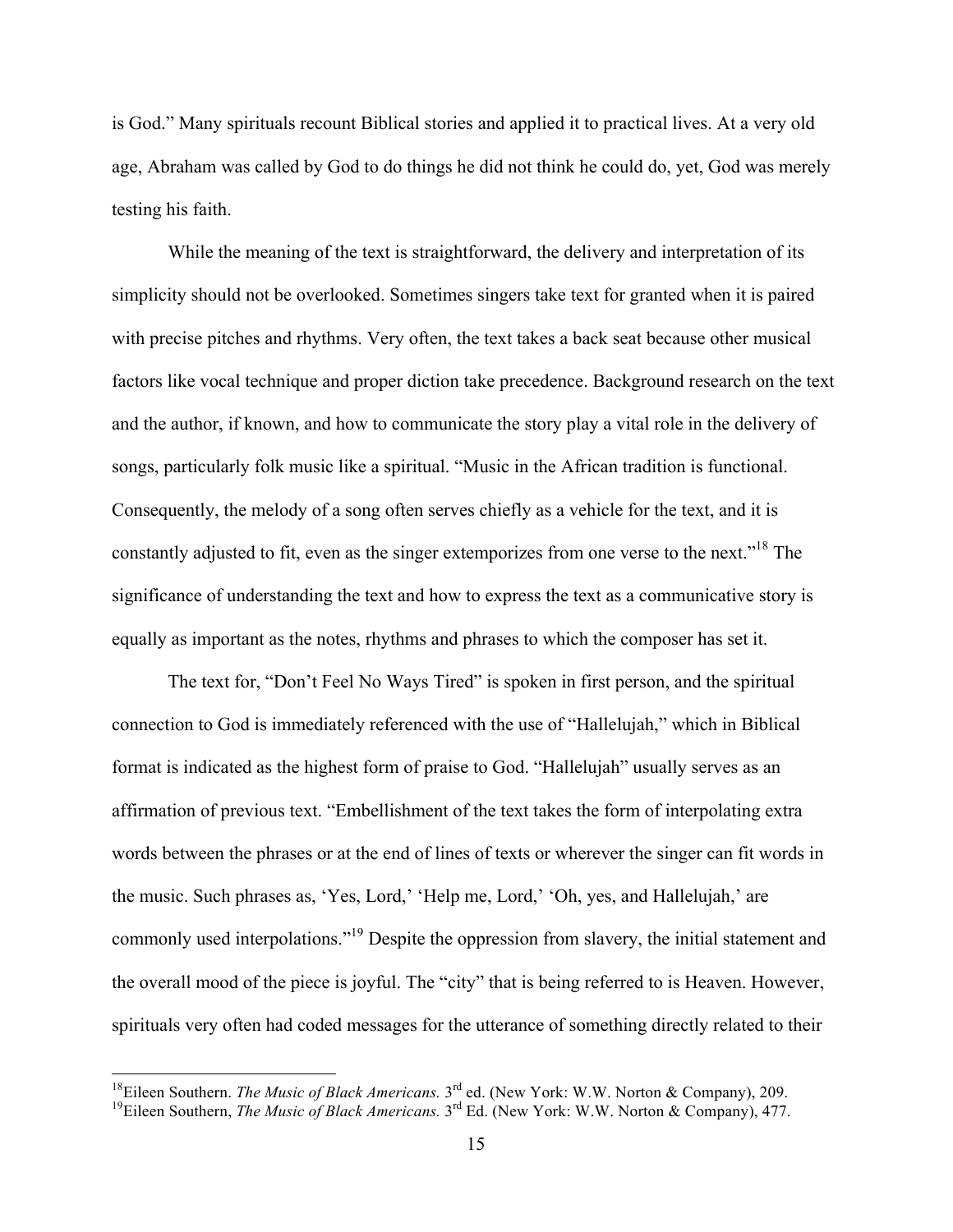happiness was not allowed to be heard by slave masters. "The city into the Kingdom" could be a reference to Heaven or a reference to escaping slavery. The final verse looks to the future. The "better day a comin'" symbolizes their immense faith in God. "There is *faith-* faith that someday slavery, or sorrow, will be no more. Slaves know that Jesus will come to save them just as God sent Jesus to save the world from sin. Closely associated with faith is optimism."<sup>20</sup> Because of this faith, they know that they can carry on despite their dire circumstance.

The next stanza exudes optimism and determination. Despite the current pain brought about, the oppressed people still have hope for tomorrow. No excuses are given, nor pity is asked for regarding their dyer circumstance. There is no regular rhyme scheme or alliteration in the use of this text, but only the use of prose to effectively represent authentic feelings of the enslaved people. However, no use of the text is greater than in the last two verses. This is the only use of a not necessarily a rhyme with "easy" and "leave me," but rather a matching of vowels. At the same time, the two verses unify the meaning of the song: "Nobody told me the road would be easy," however, "I don't believe He brought me this far to leave me."

The following section highlights the influence of gospel music in Hairston's writing style for this spiritual with a "gospel twist." The 1920s and 1930s saw an emergence of a new song genre, gospel music. Black music scholar John W. Work points out, "the style of singing spirituals and the type of song have not disappeared…only passed into another type of singing and song."<sup>21</sup> The musical texture varies from the first stanza to the second stanza as the song shifts from the traditional spiritual to more gospel infused music.

 $20$ ibid.

 $^{21}$ Quotations are from Work, "Changing Patterns, reprint in RBAM, pp. 281-90.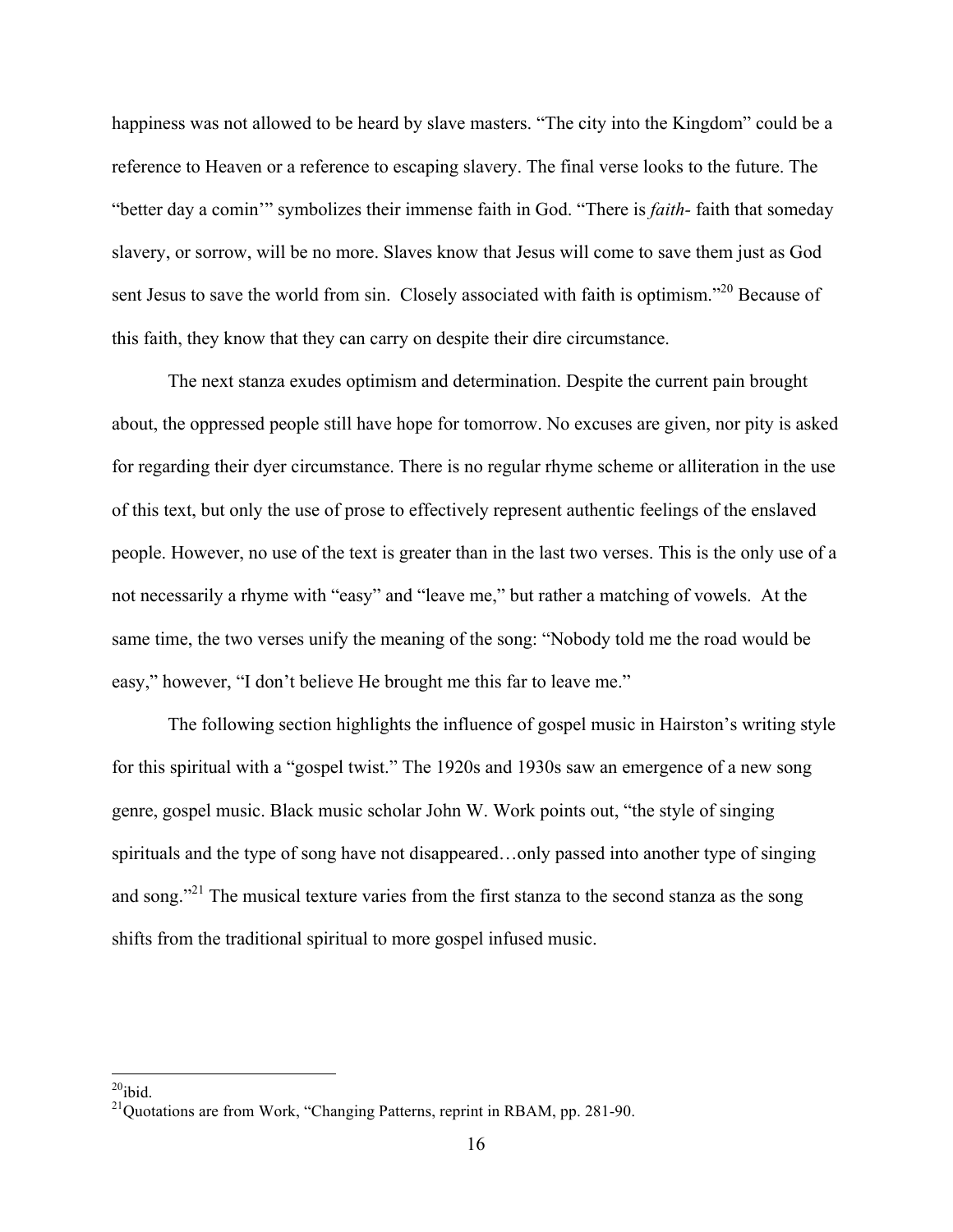#### **SIMPLICITY**

The first stanza is set simply. The primary area of simplicity refers to the text setting "Generally, but not always, the opening verse of Negro folk songs tend to be syllabic- that is, there is one note for each syllable."<sup>22</sup> The simplicity of the music is incorporated rhythmically primarily with blocked chords in the accompaniment with syncopation on the "and" of many downbeats. Another element of simplicity is reflected in the left-hand bass note rhythmic pulse. The half notes are almost indicative of walking movement as they are consistent throughout the first part of the song. The consistent two beat left-hand pattern indicates a walking pace indicating the forward and persistent mindset of the enslaved Africans to continue to pursue the quest for freedom through the Underground Railroad or through their continued and steadfast faith in God.

The second element of simplicity is communicated with the pentatonic scale. The five notes, C, E, G, A and B are exclusively used to communicate this folk melody. Its use melodically is also important because Hairston uses the melodic structure in ascending and descending fashion. This highlights the element of variation and contrast that is prevalent in Black American music. Because of this pentatonic melody, based upon folk tradition, this initial part of the song could be sung a capella, as the spiritual was initially originated, without the support of other instruments. And because of this element, the piano serves merely as support or accompaniment to the melody. This melody can exist as a monophonic composition; however, the contrasting B section can be linked to the infusion of gospel music into the traditional spiritual for a number of reasons.

<sup>&</sup>lt;sup>22</sup>Eileen Southern, *The Music of Black Americans* 3<sup>rd</sup> Ed. (New York: W.W. Norton & Company), 201.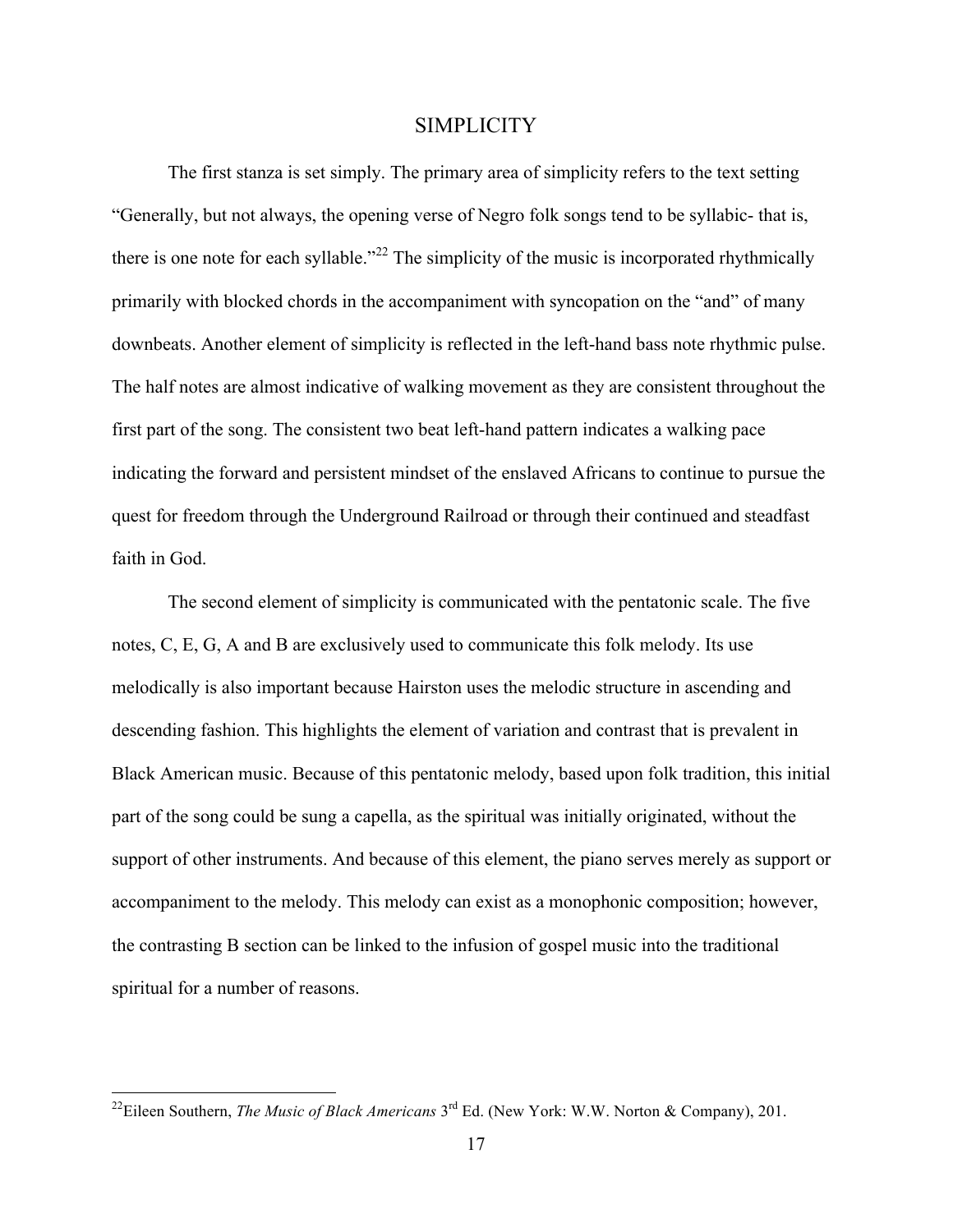# USE OF PEDAL POINT

Hairston frequently uses a pedal point as a harmonic tool to contrast consonance with dissonance.

A pedal point, often shortened to simply pedal, is a bass note that is sustained for a number of measures. Its name derives from the bass notes played with the pedals on an organ. Since dissonance usually occurs between the pedal note and the chords above it, one might consider the pedal a form of melodic dissonance.<sup>23</sup>

In the key of C major, she begins with a C major chord with a flat five over an A-flat bass note. The following chord is not resolved, but the dissonance is expanded with the second inversion D half-diminished seventh chord. Both tonalities use the A-flat in the bass, or a flat sixth to prolong the arrival of the dominant of C major, G. Measures 1-2 make use of a longer pedal point on the dominant of C major, by way of a V 6/4 chord in measure one which leads to a G suspended chord finally tonicizing C major halfway through measure 2 with the G dominant seven chord. This cadential 6/4 cadence, with the use of the pedal point in measure one and two, is popular in many styles of music. The longing, or delay, for a consonant chord can be directly related to longing for freedom that the slaves so desperately wanted (Figure 2).



*Figure 2 "DON'T FEEL NO WAYS TIRED" MM. 1-4 (Piano introduction and pedal point)*

<sup>&</sup>lt;sup>23</sup>Robert Gauldin. *Harmonic Practice in Tonal Music*. 2<sup>nd</sup> Ed. (New York: W.W. Norton & Company, 2004), 170.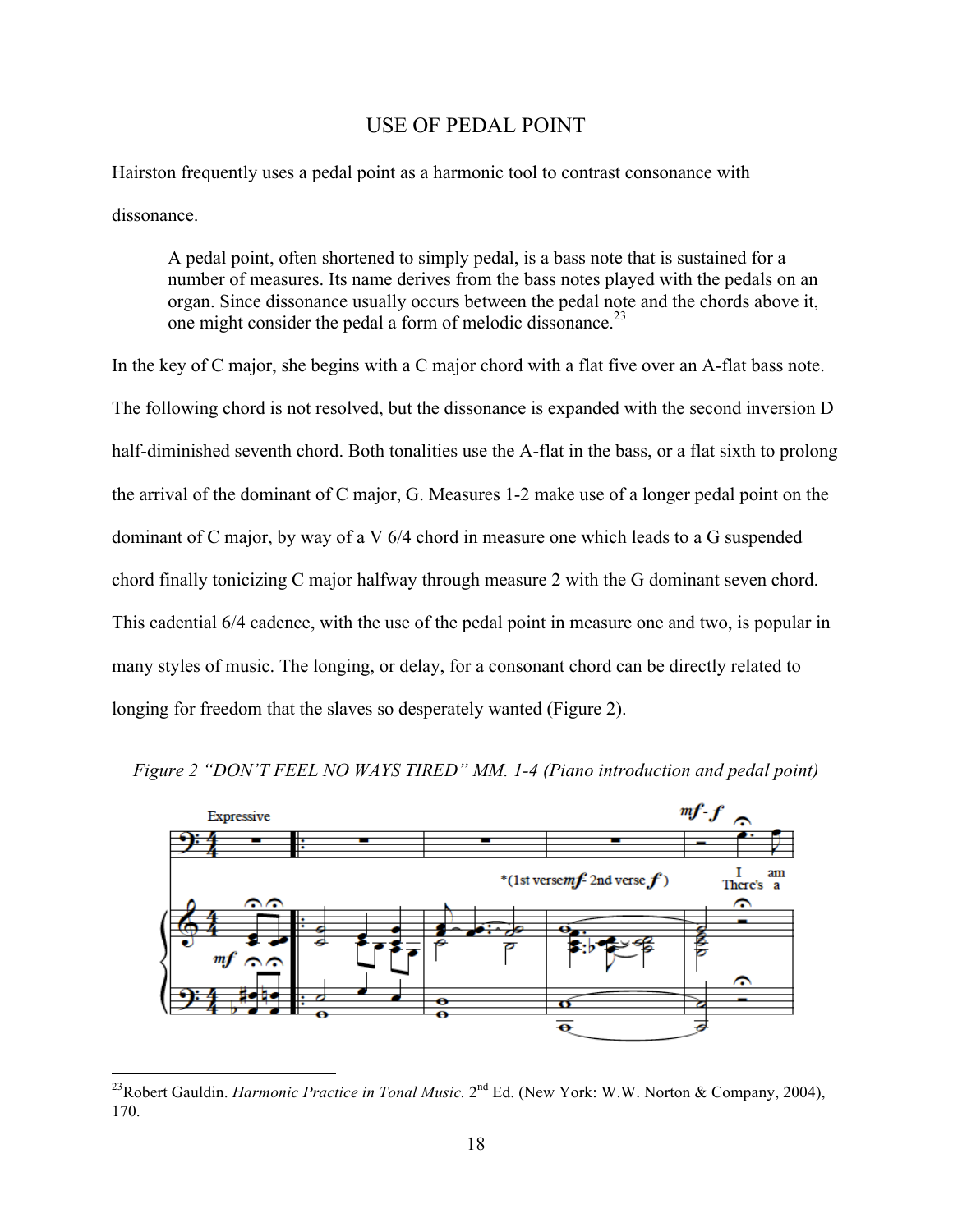## USE OF IMPROVISATION

The skill of improvisation is necessary for successful performance of this piece and many of Hairston's spiritual arrangements. She is a firm believer in "allowing the improvisatory mind to take control<sup> $24$ </sup> during a performance, especially when a section is repeated. Like the Baroque *da capo* arias of Handel and Vivaldi, not only does Hairston expect embellishments on repeating sections, but the style of music often requires it. Hairston, following closely with the traits of the music of the African Diaspora supports embellishment and personal connection particularly with the spiritual.

Her relatively lenient approach to embellishment in her spiritual came from not only her understanding of Black American music, but also her connection with soprano Kathleen Battle. Ms. Battle began performing Hairston's music in 1993. During studio recording session of her music a few years later, Ms. Battle would call Mrs. Hairston asking to adjust certain parts of her Christmas spirituals. "I couldn't say no to her. At that moment, I realized that the interpretation of these pieces is very personal. Since that correspondence, I often write, 'expressively' at the beginning of many of my songs."<sup>25</sup> In a more recent interview, Hairston further elaborates on how she connects with singers and her insistence upon each singer making a piece personal.

I like when the singer can tell me what they want with an arrangement, not in terms of the melody, because usually the melody is already set, but in terms of the *feeling* of the song. The expressionism of the song. That's what allows me to write for them and I have to have heard them in order for me to do something for them.<sup>26</sup>

The influence of gospel with the spiritual, as in this piece, adds an additional improvisatory element. Frequent and acceptable improvisatory techniques include the use of blue

<sup>&</sup>lt;sup>24</sup>Hairston video interview with author, January 14, 2017.<br><sup>25</sup>Interview with Friends of Negro Spirituals, June 30, 2007.

<sup>&</sup>lt;sup>26</sup>Hairston, Video Interview with author, January 14, 2017.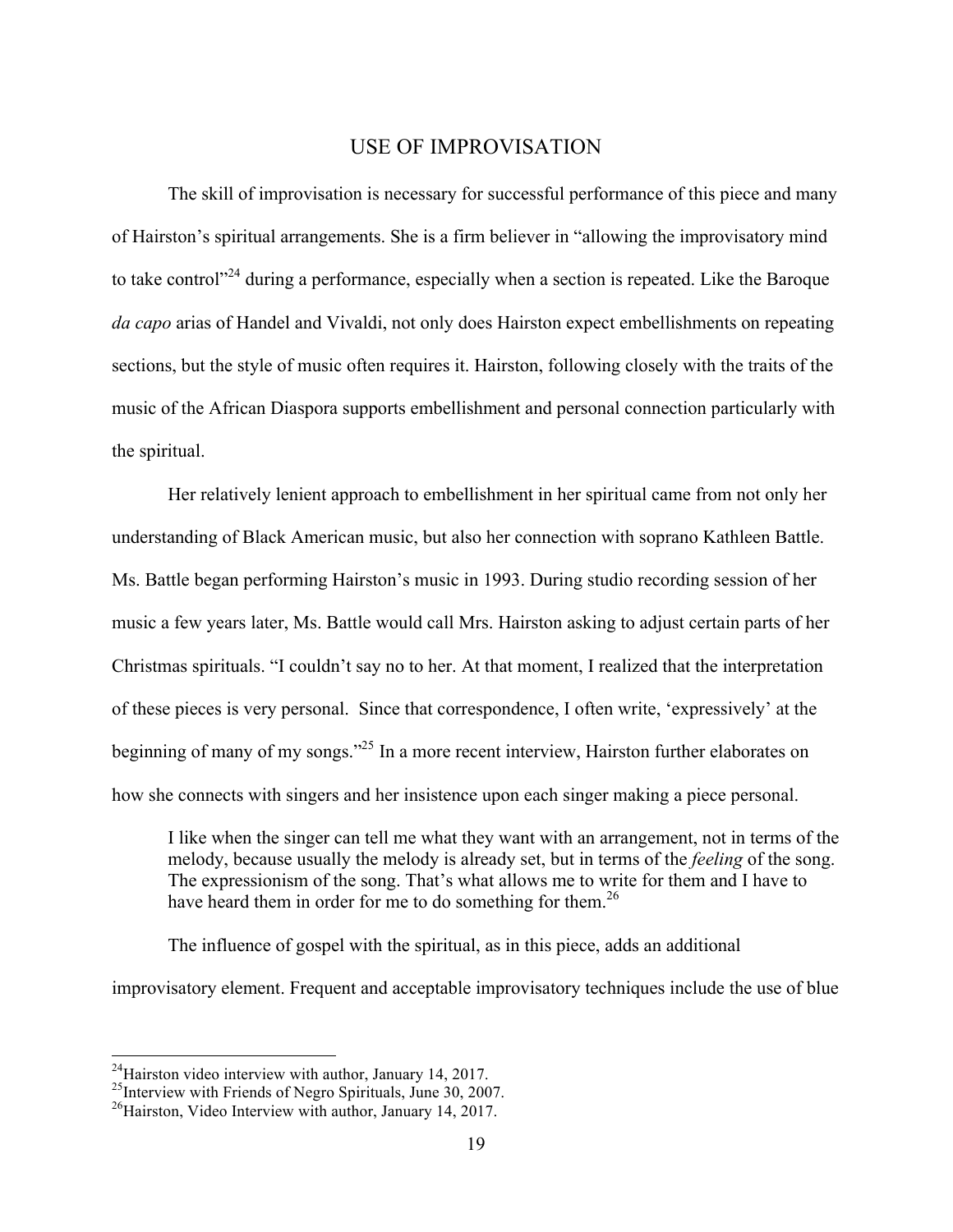notes, additional syncopation, and added notes of the melody that fit within the chord. A suggested improvisation by this piece was discovered when the composer was rehearsing the song with soprano Henrietta Davis. Hairston recalls, "I wrote, 'Nobody told me' with the word nobody on beat one, but when Henrietta Davis repeated the section, she said 'nobody' off of the beat."<sup>27</sup> This subtle use of improvisation was pleasing to Hairston and followed suit with the notion of improvisation and feeling. While this is an acceptable, and suggested practice based upon the stylistic history of this repertoire and the approval of the composer, it is equally important that a performer learning this piece should learn the music as written and then deviate from that, but only when organically inspired. "According to recommended practice, hymns and Negro Spirituals may be embellished if desired, but to a limited degree."<sup>28</sup> As it relates to performance practice, the use of improvisation may be most effective during the repetition of the melody, like the return of the A section in a *da capo* aria.

The second part of "Don't Feel No Ways Tired" is indicated by the composer as, "stress syncopated Gospel style, slower." This marking is indicated in both the piano and voice. In the second part of the song, it becomes more of a collaborative song rather than an a capella derived pentatonic spiritual solely based upon the voice. The piano plays an equal role in the collaboration of the work, which contrasts with the first part of the song. The composer's indication of "lively" in measure 22 is inspired by what the piano accompaniment contains. This musical change continues until the end of the song. The musical textural change is not done in a vacuum. It helps to set up the optimistic text that is to come, "I don't feel no ways tired." In other words, the singer is not giving up because he or she has overcome too many obstacles to not succeed.

 $^{27}$ Ibid.

<sup>28</sup>Eileen Southern. *The Music of Black Americans,* 477.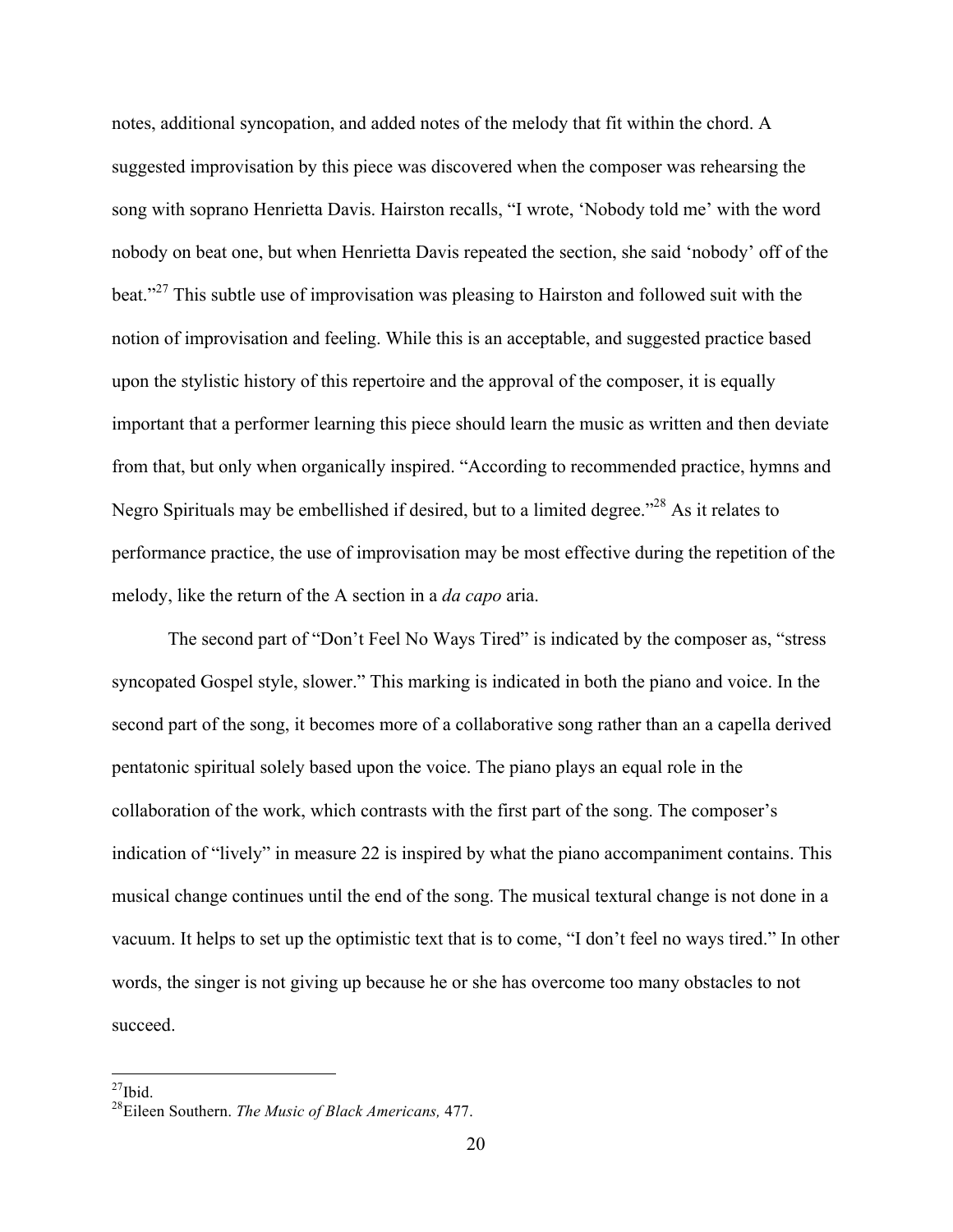## HARMONIC GOSPEL INFLUENCE

The harmonic expectation for gospel style piano can be quite demanding for the musician. Hairston's experience playing in multiple churches, her formal training in piano and her collaboration with the legendary gospel "Hawkins Singers" increased her acumen of gospel to make her writing style more authentic when William Brown asked for a "tinge of Gospel." When writing in this style, it is important to apply embellishments. A brief description of suggested gospel piano style is provided below.

Use augmented tonic and dominant chord dominant chords; dominant chords; secondary dominant chords; diminished triads; dominant, augmented and diminished seventh chords; ninth, eleventh, and thirteenth chords; chordal inversions; and altered chords. Flattened thirds, sixths, and sevenths are common. Use them. The common cadences appear in black music, but deceptive ones are frequently used. V-vi, V-IV, and V-V7/ii-V7-I are common. Delayed chordal resolutions and chord pedals are also very common.<sup>29</sup>

While the piano part does not have the melody, it does, however, play a vital role from a textural and rhythmic standpoint; it is a form of call and response. The piano livens the tempo in measure 22 (Figure 3), but it is soon halted with a fermata on the dominant in measure 25. The vocal line then responds slower, but in a more emphatic rhythmic fashion than the previous piano part. The voice begins without any accompaniment as if the piano is truly listening, the voice creates a musical response to the piano interlude (Figure 4). The jagged rhythms in the piano of measure 26 reflect obvious syncopation, but more so, they reflect the happiness and optimism that has been communicated throughout the entire piece. The jagged rhythms do not last long, as they soon become more stable in measure twenty-seven. Both the left and right-hand piano part serve as an equal partner to the vocal line. This type of communal collaboration was an essential part of early Black music.

<sup>&</sup>lt;sup>29</sup>Songs of Zion, ed. by J Jefferson Cleveland and Verolga Nix (Nashville, 1981), p.xiv.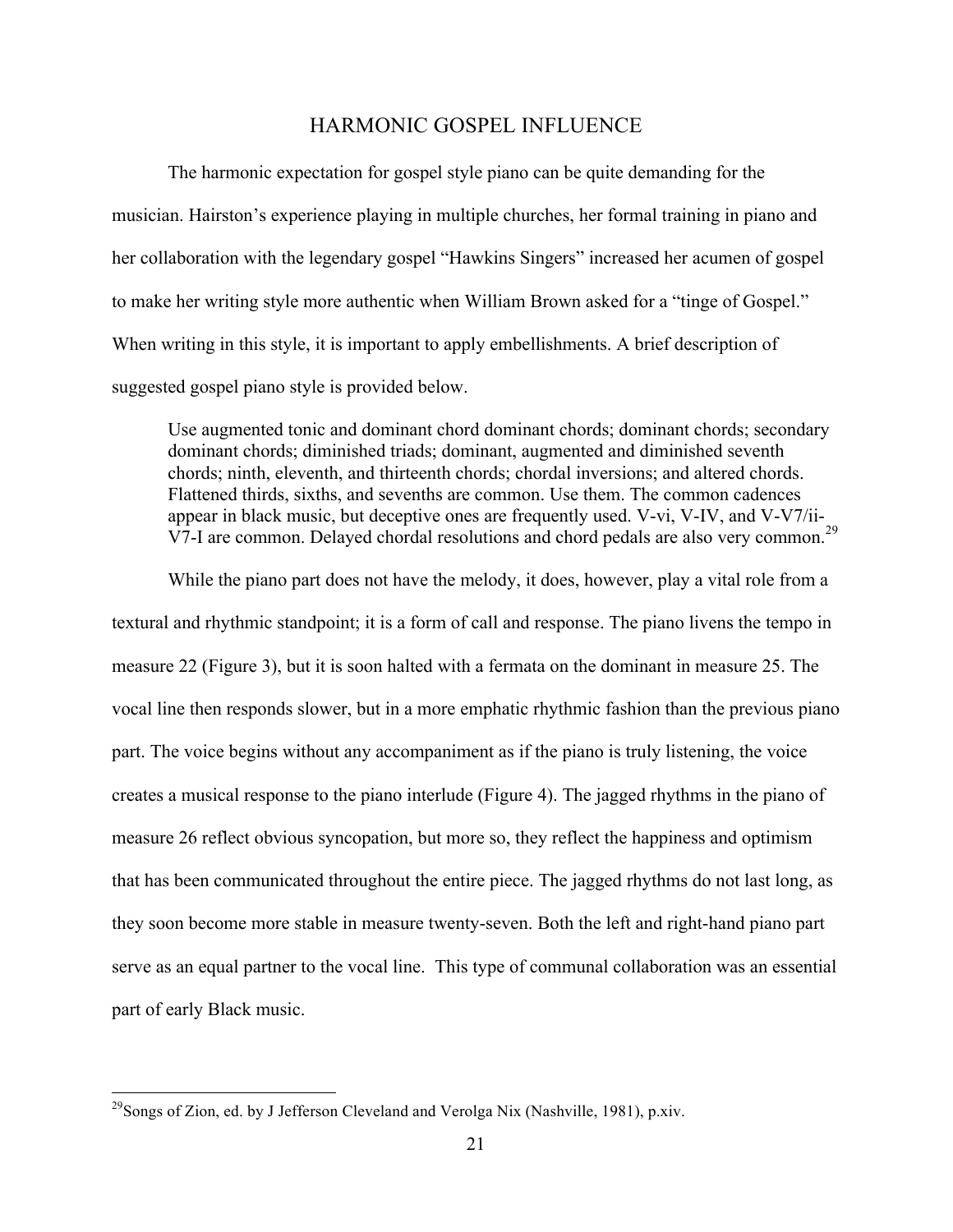Because the first part of this song, "I am seeking for a city" is based upon a folk melody, it can exist without accompaniment. However, the second part is derived from Gospel music. "They [black churches] added a new dimension to that musical repertory in supporting the singing by using a piano or melodeon and tambourines. Frequently, there might also be drums and other percussion."<sup>30</sup> In this song, Hairston creates her own rhythm section with the use of the piano. The harmonic function is solidly established through the faster harmonic rhythm of this section. The syncopated eighth, sixteenth and sometimes even quarter note pulses in the lefthand anchor the song from the percussive or drum standpoint while the singer carries the melody and text (Figure 5)

*Figure 3 "DON'T FEEL NO WAYS TIRED" MM. 22-24 (Musical texture change in piano)*



*Figure 4"DON'T FEEL NO WAYS TIRED" MM. 26-27 (Gospel infused section)*



<sup>&</sup>lt;sup>30</sup> Eillen Sothern. *The Music of Black Americans.* 3<sup>rd</sup> ed. (W.W. Norton & Company: New York), 456.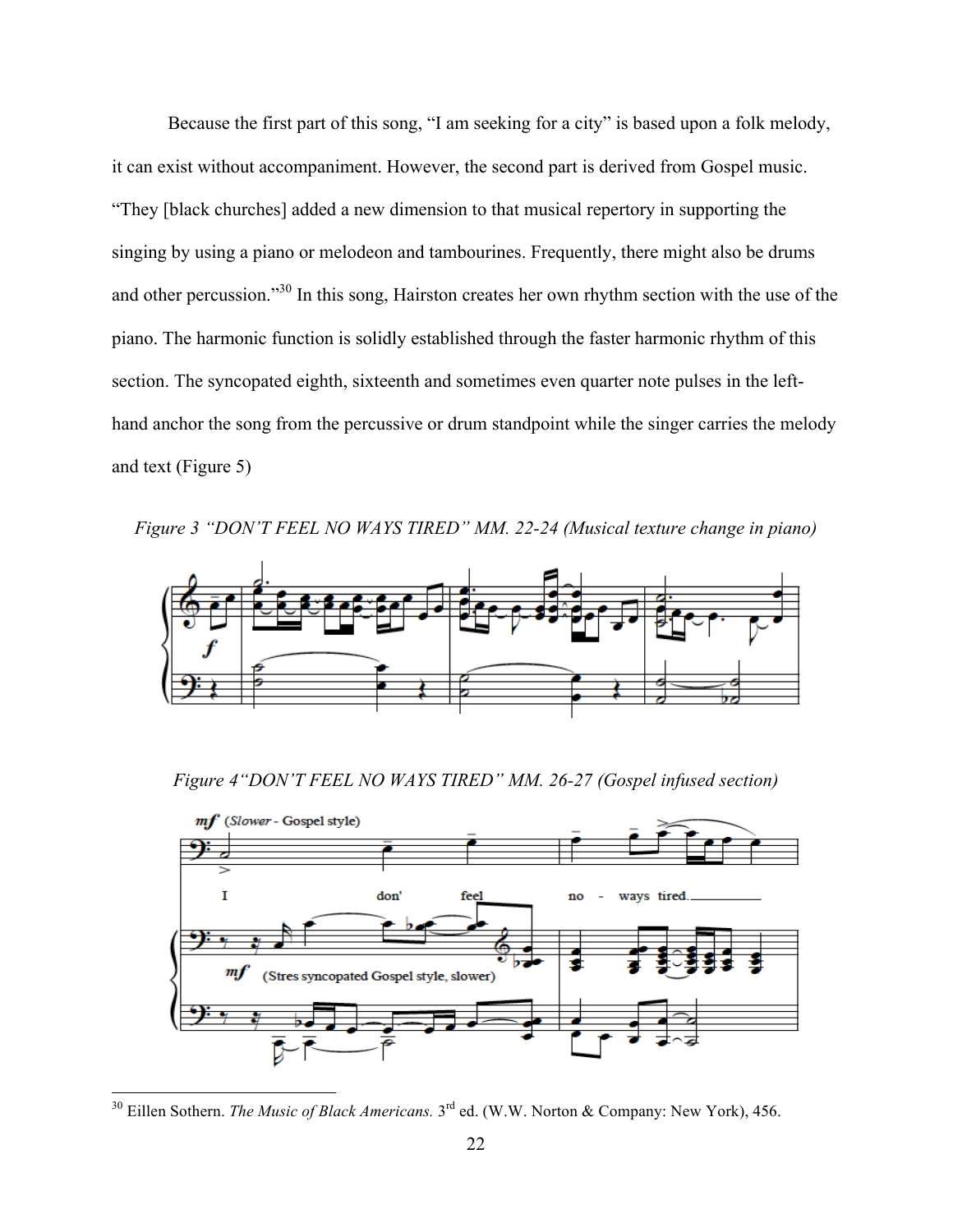*Figure 5"DON'T FEEL NO WAYS TIRED," MM. 28-30 (Active piano reflecting gospel influence)*



**"**Don't Feel No Ways Tired" is often considered to be one of Hairston's most popular spiritual arrangements because it combines the traditional elements of African music with a more modern gospel feel attributed to pioneers such as Thomas Dorsey, The Hawkins Family and James Cleveland. A further exploration of this document will unveil the developed and varied style of her music writing in this genre particularly with the next arrangement.

# "NOBODY KNOWS THE TROUBLE I SEE LORD": MINOR PENTATONIC BASED SPIRITUAL

### INTRODUCTION

"Nobody Knows the Trouble I See" is a popular spiritual with the first musically notated version by Henry Thacker Burleigh. "Following the success of *Deep River* in 1917, Burleigh arranged and published nearly a dozen more settings of African-American spirituals in the same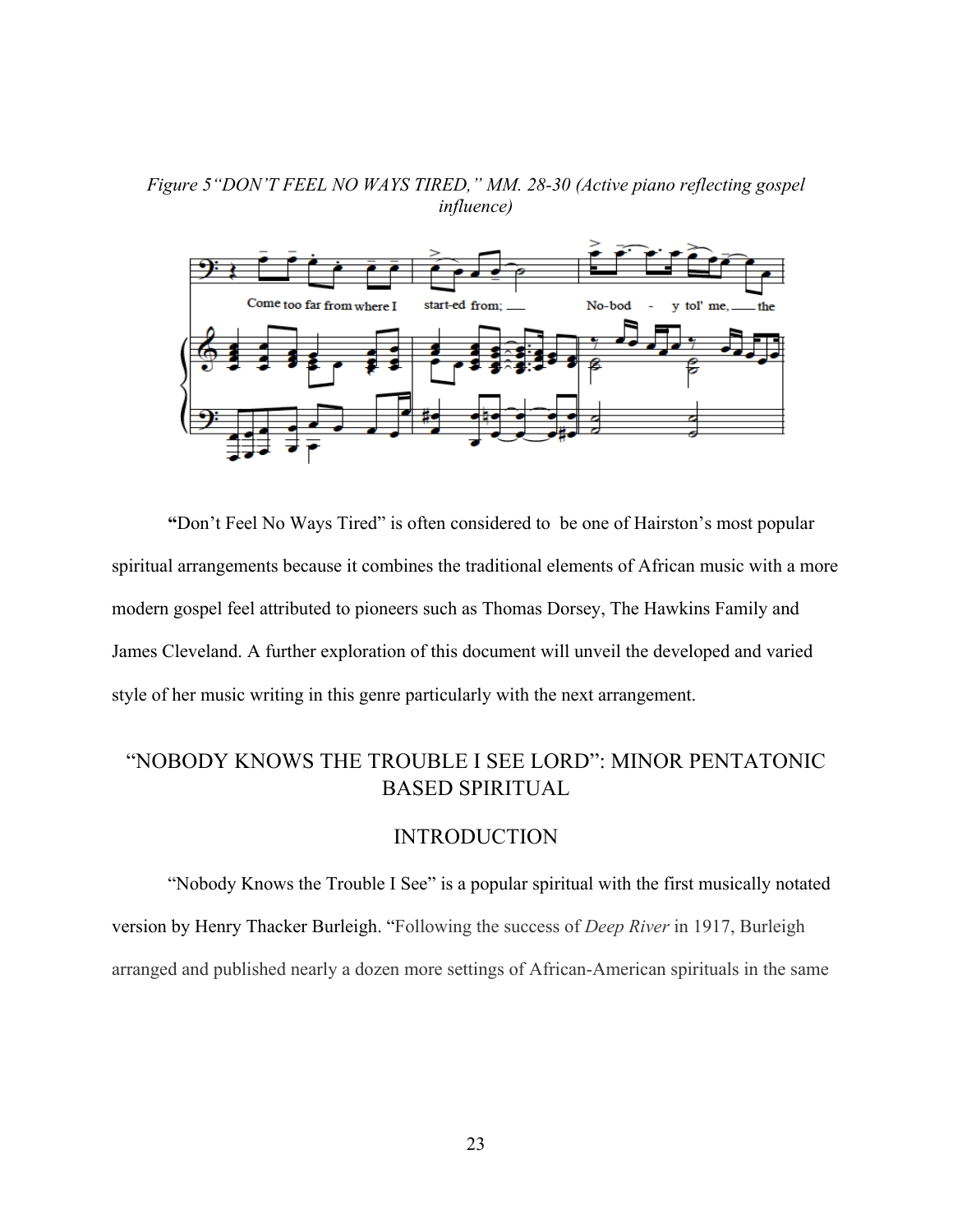year, including *Nobody Knows de Trouble I've Seen*. 31" Jacqueline Hairston's arrangement of

"Nobody Knows the Trouble I See Lord" was written for Jennifer Cable in March of 1989.

Someone brought her [Jennifer Cable] to me because she had been invited to be a guest at the San Francisco Christmas Concert and she wanted a different spiritual plus a different arrangement of that spiritual. I had a vision about an experience I had had with Jester Hairston, who wanted me to finish an SATB spiritual arrangement he started but hadn't finished, Nobody Knows the Trouble I See Lord, He challenged me to finish it, so we could say the arrangement was done by Jester and Jacqueline Hairston. Of course, I started on it, but being a great procrastinator, had not finished it. Years later, after having moved to CA ('73), this piece came to mind when Jennifer asked me for a different spiritual arrangement. I then turned my attention to creating a solo arrangement taken from the concept that was to have been the completion of the SATB arrangement.<sup>32</sup>

This arrangement is a hidden gem of an informal tag team of Jacqueline and Jester Hairston and

the musical result combines the pain of the text with an equally jarring minor pentatonic melody.

# Textual Meaning

The text is clear in reiterating the connection those enslaved had to God. "Nobody knows the trouble *they* see," not even the other slaves themselves. Only Jesus, who suffered and bled on the cross, understands their pain. After all, "For God so loved the world He gave His only begotten Son, that whosoever believeth in him shall not perish, but have everlasting life."<sup>33</sup> In giving of His life, Jesus was the sacrificial Lamb for all the sins of the world and suffered an unspeakable death.

# Nobody knows the trouble I see, *Lord*

Nobody knows the trouble I see

Nobody knows the trouble I see *Lord*

Nobody knows *like* Jesus

Brothers will-a-you pray for me; sisters will-a-you pray for me

 <sup>31</sup>https://www.loc.gov/item/ihas.200185372, accessed, December 9, 2017.

 $32$  Email from Hairston to author, December 27, 2017.

 $33$ John 3:16 (King James Version).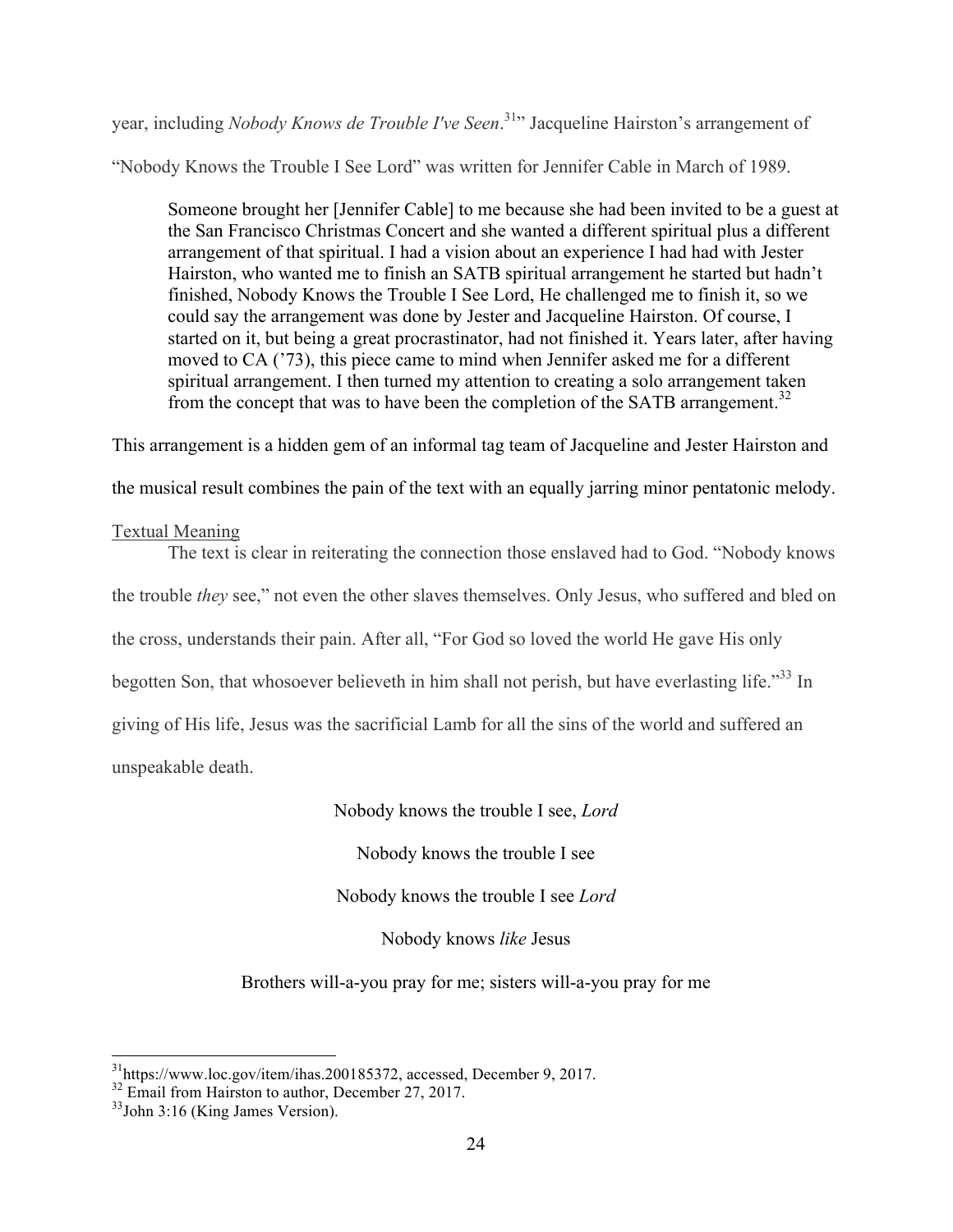Mothers will-a-you pray for me and help me to drive old satan away*.* 34

The second stanza of text makes several strong Biblical connections related to driving "Old Satan away." Ephesians 6:11 says, "Put on the whole armor of God, that you may be able to stand against the schemes of the devil.<sup>35</sup>" James 4:7 says, "submit yourselves therefore to God. Resist the devil, and he will flee from you."<sup>36</sup> Finally, I Peter 5:8 says, "Be sober-minded; be watchful. Your advisory the devil prowls around like a roaring lion, seeking someone to devour."<sup>37</sup> Similarly to most text of spirituals, this has a double meaning. Satan means the spirited opposite of God, but to the slaves, Satan could have most directly meant the slave master. The reference to Satan in these spiritual songs was a popular coded message.

# PERFORMANCE GUIDE

Song: "Nobody Knows the Trouble I See Lord"

Key: C Minor, Low Voice (Additional Key: E-flat minor, high voice)

Range: Bb2-G#4

Duration: 4 minutes and 30 seconds

#### Form: ABABA

#### Instrumentation: Voice and Piano

The level of difficulty is medium-difficult as it requires supreme legato with occasional long vocal phrases in sections with marked *portamenti* as in measures 12-13 (Figure 6). An often-overlooked challenge in this piece is the rare moment of vocal rest. There are, in fact, no rests in the vocal line once singing begins. It is pure singing for four full pages. The presentation

 <sup>34</sup> Jacqueline Hairston, "Nobody Knows the Trouble I See Lord," published, 1990.

<sup>&</sup>lt;sup>35</sup>The Bible. (New International Version).

 $36$ Ibid.

 $37$ Ibid.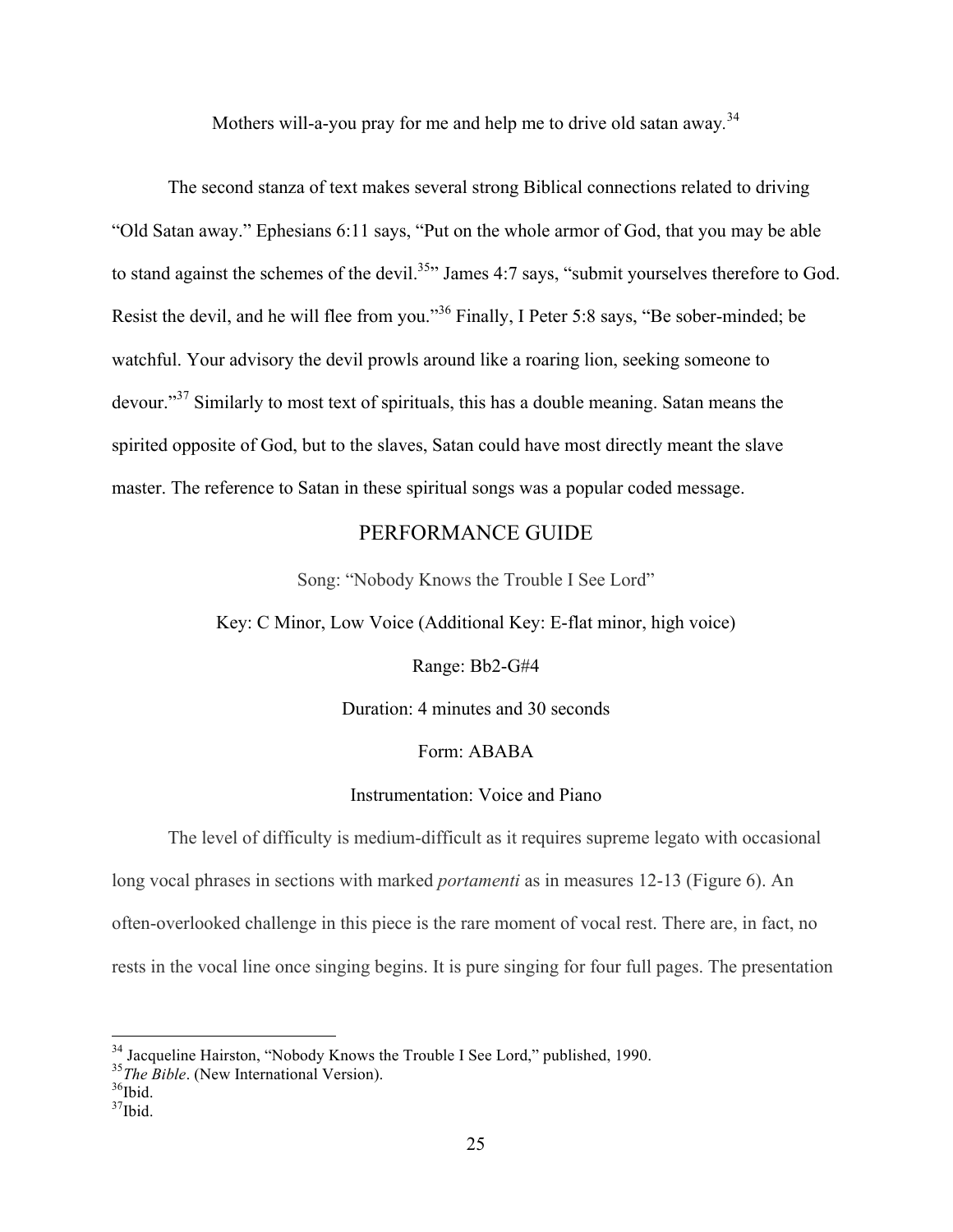of this arrangement, unlike the standard arrangement, already melodically and harmonically inserts the "trouble" or pain that is experienced by the interpreter with the use of the minor pentatonic scale. This contrasts with the more traditional major pentatonic use of this spiritual. The word "Lord" should be sung with no hint of an "r" at all. The sound should mimic an approximate American southern dialect. It should be sung in a reflective manner without losing the glimmering light of hope that God will still protect them despite the difficulties. The point of delivery is of the utmost importance: contrasting the troubled world of slavery with steadfast faith in praising God through the pain. It must be communicated in such a way that the greatest emotional apex of the song is reserved for the final measures of the piece after the modulation, "Glory, Hallelujah!" Lastly, because this song is so heavily based upon the minor pentatonic scale, it is advised that there be no improvisation that might hinder this already adjusted familiar melody. The improvisatory nature is already in the adjusted melody. However, in performance, the composer has added additional arpeggiated chords and added notes that serve as a countermelody within the tonality and complement the vocal line.



*Figure 6 "NOBODY KNOWS THE TROUBLE I SEE LORD" MM. 12-13 (Portamento singing)*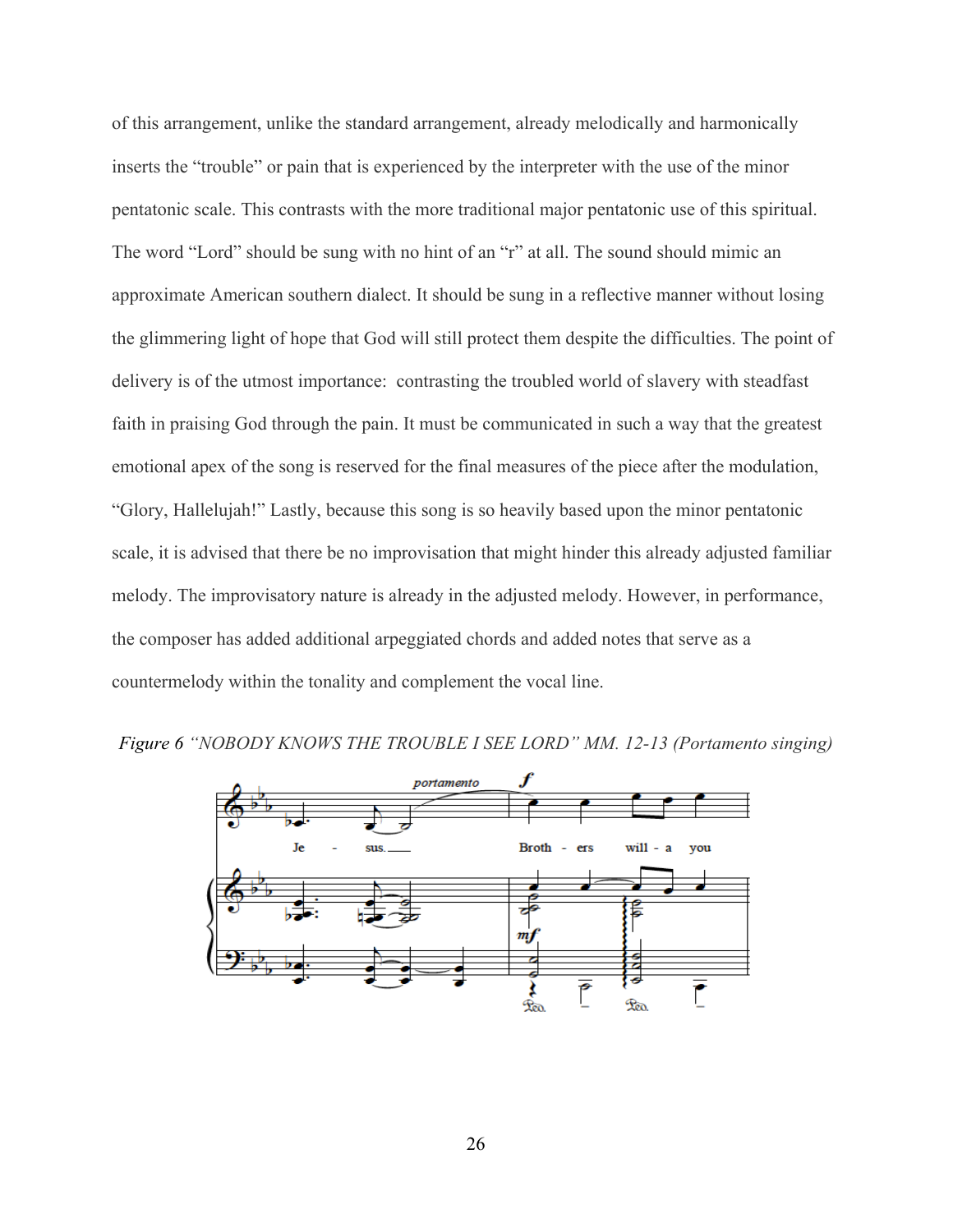#### Inspiration for Minor Pentatonic Melody

"Spirituals, which have no known composer, and were passed down from generation to generation through oral tradition allow one to get away with changing and adjusting the melody without getting in trouble for it."<sup>38</sup> Instead of taking an already familiar melody and rearranging the harmonic structure, as typical of most spirituals, Jacqueline Hairston drew on the inspiration of her cousin, Jester Hairston. In his teachings of the spirituals around the world, Jester Hairston taught a non-traditional form of this spiritual to a male choir in Bamako, Mali. Rather than the familiar pentatonic major melody, Ms. Hairston introduces the minor pentatonic version of the melody passed on to her by Jester Hairston. The culminating result was Jacqueline Hairston's added piano accompaniment and final arrangement.

Another scale sometimes found in common-practice music is the familiar pentatonic or five note scale…Pentatonic scales that employ only the natural pitch classes may also be constructed with the notes D-F-G-A-C and E-G-A-B-D. This scale is considered a five-note subset of the diatonic seven-tone scale. Perhaps humanity's primal tonal collection, it can be found in various civilizations throughout the world. Its absence of tonal tension is not surprising, since it lacks both a tritone and a minor  $2<sup>nd</sup>$ , two intervals usually required for resolution.<sup>39</sup>

In reference to the spiritual, "most melodies use the tones of the major or pentatonic scales, which tend to produce bright cheerful melodies. The slaves' singing rarely was bright and cheerful; it was generally described as plaintive, mournful, or wild."40 Because there is no exact reference for this song and its folk tradition, it can be inferred, based upon this interpretation, that this melody of the piece could be a more accurate melodic presentation from a textual standpoint rather than the popular major pentatonic melody. "The pentatonic scale has five

<sup>&</sup>lt;sup>38</sup>Hairston Video Interview with author, June 3, 2017.

<sup>&</sup>lt;sup>39</sup>Robert Gauldin. *Harmonic Practice in Tonal Music*. 2<sup>nd</sup> Ed. (New York: W.W. Norton & Company, 2004), A9-10.

<sup>40</sup>Eileen Southern. *The Music of Black Americans*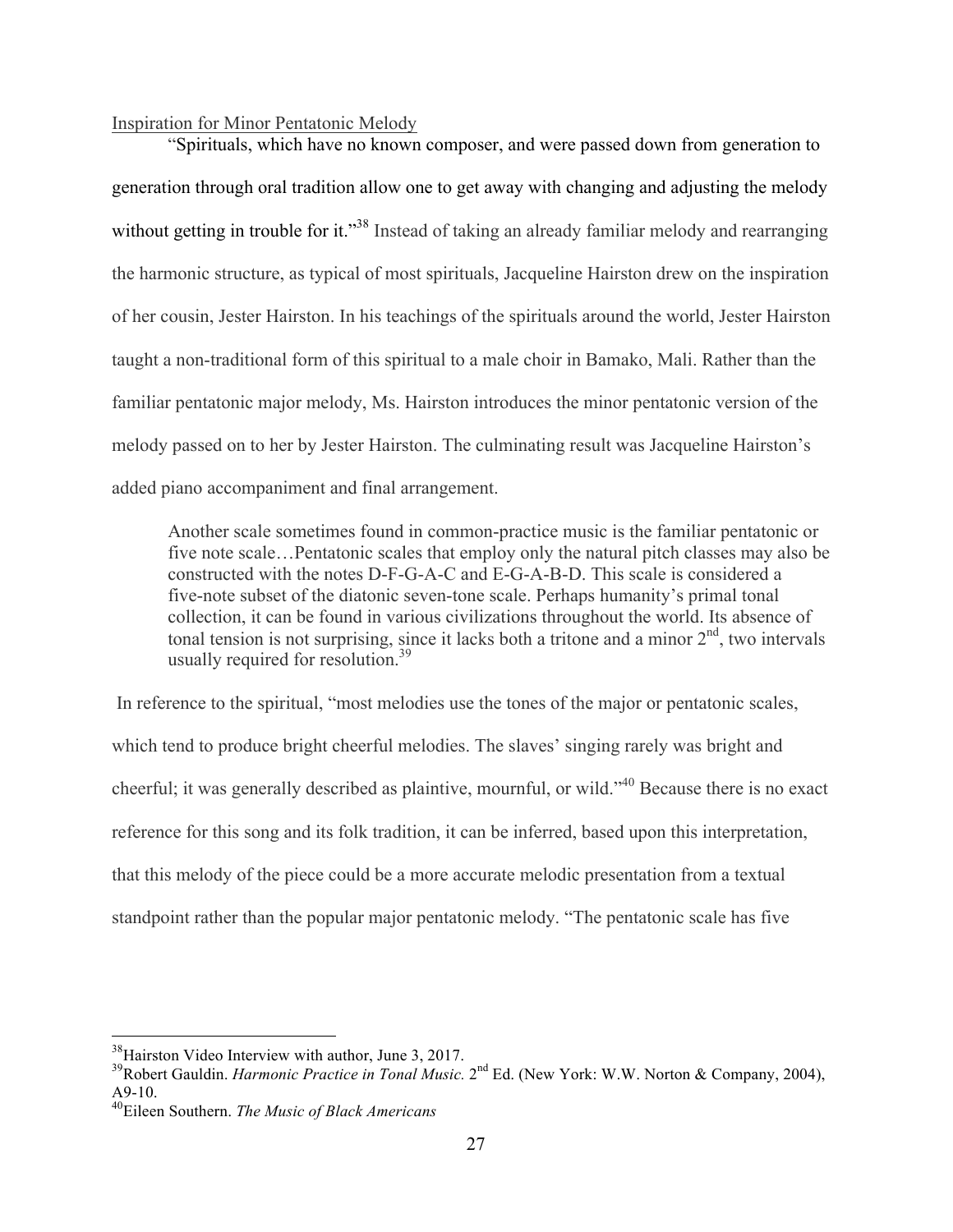possible modes with the major and minor mode being the most common."41 This reversed version of the melody, as a minor pentatonic, instead of a major pentatonic, gives a haunting feeling of the experience from slavery that the more traditional arrangement does not.

## PIANO INTRODUCTION AND THE SONG'S SENTIMENT

The introductory piano melody begins in minor and leads the listener down the path of sorrow based upon the text and harmonic tone, It is quickly juxtaposed with joy when the melody identified with the text of "Jesus" arrives on a major tonality. This type of joy from those enslaved in America is often linked back to the Biblical stories of the book of Exodus from the Old Testament. Despite their bondage, the enslaved people generally had a deep faith and belief that God would deliver them from their sorrow, either in life or death.

The introductory piano music sets up the ethereal mood of the entire piece. The first two measures are in C minor while the following two measures are in the more hopeful and relative major, E-flat, tonality. The piano begins with the refrain in the top line of the accompaniment and is immediately syncopated, a key trait in the music of Hairston derived from the music of Black Americans. This eerie introduction serves as a template for the remainder of the piece comparing major and minor tonalities with "Lord" and "Satan."

<sup>&</sup>lt;sup>41</sup>Robert Gauldin. *Harmonic Practice in Tonal Music*. 2<sup>nd</sup> Ed. (New York: W.W. Norton & Company, 2004),  $A9-10.$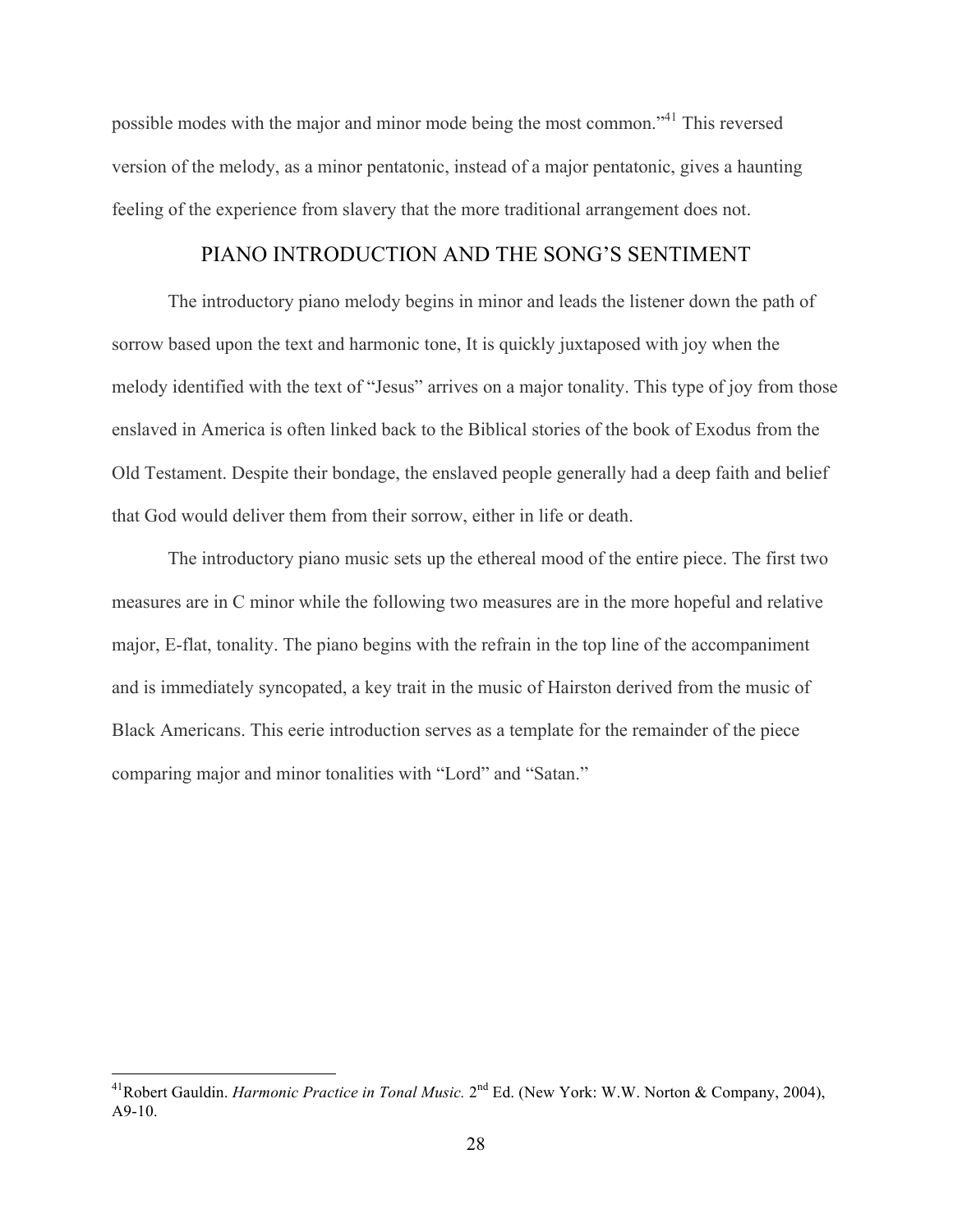



Jacqueline Hairston's version of "Nobody Knows the Trouble I See Lord," which can be attributed to Jester Hairston, is a stirring rearrangement of the commonly known contrasting major pentatonic song. It might be an interesting comparison to pair this arrangement in recital with that of H.T. Burleigh or even a similar version like that of D.N. Price. Likewise, an arrangement like this could be performed in concert as a tribute to more contemporary versions of spirituals by arrangers like Dr. Shawn Okpebholo and Damien Sneed. The following spiritual provides more of the composers' originality with a uniquely composed spiritual melody in duet form.

## "RIDE ON JESUS": DUET SPIRITUAL

Ride on, Jesus ride on, King Jesus.

Ride on conquering King, I wanna go to Heav'n in the mornin'.

If you see my sister (brother), just tell her for me:

I'm gonna ride my horse on the battle field,

I wanna go to Heav'n in the morning. $^{42}$ 

 <sup>42</sup> Jacqueline Hairston, "Ride on Jesus," published, 1992.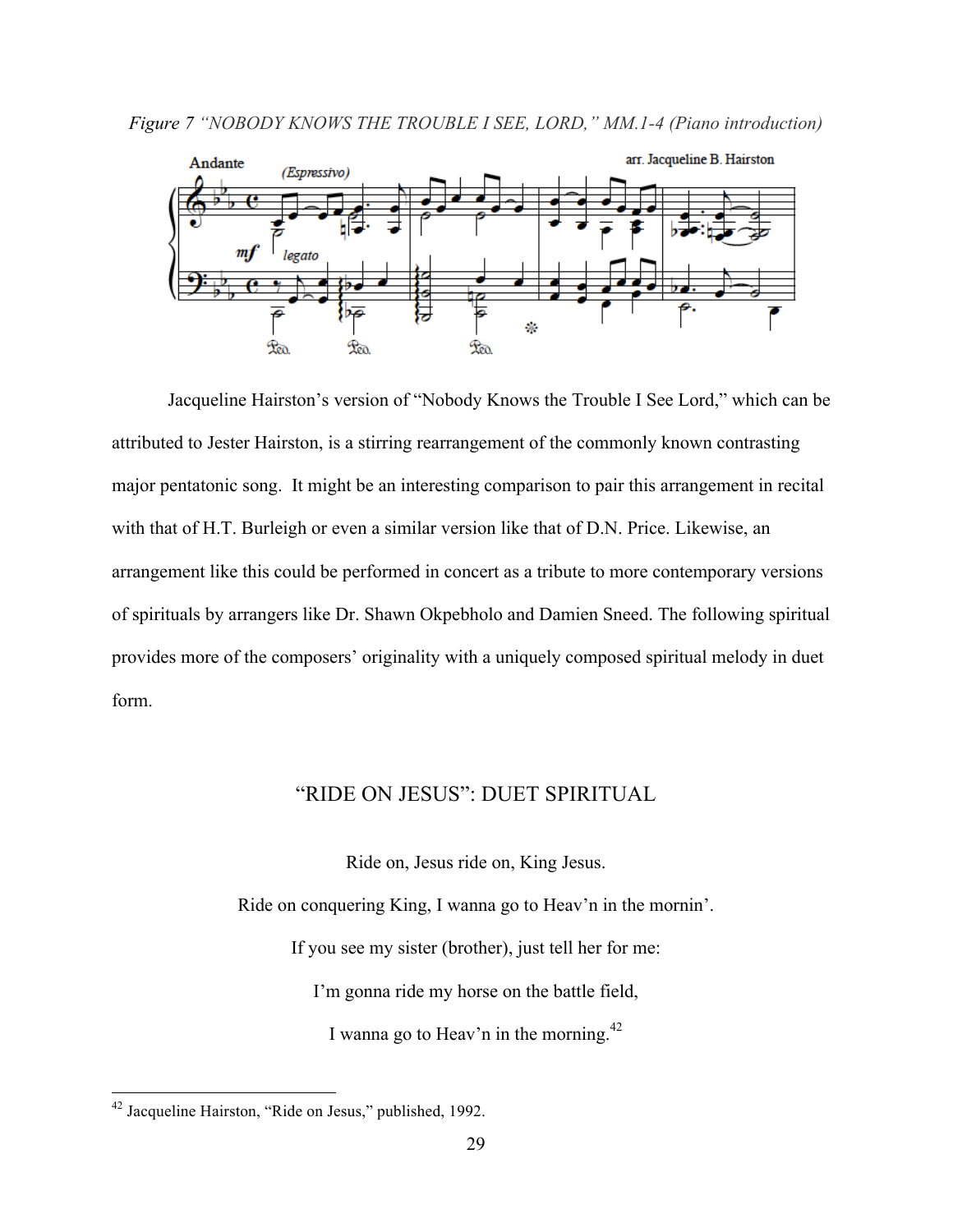#### INTRODUCTION

"Ride on Jesus" demonstrates Hairston's ability to arrange a spiritual for more than one voice. She is known primarily for her solo arrangements but has also penned many choral arrangements published with the Albert McNeil Choral Series. "I wanted a different arrangement other than the known spiritual, "Ride on King Jesus, and this new melody just came to me. It was not designated for any specific singer."<sup>43</sup> This analysis will highlight a spiritual duet arranged by Hairston for baritone and soprano or mezzo-soprano. This work is only published in one key and is available from Classical Vocal Reprints.

### PERFORMANCE GUIDE

Song: "Ride on Jesus"

Key: D-flat Major

Vocal Range: Baritone, Db 3-D4, Soprano: Db4-G5.

Duration of Song: 2 minutes and 40 seconds

Form: Through-composed

Instrumentation: Baritone, Soprano or Mezzo-Soprano and Piano

This vocal selection is one of a few duet spirituals that exist by Jacqueline Hairston. The female part can be sung by either a soprano a mezzo-soprano. The soprano singing this arrangement should not be a coloratura, where her strengths are usually toward the top of and above the staff, but perhaps a lyric or spinto soprano. Much of the voice part of sits on the staff and just above which might also better suit a lyric mezzo-soprano. I suggest a metronome marking of 102 beats per minute for the quarter note as an interpretation of Hairston's

<sup>&</sup>lt;sup>43</sup> Hairston Email to author, December 27, 2017.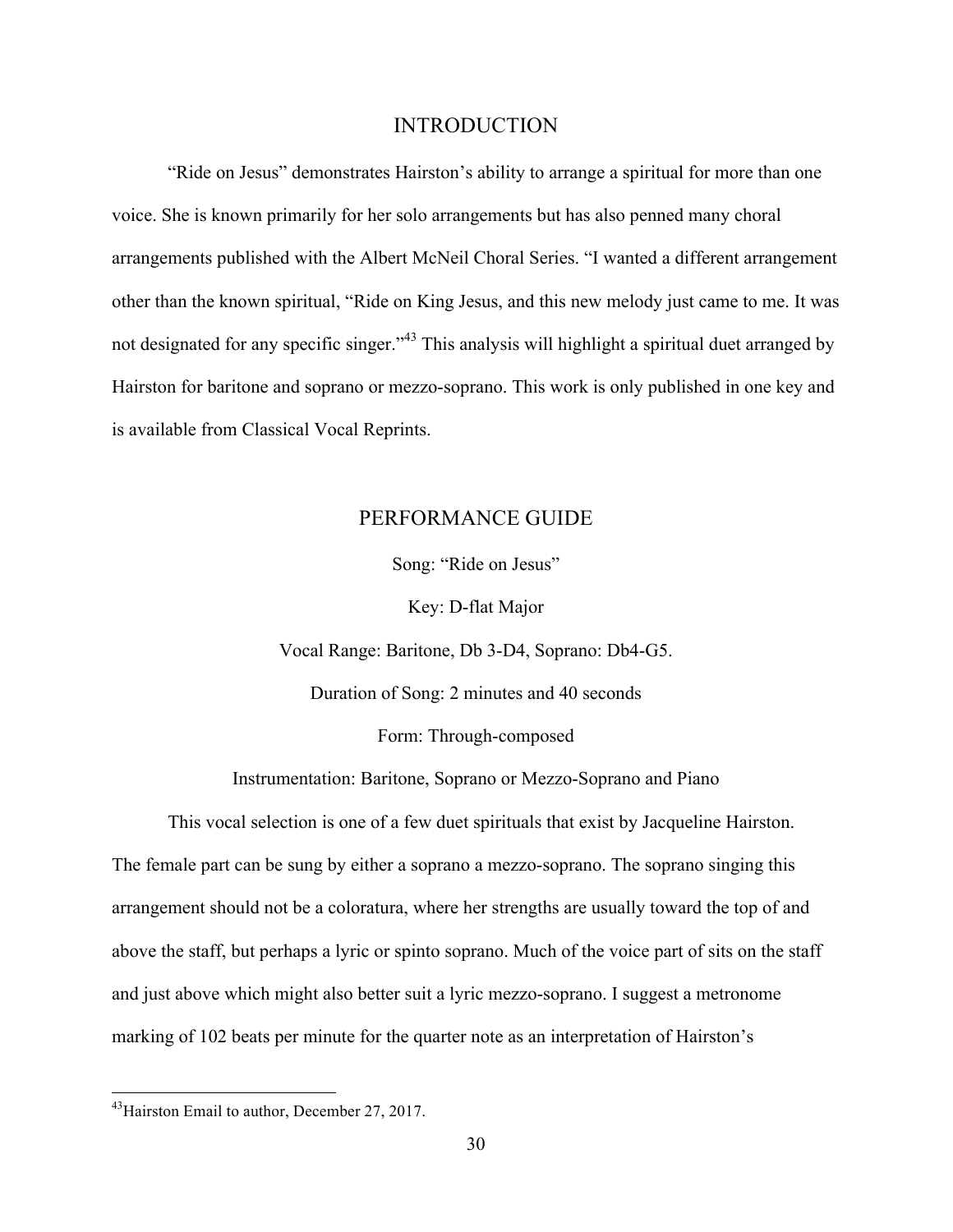"moderato" marking. The piano introduction should be played with a spirit of jubilance particularly each low D-flat in m.1 and m.3 to establish the tonal center. The right hand piano melody should be confidently played with a slight tenuto marking on beat three of m.1 and m.3. Beat 3 should stand out to highlight the enharmonic spelling of the B dominant seven chord. The pickup eighth notes in the right-hand piano line of mm. 1 and 3 should propel the music back into tempo. It is important for the pianist to treat the opening measures as belonging to the original melody. The A-natural as part of the fourth beat of m.2 should shockingly and quickly draw us out of tonality before it is resolved on the downbeat of the next measure. The quarter note melody of measure 4 should establish a strict time so that the voices can enter in one accord with the piano. The pedals mark in the music should be strictly followed. The diction should be relaxed with no rolling of "r's" and soft beginning and ending consonants. The composer purposefully removed the "g" from "morning" to indicate more of an authentic southern dialect. In the same light the words, "brother" and "sister" should not have final "r's. The second syllable of both words should be an English unaccented schwa. Intonation for the voices is of great importance as there are times of unison contrapuntal singing. The singers and pianist must be able to freely move from strictly metered sections to more rubato recitative like sections, especially during the text, "if you see my brother (sister)" to allow time for the call and response which is so imperative to Black music. Every "blue note" in the vocal line, especially flat thirds and flat sevenths, should be prevalent and only communicated because of emotional intent. The most difficult part of the piece is rhythmically coordinating the ending "go" section. This should be in precise strict time to achieve rhythmic precision; however, it must appear to be improvised. The spoken part is to be performed with just as much emphasis and energy as the singing. "We want to go to Heaven" was in the original score, but the revised version from 2015 includes,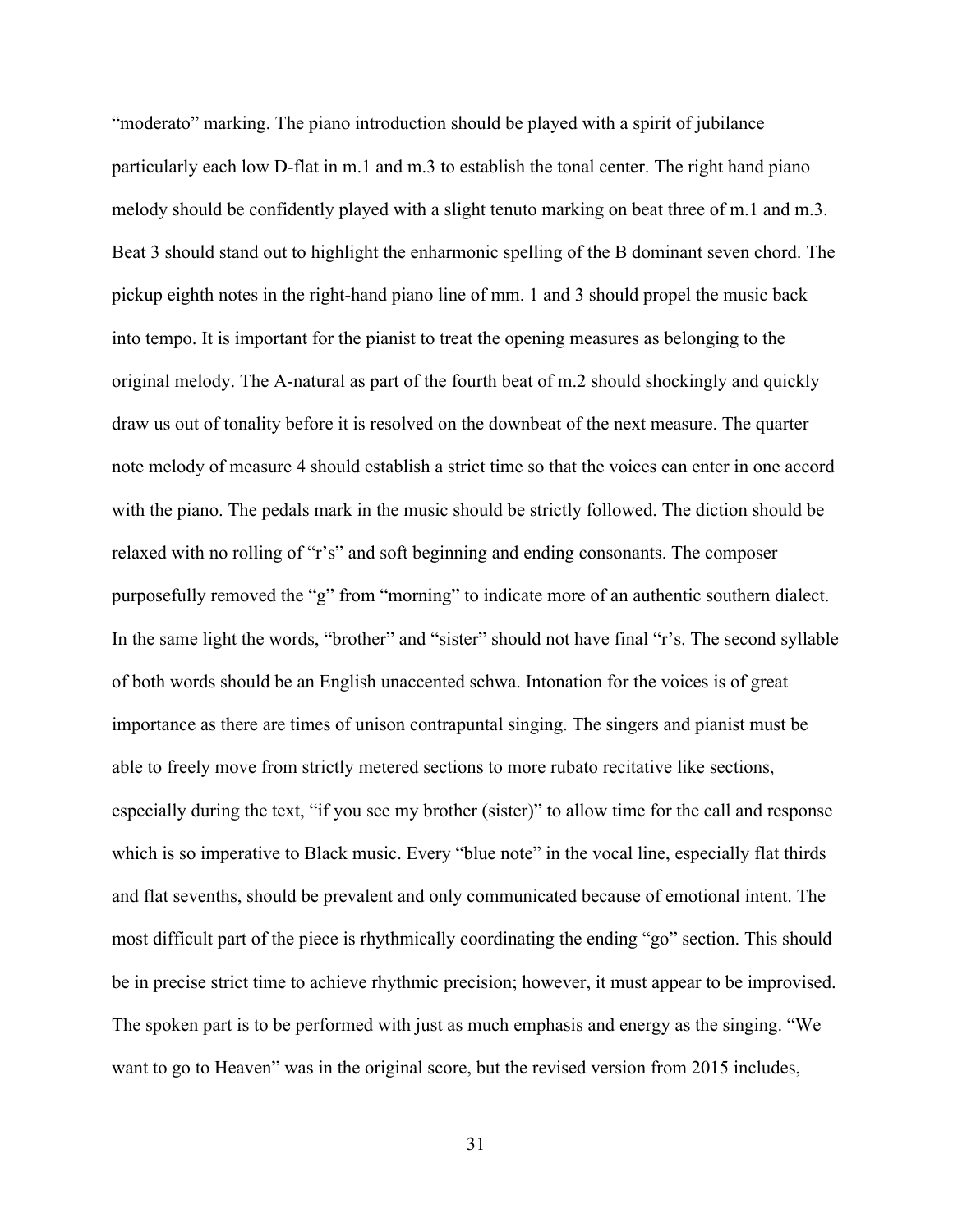"Who wants to go to Heaven?" If the first option is selected, there should be emphasis on the word, "Heaven." For the second option, the emphasis should be on the word, "who." The insertion of speech in spirituals is not uncommon. "A song might move from speech like sounds through ranges of the musical compass to screaming and yelling, all within the confines of a single performance. Or a singer might jump from speech to a melody or yell and vice versa.<sup>44</sup>" This reiterates the essential nature of the communication of text, whether it sung or spoken to be the determining factor in the performance of this music.

#### TEXTUAL EXPLORATION

"Ride on, Jesus" is a spiritual that is not specifically based upon Biblical text, but it does, however, reflect common sentiment among the slaves. The text reflects the character of someone who serves as a cheerleader or encourager. For this duet, each person is encouraging the other. This spiritual has a popular coded message in it which is the literal interpretation of going to Heaven after death paired with the figurative interpretation of freedom from slavery.

Hairston makes use of the textual meaning musically in multiple ways by using call and response and variation. Because there are two singers involved, the example of call and response is quite apparent in the use of text and melody. Measure 21 demonstrates the baritones' call, the initial statement, with the soprano's congregational response, the answer, in m. 23. This encounter depicts the interplay of feeling and emotion needed when performing music of this genre. Not only is this expressed through the interjection of, "oh, yes," but it is also expressed musically through the modulation suddenly to A major (Figure 8).

 <sup>44</sup>Eileen Southern. *The Music Black of Americans.*3rd Ed. (New York: W.W Norton & Company), 203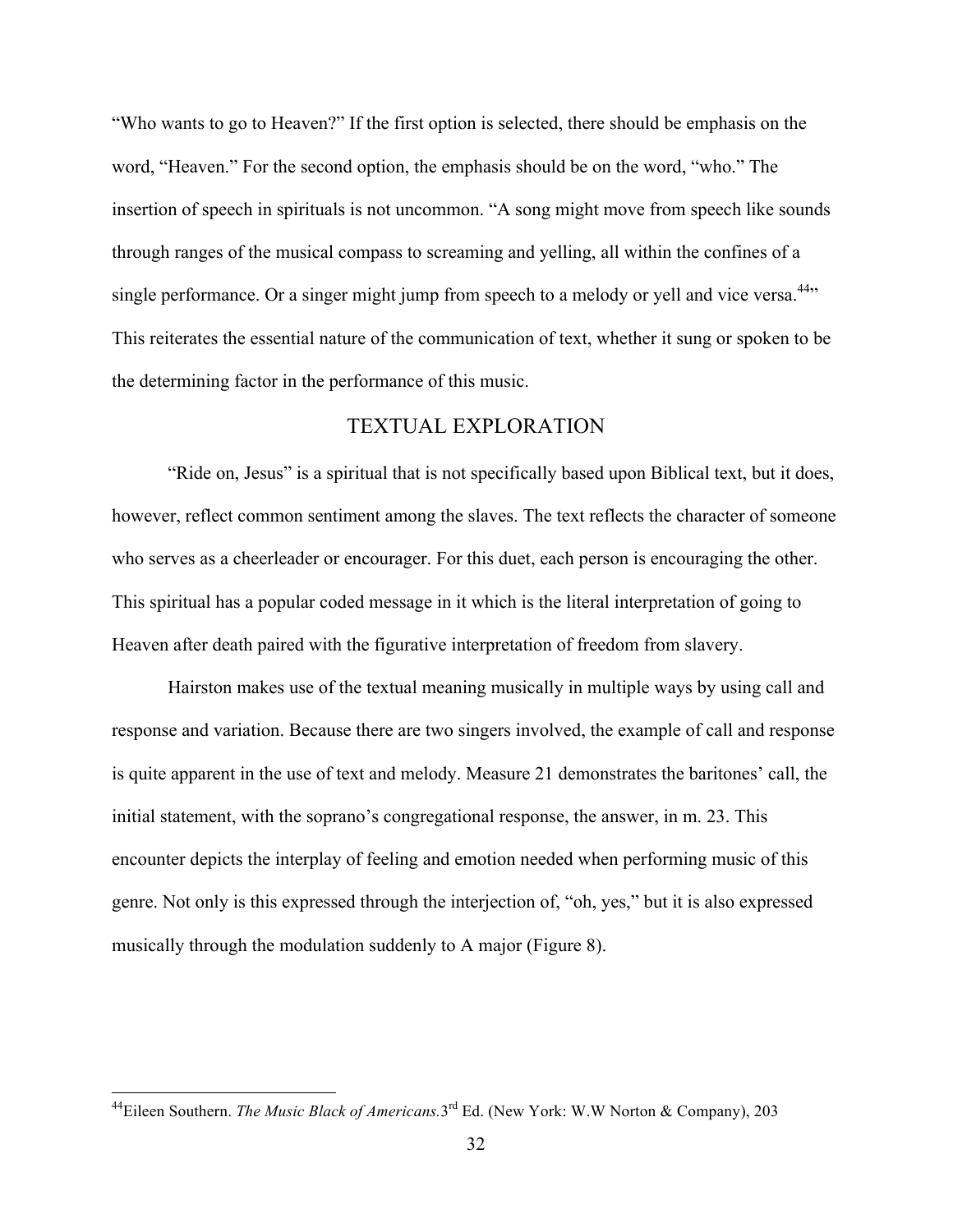

## RHYTHMIC GROOVE

Hairston makes use of a familiar compositional "rhythmic groove<sup>45</sup>" in this piece. A form of syncopation, she ties the last beat of successive sixteenth notes to a sixteenth note followed by many others that follow. Rather than a syncopation based upon eighth note subdivisions of the beat, she creates an even greater intensity with the use of sixteenth note syncopations in mm. 34- 35. This is then further emphasized with double dotted notes in the right hand. This rhythmic organization is paired with a direct call and response between the voices on the text "ride." This rhythmic groove Hairston creates is a form of text painting, perhaps imitating the sound of feet running or a train leaving by way of the Underground Railroad. This rhythmic groove can also be identified in other pieces of Hairston's writing. A similar device is found in her arrangement of "My Good Lord Done Been Here" (Figure 9). Hairston makes use of the sixteenth note subdivision syncopation in what she calls a "rockin, shoutin," feel" in mm 1-2. The accents Hairston uses in "Ride on Jesus" in mm. 34-35 can also be referenced with a "rockin, shoutin',

<sup>&</sup>lt;sup>45</sup>Jae Ahn-Benton interview by author, December 13, 2017.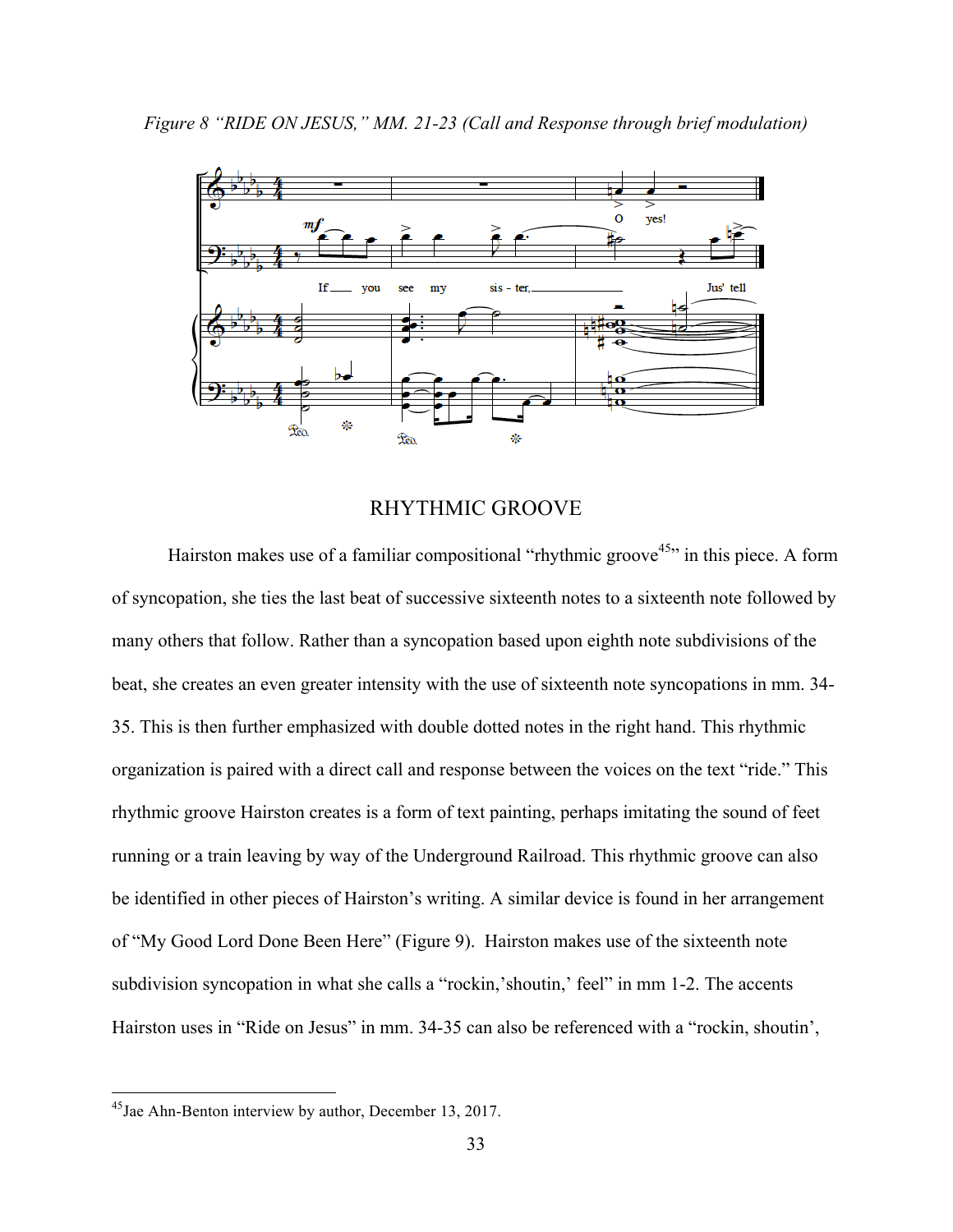feel" because of the accents in the vocal line and the syncopation of the accompaniment (Figure 10).



*Figure 9 "MY GOOD LORD DONE BEEN HERE," M. 1 (Rhythmic Groove)*

*Figure 10 "RIDE ON JESUS," MM. 34 (Rhythmic Groove)*



"Ride on Jesus" demonstrates a glimpse into Hairston's ability to write for more than just the solo voice. A key element of this piece lies in the interplay between the singers, it should be similar to that of a pastor and his congregation and vice versa. This element is further expanded with the following trio spiritual.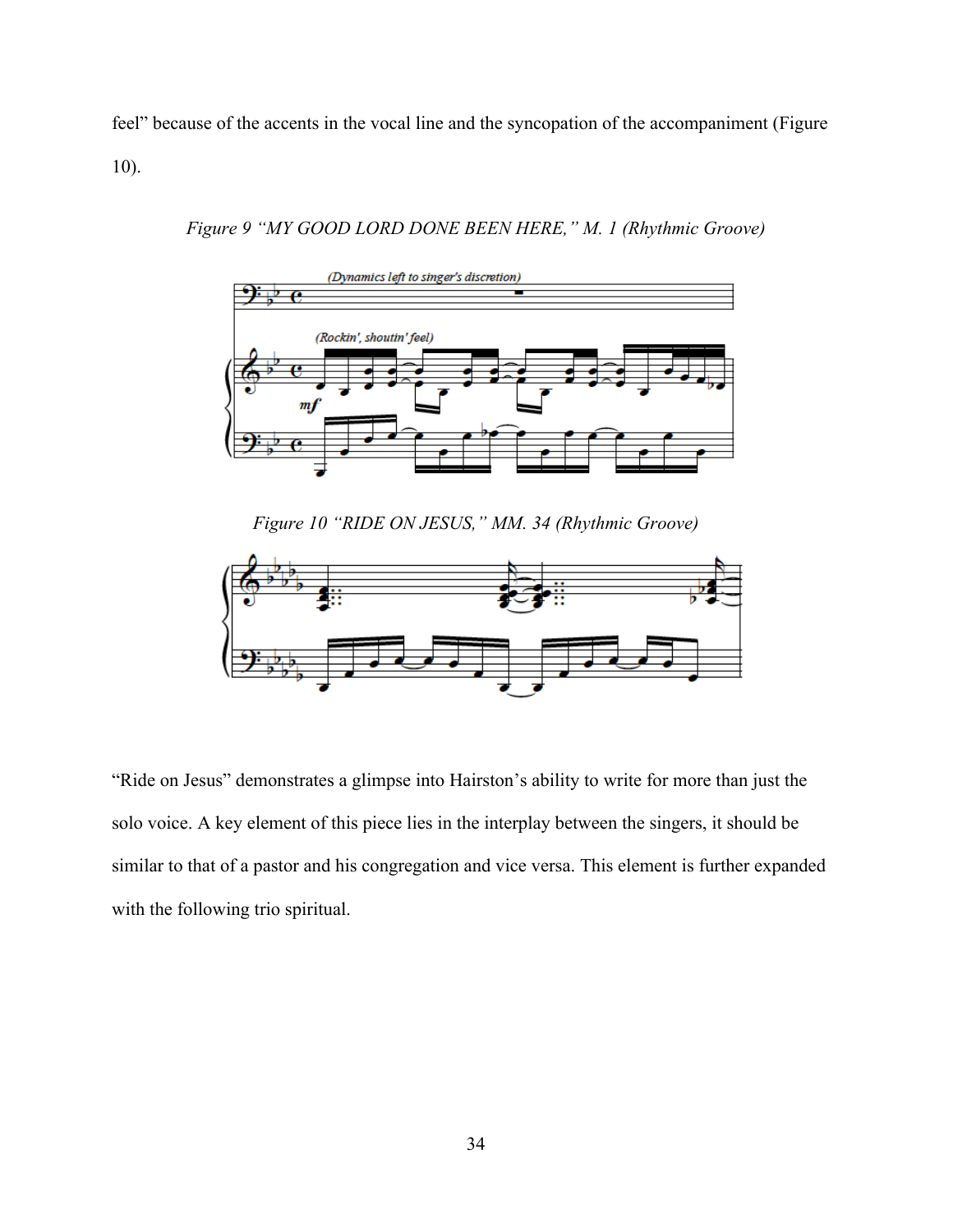#### THREE GENERATIONS MEDLEY: (QUODLIBET SPIRITUAL)

Run, Mary Run I got a right to the tree of life. Way over in Beulah Land I said, way over in Beulah Land We gon' have a good time Way over in Beulah Land. Wade in the water Wade in the water, children Wade in the water God's gonna' trouble the water.<sup>46</sup>

## INTRODUCTION

Jacqueline Hairston met baritone Robert Sims through a family friend in the 1990s.<sup>47</sup> During their meeting, Sims informed Hairston that he was part of a group called "Three Generations" which also included baritones William Warfield and Benjamin Matthews. Sims asked Hairston to write a piece for the trio and one of the pieces written for them was a spiritual on a quodlibet theme of three spirituals: "Run, Mary, Run," "Beulah Land," and "Wade in the Water." The score is only available from the composer at JHairs Production. The level of difficult is easy-medium because of its repetitive nature and folk like melody. The piece was finished in 1999 and a revised choral version was written for and recorded by the Oakland Youth

 <sup>46</sup> Jacqueline Hairston, "Three Generations Medley," unpublished, 1999.

<sup>&</sup>lt;sup>47</sup> Robert Sims, Interview by author, January 4, 2016.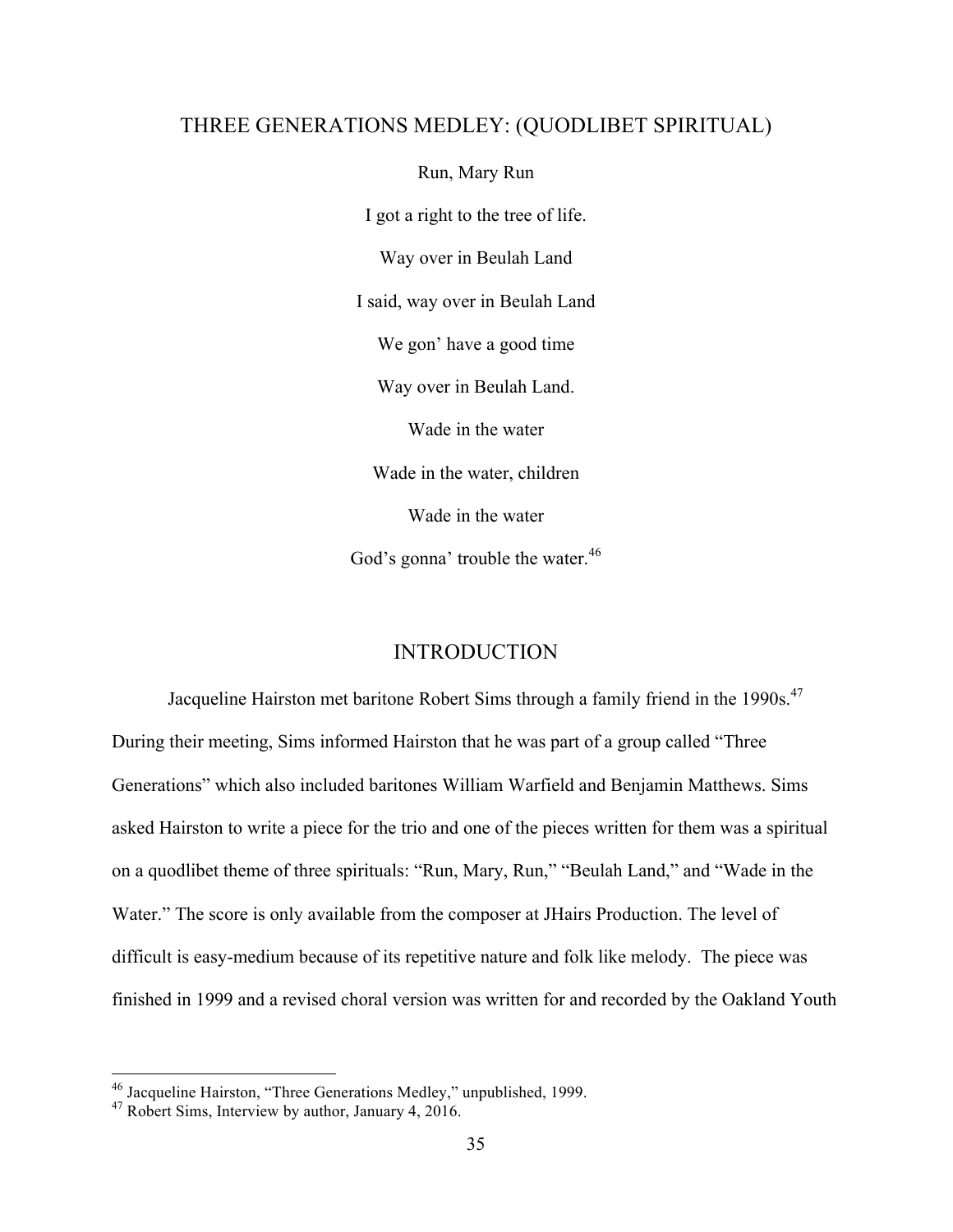Chorus in 2011. This section will explain the quodlibet and how Hairston arranges a spiritual for a trio of singers of the same voice type. A brief but important analysis of the text will occur to gain a better clarity of the overall meaning.

#### PERFORMANCE GUIDE

Song: "Three Generations Medley"

Key: D minor

Vocal Range: G2-Eb4

Duration: 3 minutes

Form: Theme and Variation

Instrumentation: Three Baritones and Piano

Hairston begins with her signature, "rhythmic groove" in the piano in the first measure (Figure 11). The quarter note should spiritedly be around 56 beats per minute. This will allow a slow and confident marching tempo for clear rhythmic and text clarity. Every tied rhythm, which indicates syncopation, should be slightly accented for intensity. Each strong quarter note of the piano lefthand should be carefully juxtaposed with the syncopation of the right hand. The vocal line in measure eight may be sung down an octave as William Warfield did for a recording of the piece.

The song is crafted for three baritones. While three lyric baritones can sing it, the blend may be better with "Wade in de Water" being sung by a dramatic baritone or bass-baritone. "Beulah Land" should be sung by lyric baritone or maybe even a Verdi baritone as much of it sits higher in the baritone passaggio. "Run, Mary, Run" can be sung by either a heavier or lighter voiced baritone.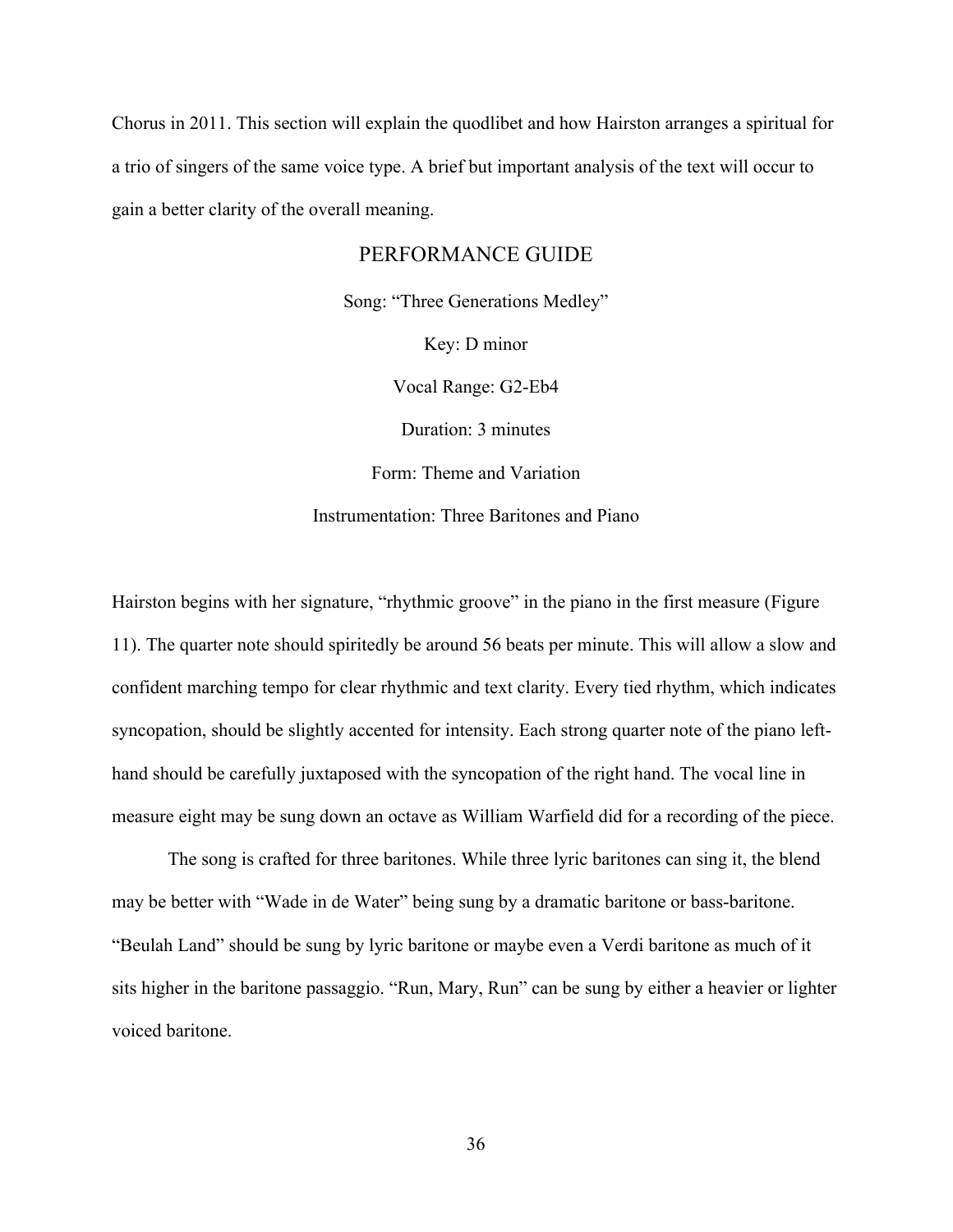

### QUODLIBET AND COMMUNAL SINGING

This trio spiritual epitomizes the closest connection to the communal singing of the slaves on the plantation in the southern United States. "Audience participation increased the improvisatory nature of the spirituals, with the result that tens and even hundreds of versions of a single text idea exist."<sup>48</sup> Hairston's communal singing may be more musically sophisticated and coordinated than its original intent; however, this arrangement imitates early forms of group singing. This quodlibet arrangement of three spirituals carefully woven together may not exactly replicate what was sung, but it still reiterates the idea of communal singing as the cornerstone of life during American slavery.

The slaves often sang together as they returned from the field to their quarters at the end of the day, particularly on plantations where the gang system was in use and all of them would have stopped work at the same time. The songs were carried through the gathering dusk to the ears of the white residents in the big house, conveying a message of hopelessness and despair, even though the words of the songs were unintelligible at so great a distance.<sup>49</sup>

 <sup>48&</sup>quot;American Negro spirituals." In *the Columbia Encyclopedia*, by Paul Lagasse, and Columbia University. 7th ed. Columbia University Press, 2017. https://search-credoreference-

com.ezproxy.library.unlv.edu/content/entry/columency/american\_negro\_spirituals/0, accessed December 15, 2017.

<sup>49</sup>Eileen Southern. *The Music of Black Americans.* 3rd Ed. (New York: W.W. Norton & Company: 1997,) 166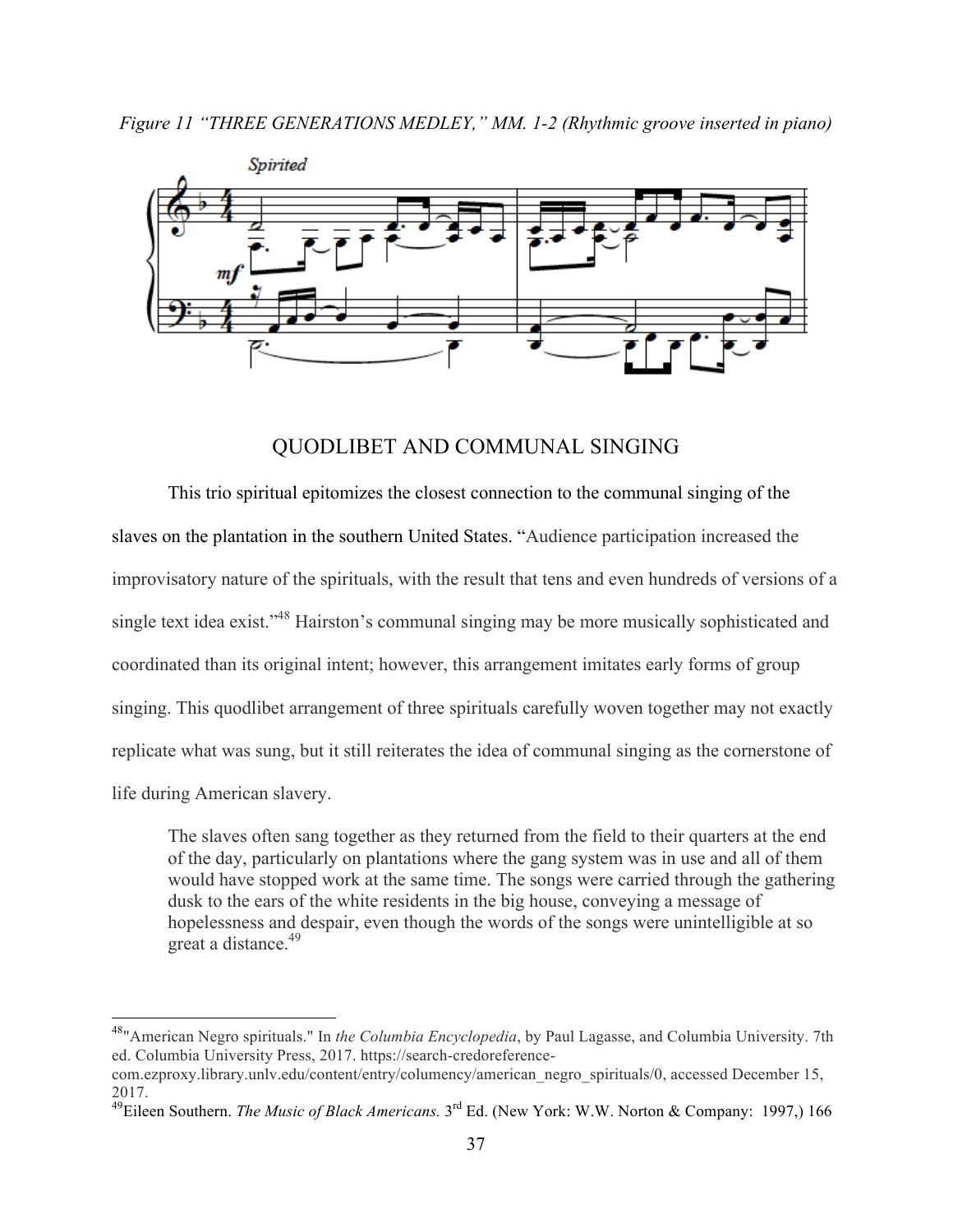While this blending of spirituals message is not hopeless, the collective singing demonstrated through the composer's arrangement serves as a modern-day adaptation to early spirituals. A quodlibet is "a composition in which well-known melodies and texts appear in successive or simultaneous combinations."<sup>50</sup> A famous early music example of this is found in the finale of Johann Sebastian Bach's, "Goldberg Variations." Bach uses the same melody in multiple voices, whereas Hairston uses multiple melodies at the same time.

A quodlibet is not attributed to African-American music only, it is attributed to any combinations of melodies that will fit together. Even if it's based off of the diatonic scale, it does not matter, as long as each motif has the same number of measures, usually four or eight in my case. The first motif must be at least that long before it goes to the next  $\text{motif}^{\text{51}}$ 

Hairston is no stranger to composing quodlibets. Notable arrangements include "Echoes of Jester Hairston" which premiered at Carnegie Hall in 2012, "You (and I) Can Talk" which premiered at Carnegie in 2016 and a melody of spirituals that included, "Glory, Glory, Hallelujah," Do Lord, Do Remember Me" and "Woke Up This Mornin' with my Mind", premiered by the Oakland Symphony and the Oakland Symphony Chorus. In fact, a choral arrangement of the "Three Generations Medley" was written for the Oakland Youth Chorus to sing. "I love the challenge of turning one song into another genre. That's probably the biggest height of my arranging to this day, and that's also where improvisation comes into play."<sup>52</sup>

Each of the three spiritual melodies in the piece total exactly four measures in common time. In these patterns of four, Hairston creates the quodlibet. What is equally important is picking pieces that not only fit rhythmically but also within the harmonic context as the melody and rhythm must coexist together. These spirituals, "Wade in the Water," "Way Over in Beulah,"

 $50$ http://www.oxfordmusiconline.com/grovemusic/view/10.1093/gmo/9781561592630.001.0001/omo-9781561592630-e-0000022748, accessed December 16, 2017.

<sup>51</sup>Hairston video interview by author, January 14, 2017.

<sup>&</sup>lt;sup>52</sup> Hairston, Video Interview January 14, 2017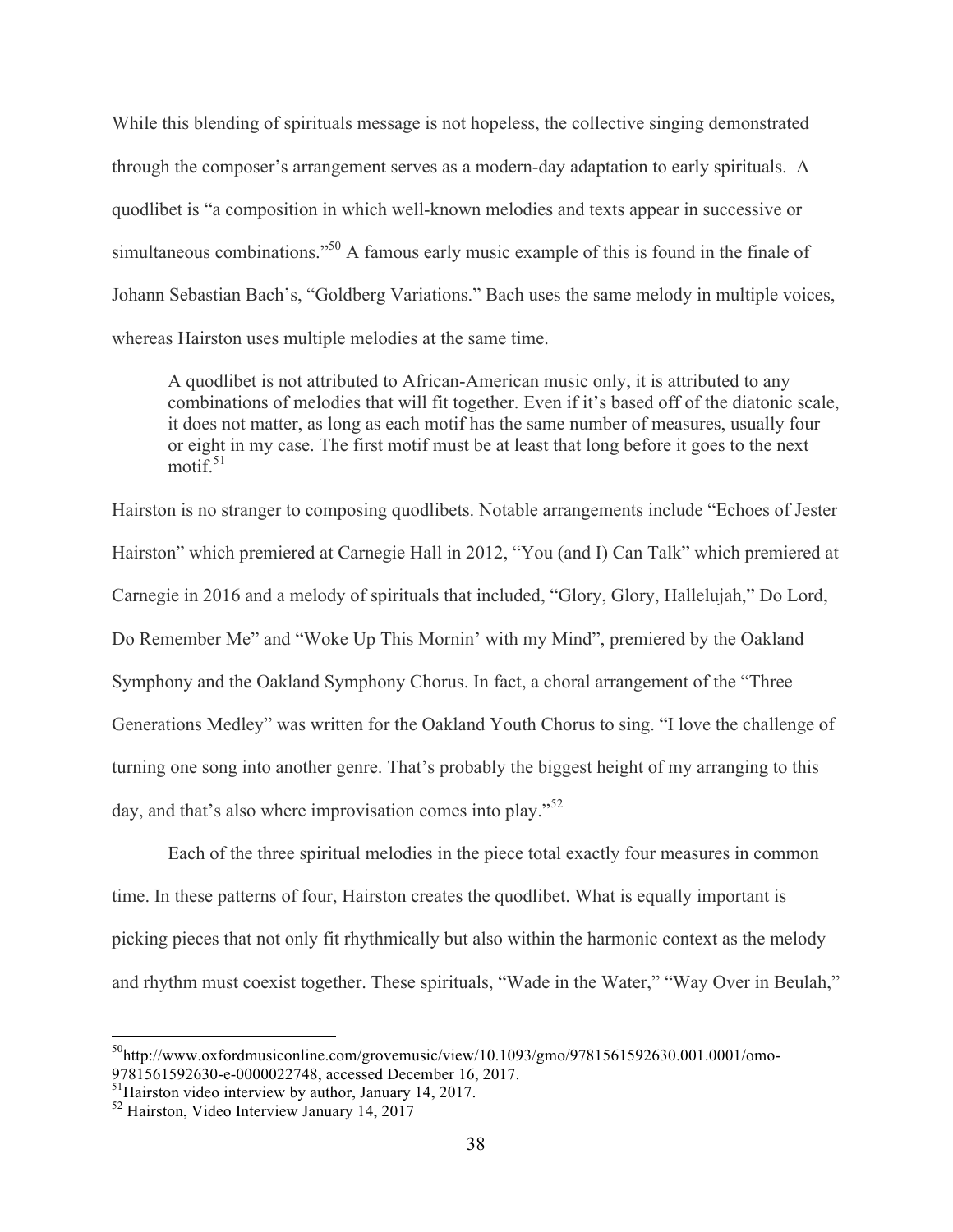and "Run, Mary, Run" are derived from the minor mode. Staying true to her African roots, Hairston also finds three spirituals that make use of the minor pentatonic scale. The piano sets up a four-measure introduction with the first three measures in 4/4 and the last measure in 2/4.

In relation to the pentatonic scale and the quodlibet, as long as pentatonic scale, whether in major or minor, has the same root, it can be paired to fit. Wade in the water is in a minor key. The relative minor is a third below the relative major. You have to use your mind and ear and say, 'what are the notes of the major key of it?' If Wade in the Water fits the bill, it can be paired with any other pentatonic piece, even if it's in major. Of course, they have to share the same key signature. The other part that makes it fit together is that the melody has to have the same number of measures in the motif.<sup>53</sup>

The first spiritual enters as a four-bar solo, "Run, Mary, Run" and the next solo, "Way Over in Beulah Land" enters as another four-measure solo. The third motif, "Wade in the Water" begins as a solo and after four measure the first two spirituals appear simultaneously. In following suit with the pattern, after another four measures, all three voices enter to create the complete quodlibet (Figure 12).



*Figure 12 "THREE GENERATIONS MEDLEY," M. 21 (Full quodlibet beginning)*

Hairston has written many quodlibet settings, particularly in the choral music genre. The combination of rhythmic drive, pentatonic melodic content, and textual meaning make this an

 $53$ Ibid.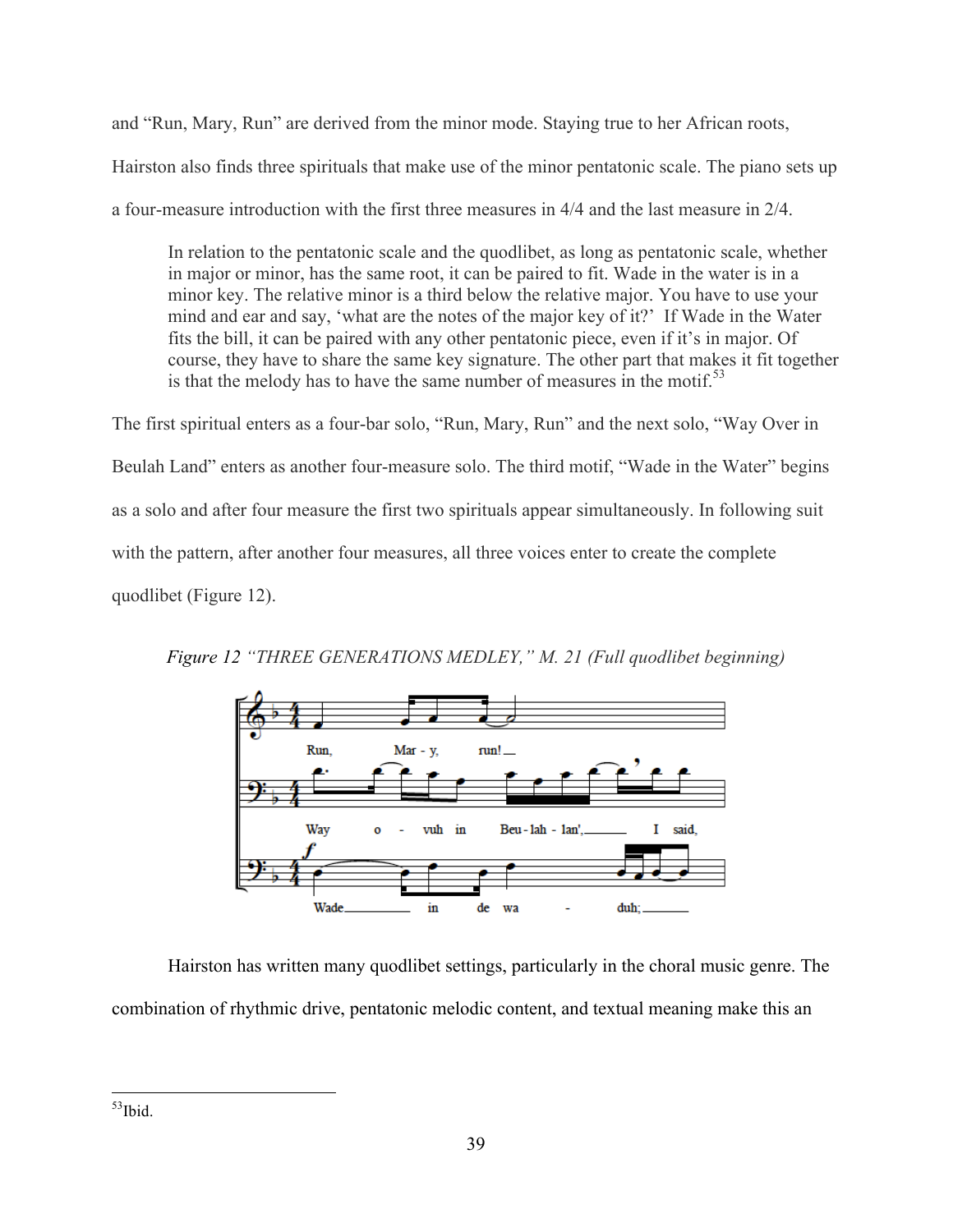exciting recital closer or encore for lower male voices. Her continued prowess writing for the lower male voice is exhibited in the next song cycle and features completely contrasting material to explore.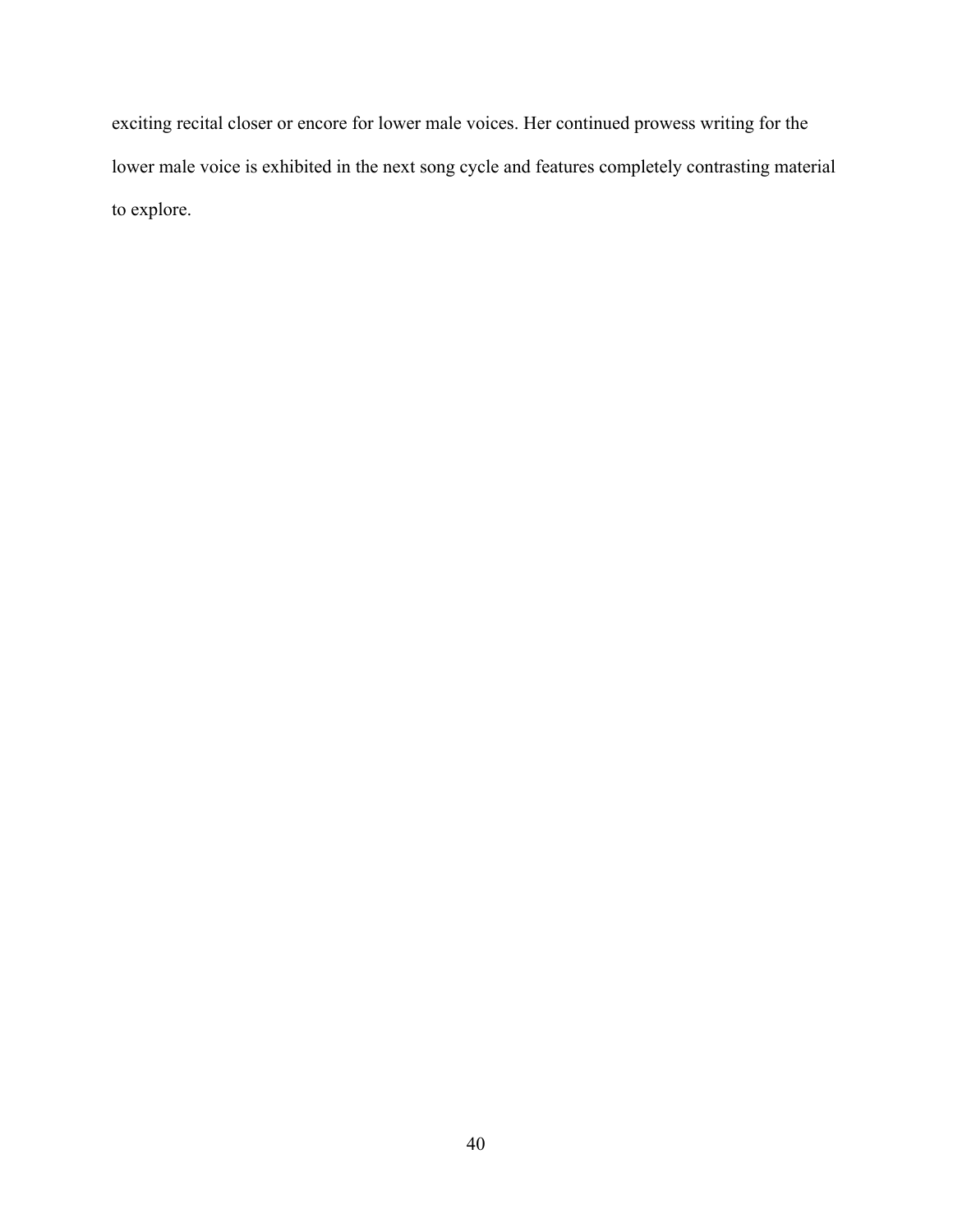# CHAPTER FOUR: COUNTEE CULLEN TRILOGY

### ART SONG

An art song is a musical composition that usually consist of a single voice and piano and is attributed to the European Classical tradition. An art song is also a musical setting of poetry or some other literary work.

When I write Art Songs, I envision my former, tough Howard Univ. professors (Mark Fax, Cecil Cohen and Thomas Kerr) who were different in their approach to art music. Because I had a good composition instructor (Evelyn White), and I was especially gifted in Theory, I began to rely on the rules of good writing, even though I did not consider myself a contemporary style writer. My initial thought about art music was that it was dissonant, nonsensical and strange. But because I'm a romanticist, I try to make my art songs less strident, but lean more toward unpredictability in the melodic direction, and with balanced harmonies plus unique chordal structures. I also listen to music from the Impressionistic period for ideas (ex. Debussy), yet I'm drawn to Black woman composer Undine Smith Moore's writing in this vein; I suppose, in a certain sense, I'm a copyist.<sup>54</sup>

Throughout this exploration of style and music, certain stylistic traits of Jacqueline

Hairston have been highlighted in her arrangements of spirituals. Although she has made her name most prominently as an arranger of spirituals, she also writes uniquely well in the art song genre. Many traits of Black American music- syncopation, call and response, theme and variation and use of the pentatonic melody are carefully woven in her spirituals. Excitingly, some of these traits are also transferred in this art song cycle; however, other elements of modern compositional style are incorporated as well. The use of extended tertian harmonies throughout the cycle, modulation to distant keys, parallel harmony, chromatic root movement, and frequent unresolved seventh chords are all musical techniques demonstrated in this cycle. The element of unpredictability is prominent throughout the work and exhibits a contrast of music writing style when compared with her spirituals. Nonetheless, its communicative musical power, when paired

<sup>&</sup>lt;sup>54</sup>Hairston email to author, December 27, 2017.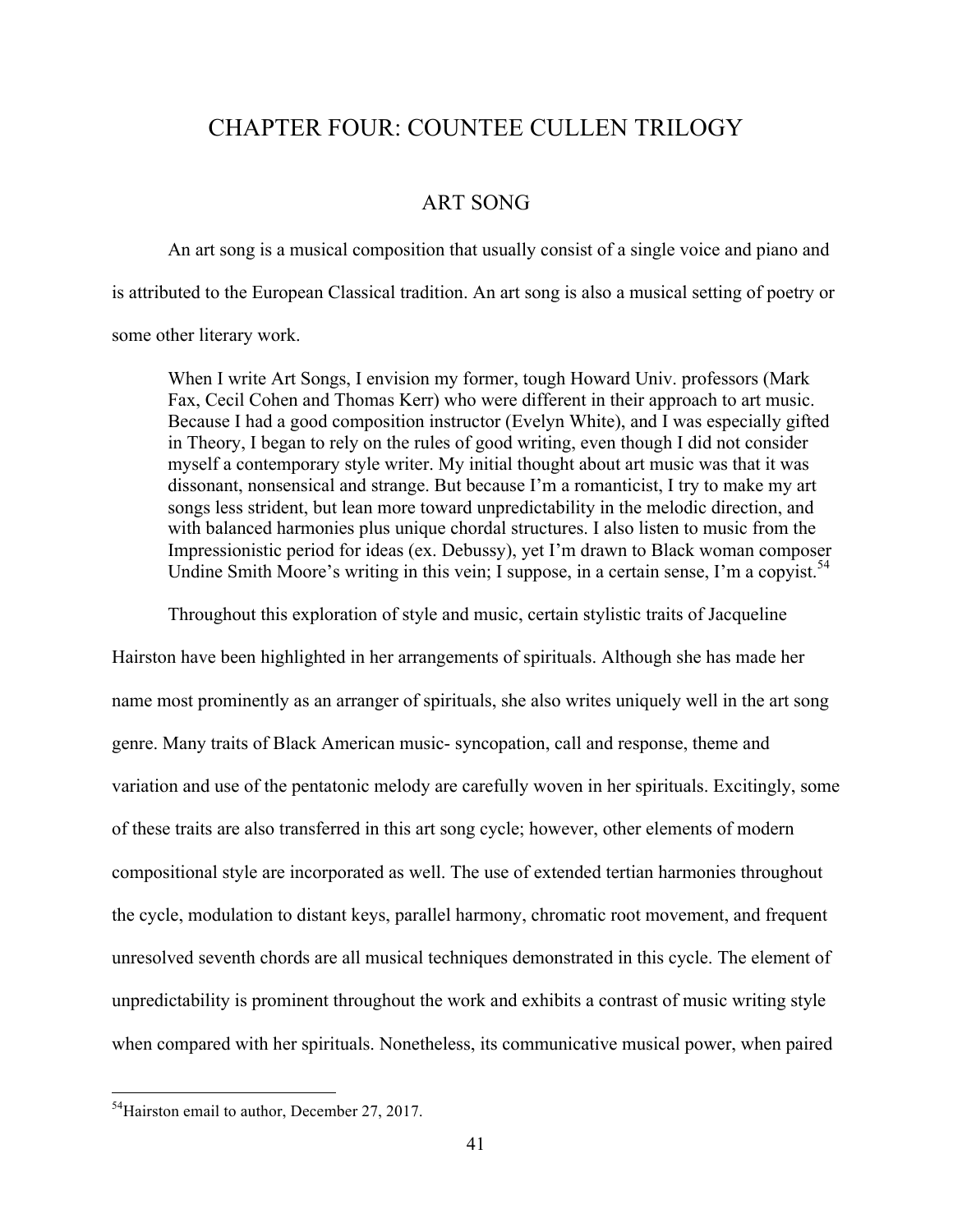with the text, expresses the meaning of the song in a moving way in the same fashion as her

spirituals.

I feel like my writing in this realm comes from some inner source or channel that I cannot fully explain. Then I leave it be under the guise of it being in that specific art-song idiom I described earlier on: unpredictable, strange, questionable, etc. When you ask, what do I expect from the performers singing my art songs, my response is one that contemporary composer Dr. Olly Wilson gave me when he was Chancel at UC Berkeley, and while coaching me on writing orchestrations. His words were, *IMAGINATION IS KEY*! That is what I expect from interpretive singers: FULL-HEARTED IMAGINATION! 55

## SONG CYCLE COMMISSION

*Countee Cullen Trilogy* is a song cycle that was written in 2016. It was commissioned by Carl DuPont, bass-baritone, an assistant professor of voice at the University of North Carolina, Charlotte<sup>56</sup>. It was premiered in the same year in Montana and recorded in January of 2017. Dupont recalls the initial stages of the collaboration, "I began to read through some of Cullen's poetry and gave her [Jacqueline Hairston] seven or eight poems I thought I could interpret well. From those options, she chose three poems to set."<sup>57</sup> The cycle includes the poems "Pagan" Prayer," "For a Poet" and "Foolish Heart."

## COUNTEE CULLEN

Countee Cullen was born May 30, 1903 in New York City.<sup>58</sup> A New York University and Harvard alumnus, Cullen was a very noteworthy writer, novelist and playwright of the Harlem Renaissance. Cullen's "informal education was shaped by his exposure to black ideals and yearnings, his formal education derived from almost totally white institutions and influences. This dichotomy heavily influenced his creative work, literary criticism, particularly because he

 <sup>55</sup> Email from Jacqueline Hairston, December 27, 2017.

<sup>&</sup>lt;sup>56</sup>The commission was funded by the University of Charlotte, North Carolina Chancellor's Diversity fund.

 $57$ Carl DuPont, Interview by Phillip Harris, October 15, 2017

<sup>58</sup>https://www.poets.org/poetsorg/poet/countee-cullen, accessed December 15, 2017.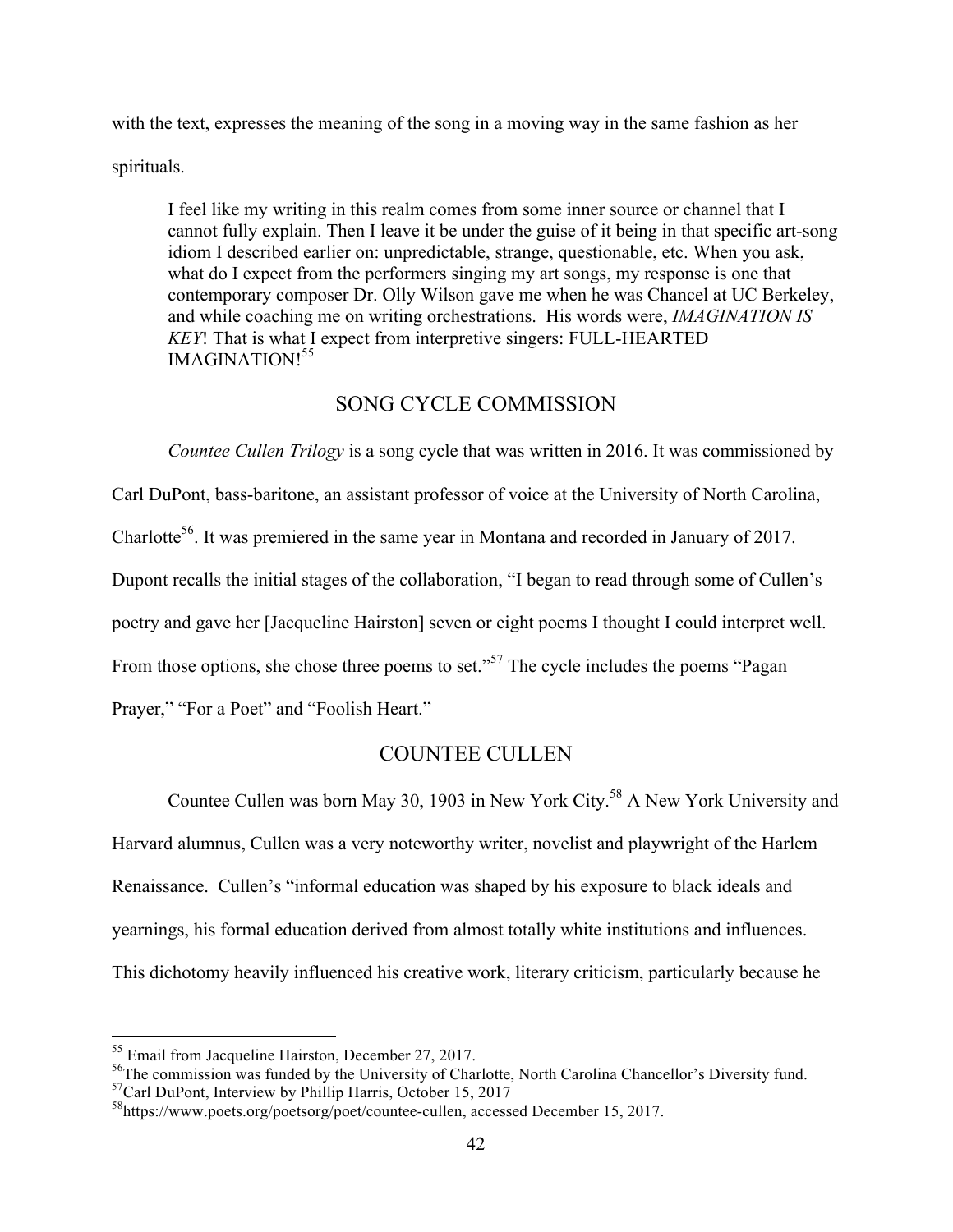did extremely well at the White-dominated institutions he attended and won the approbation of White academia."<sup>59</sup> Some of his writing style is not reflective of the typical writing of the Harlem Renaissance, however, the sentiment is very similar. He proved to be a writer widely accepted by multiple cultures and backgrounds. In a book review about his life, an author observed the following about him:

Cullen has been recollected in contrast to the radical People's Poet Langston Hughes because Cullen initially claimed that he wanted to be a poet, not a Negro poet. Hughes memorialized this moment in his seminal essay "The Negro Artist and the Racial Mountain" (1926), which in turn positioned Cullen in the African American canon as a conservative poet and a member of W. E. B. Du Bois's Talented Tenth—the elite 10 percent of African American men who would lift up the rest of the race. $60$ 

Cullen's first book of poetry, *Color* (1925), was published the same year as Alain Locke's *The New Negro*, and in his early adult years, after graduating from Harvard with a master's degree in English, Cullen was a major figure during the Harlem Renaissance<sup>61</sup>. Cullen wrote the poems featured in this document for varied people and usually for significant meaning. "In 1927, Cullen published, *The Ballad of the Brown Girl* and *Copper Sun*. <sup>62</sup> Representative of Cullen's philosophical development in this period is the multifaceted "Heritage," a poem that summarizes his ambivalent relationship with Christian and pagan cultural constructs." "For a Poet" was dedicated to John Gaston Edgar and in 1928, "Foolish Heart" was one of the many poems dedicated to Cullen's painful break-up with his wife. "Foolish Heart" was a poignant example of Cullen's painful reflection. $63$ 

 $59$ ibid.

<sup>&</sup>lt;sup>60</sup>Christine Montgomery. "*And Bid Him Sing: A Biography of Countee Cullen*. "Book Review. The Black Scholar Journal, Vol. 44, 2014.

 $^{61}$ Ibid.

<sup>&</sup>lt;sup>62</sup>http://faculty.georgetown.edu/bassr/heath/syllabuild/iguide/cullen.html, accessed December 19, 2017.

<sup>63</sup>http://ic.galegroup.com/ic/bic1/ReferenceDetailsPage/ReferenceDetailsWindow?failOverType=&query=&pr odId=BIC1&windowstate=normal&contentModules=&display-

query=&mode=view&displayGroupName=Reference&limiter=&currPage=&disableHighlighting=true&displa yGroups=&sortBy=&search\_within\_results=&p=BIC1&action=e&catId=GALE%7CIWBWOR039476616&a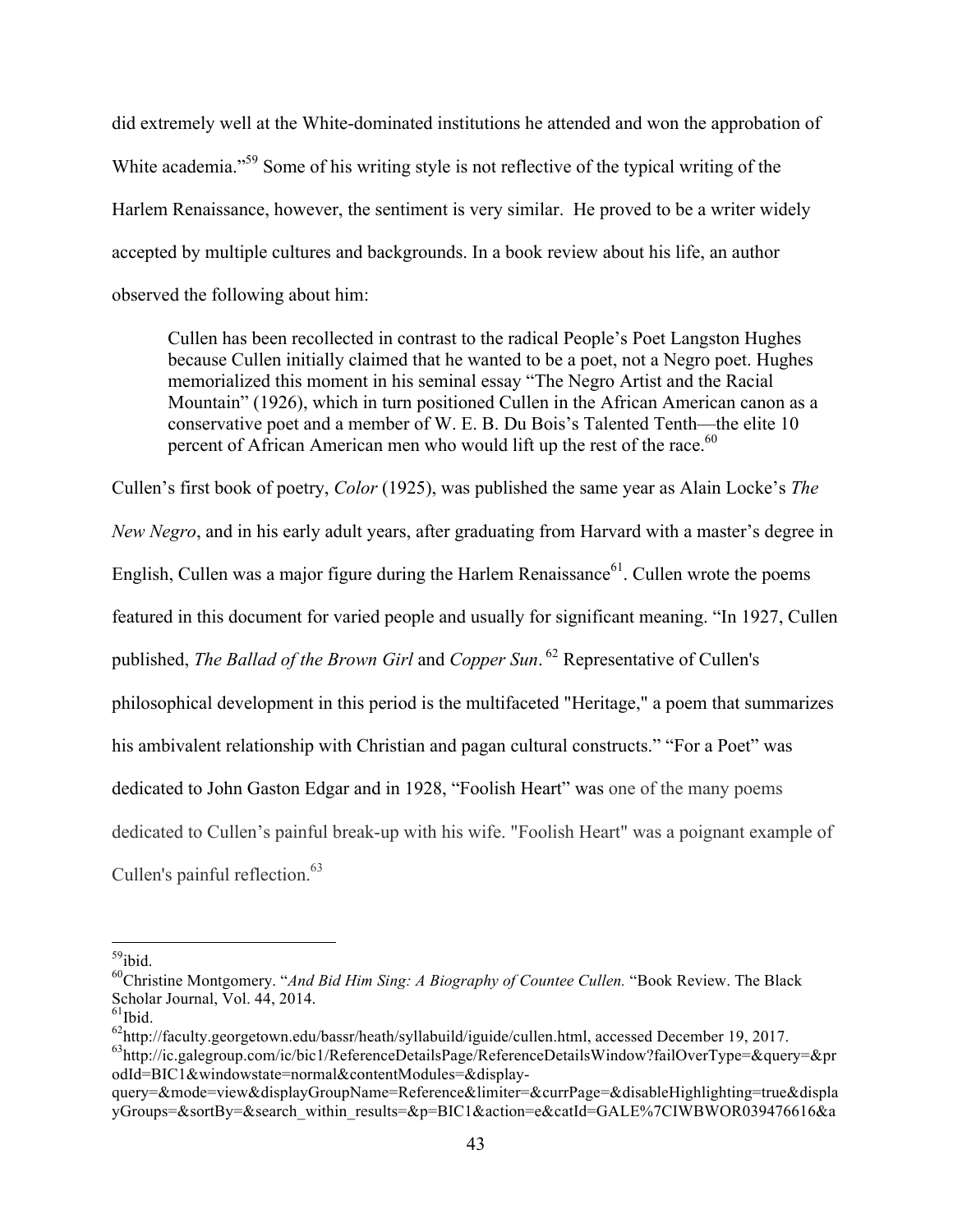Cullen's work as a novelist and writer left behind a legacy that inspired a generation of artist which included writers and musicians. His poem, "Yet I Do Marvel" is one of his bestknown works and Black American composers Robert Owens, Adolphus Hailstork and Andre Meyers have set his poems to music.

### "PAGAN PRAYER"

Not for myself I make this prayer, But for this race of mine that stretches forth From shadowed places. Dark hands for bread and wine For me my heart is pagan mad. My feet are never still But give them hearths to keep them warm In homes high on a hill Our Father, God; our brother Christ So are we taught to pray, Their kinship seems a little thing Who sorrow all the day. Our Father, God; our brother Christ Or are we bastard kin, That to our plaints your ears are closed. Your doors barred from within?

 $\overline{a}$ 

ctivityType=&scanId=&documentId=GALE%7CK1606000246&source=Bookmark&u=morenetfznms&jsid= 7a06458274a60d3c494be3f92fb8ae95. accessed on December 19, 2017.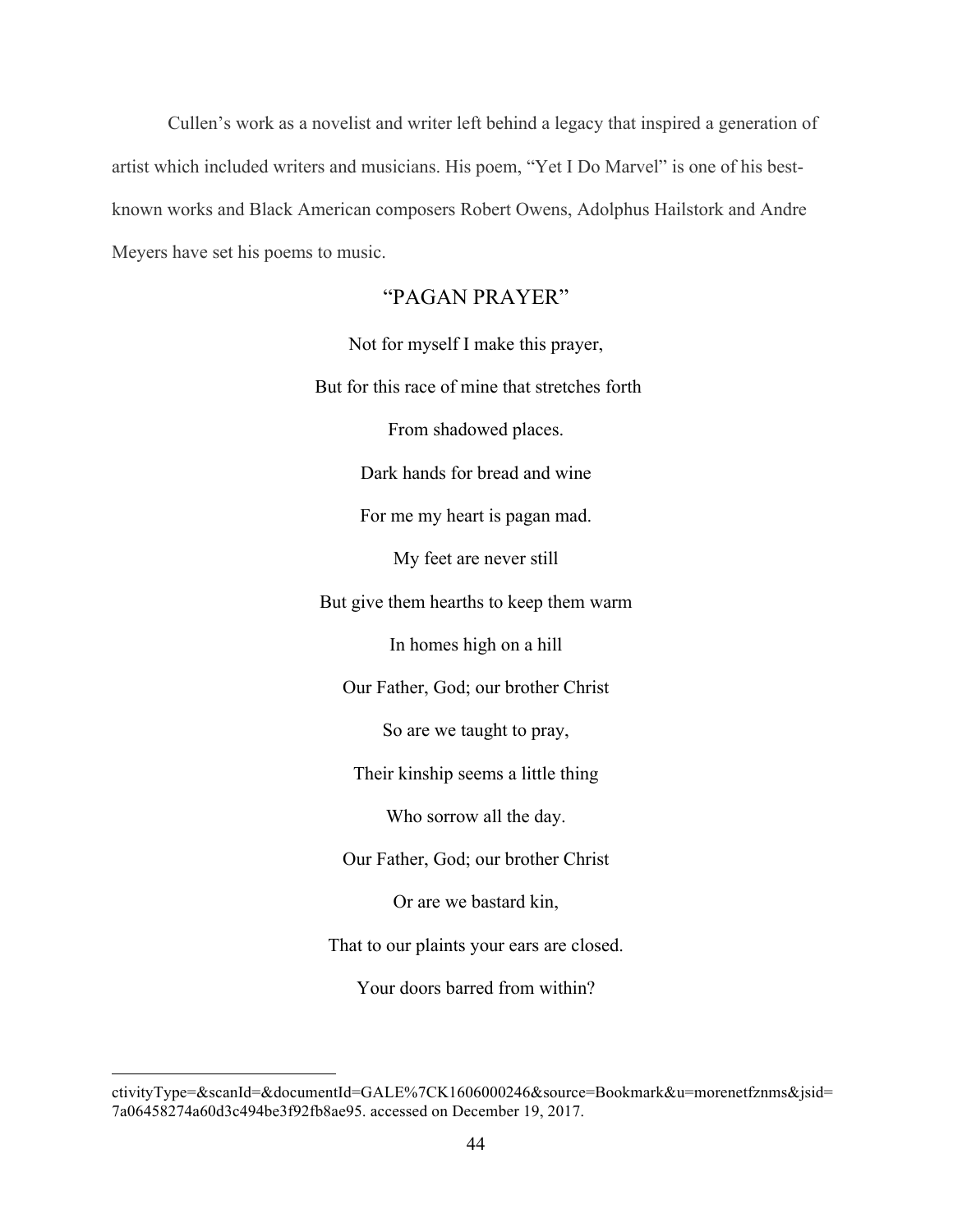Our Father, God: our brother Christ

Retrieve my race again

So shall you comfort this black sheep.

This pagan heart. Amen $^{64}$ 

"Pagan Prayer" reflects both the sentiments of a non-believer in Jesus Christ and one who struggles with consistent belief in Him. "Pagan Prayer" is a piece, on the surface, for the heathen, or non-believer as revealed by the definition. However, a deeper look at the text expresses the sentiments of many Black Americans during the time of Jim Crow who were losing faith in the social and political climate of America due to severe racial injustice. More poignant, is the fact that Countee Cullen perhaps struggled with religion, as evident of the text in this piece.

Countee Cullen is my favorite poet of the Harlem Renaissance, despite not falling into the traditional norms of a many other common Harlem Renaissance poets and writers. I love his poems because of their classicism, always referencing something beyond the Harlem Renaissance, but still keenly depicting how life exists.<sup>65</sup>

In the rebellious heart of anger, the poet expresses a disdain for Christianity that he perceives to

be hypocritical underneath an underlying current of universal brotherhood.

## PERFORMANCE GUIDE

Song: Pagan Prayer

Key: Bb Major

Vocal Range: Bb2-Eb4

Form: AB with Coda

Duration: 3 minutes and 15 seconds

 <sup>64</sup> Jacqueline Hairston, "Pagan Prayer," unpublished, 2016.

<sup>65</sup>Carl DuPonte, Interview by Phillip Harris, October 15, 2017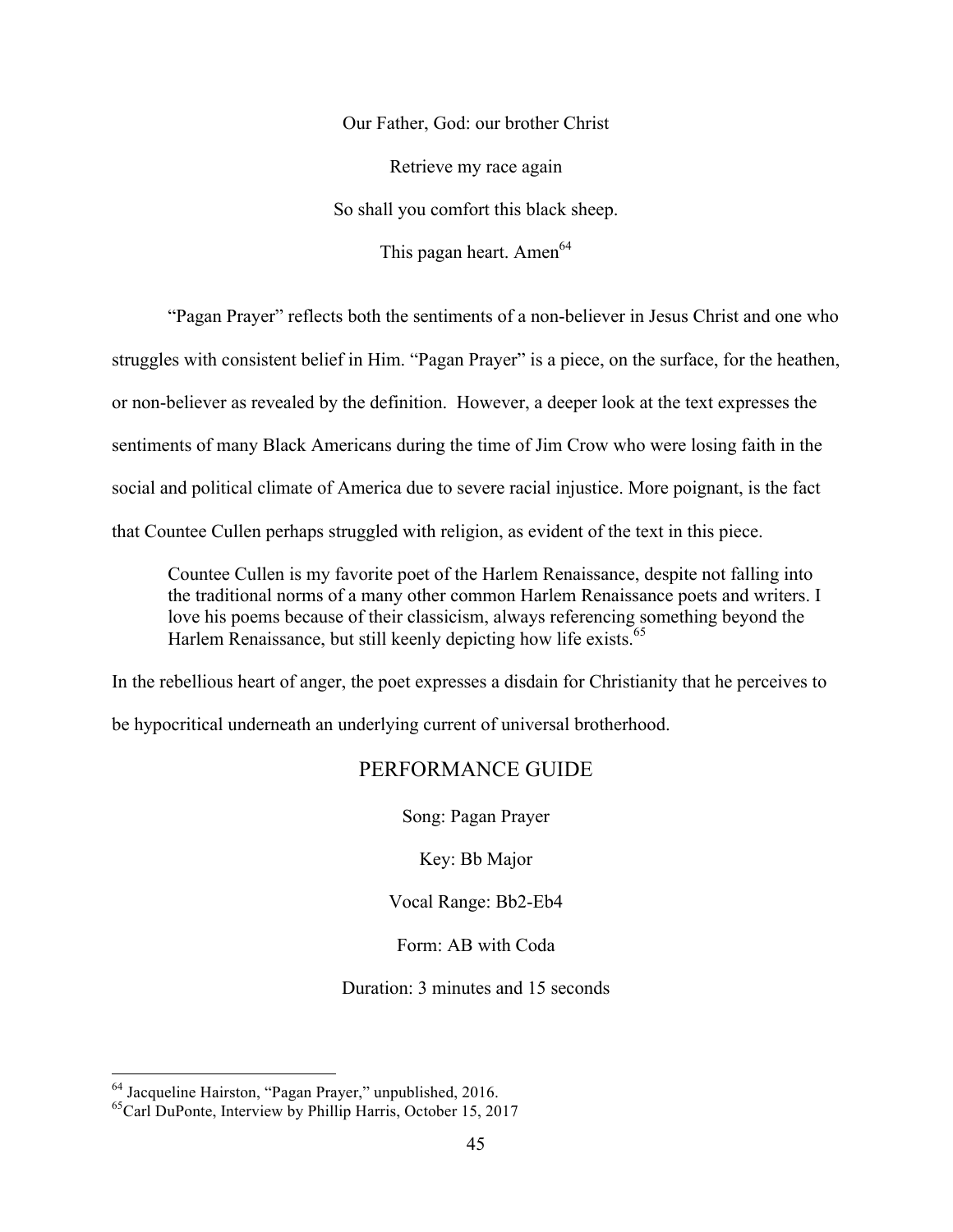A previously agreed tempo must be arranged prior to the onset of the vocal line in the first measure. The composer has marked the quarter note as receiving 80 beats per minute which the performers should try to follow to the best of their ability. The true indication of the tempo is not firmly established until the moving notes on beat 4 of m. 1 and beat 1 of m.2. The interjections of "oh" and "ah" are not in the original text, but the composer inserted them as a means of expression. They must be sung from the mindset of a person confused and desperate for answers. The [o] vowel should remain as pure as possible, so the diphthong occurs at the last possible moment. The breath mark between 'oh" and "ah" should be noticeable with the use of a slight glottal for the purposeful textual emphasis (Figure 13) It is important that this song constantly moves forward and does not become too slow. The frequent blocked and rolled chords underneath a moving melodic line leave some aspects of the tempo purely up to the singer. The contrasts of syncopation including moving eighth notes and blocked and rolled chords in the piano, should be noticeable in the distinction between rhythmic stability and instability.

Despite the drastic change in texture in both the piano and voice during the B section of the song, the tempo should not increase, but the intensity should. The intensity should remain for the repeat section. During the transition out of the B section, the composer's instruction of "with added reverence" should be applied through a different and more emphatic interpretation of the repeated text. The final text of "this pagan heart" will naturally rise in dynamic level because of the rise in vocal line. This must also be matched with the piano with deliberate octaves in the right hand. Finally, the ending "amen" section should be sung inwardly or with the musical marking of "sotto voce." This song is deceptively difficult to sing and is almost aria like in its form. It begins in the middle voice and travels a bit lower while still hovering near or just above the first *passaggio* for a baritone or bass-baritone. The second section sits in the second

46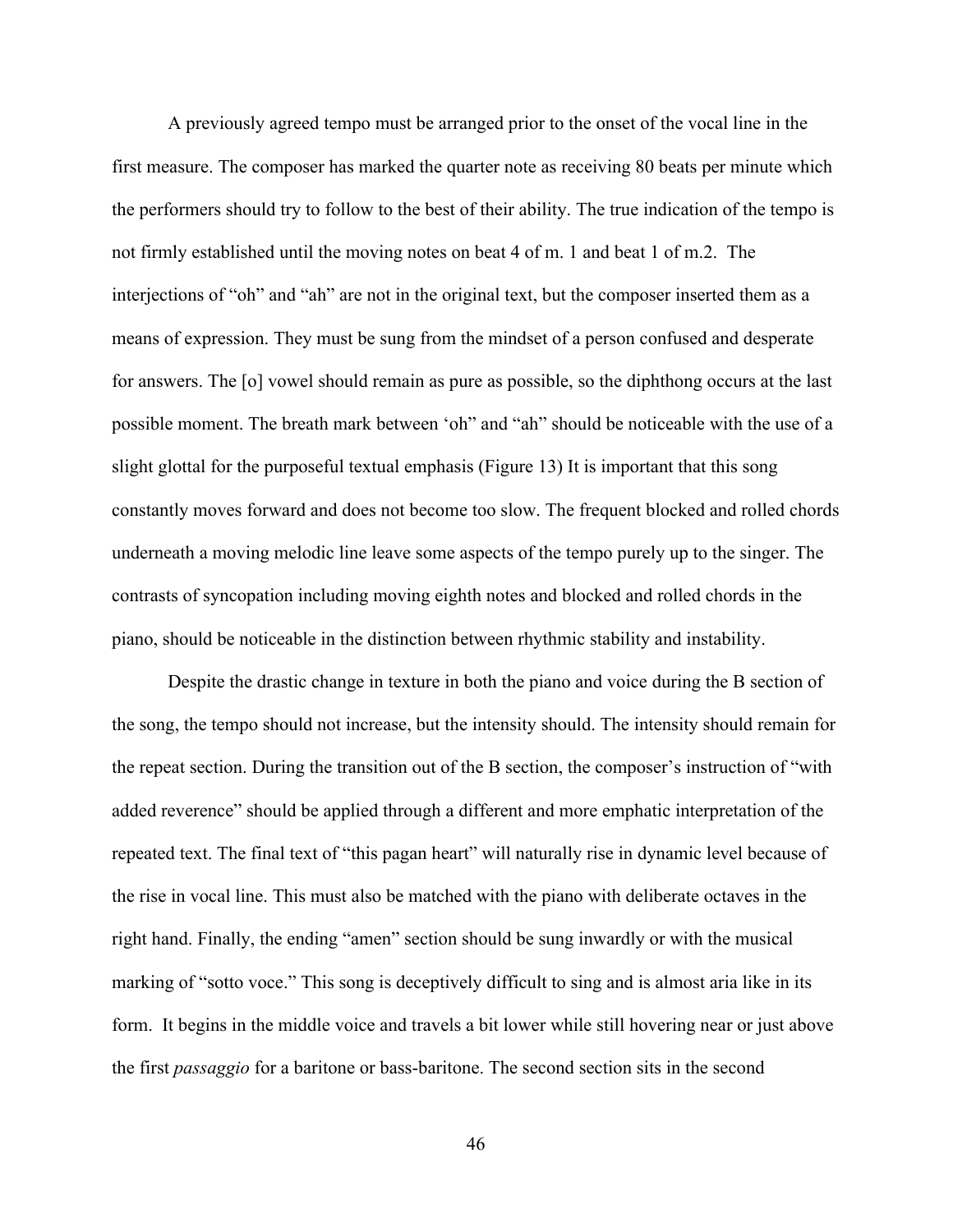*passaggio* and the repeat must be sustained with energy. The remaining phrases are long but filled with emotion. For these reasons, I believe this song to be medium-difficult.

#### THE USE OF THE A-NATURAL

"Pagan Prayer" ends in Bb major however, the chord is never fully tonicized until the penultimate measure. Hairston makes use of the A-natural as dissonance, the subtonic of Bb major and the supertonic of G minor in much of the piece as a device to illustrate the conflicting feelings of a person who is struggling with religion and spirituality or the person who struggles with how one should think versus the reality of life. This dichotomy of feelings is interpolated in the harmonic equation. The A-natural is the first vocal note heard in the piece and it also serves as an extended harmonic function, a minor ninth sonority. While it may be harmonically implied from a music theoretical aspect that the leading tone of A makes stronger pull to Bb major, Hairston plays with the harmonic expectation of the listener by never fully providing a cadence in Bb major until the end. This musical technique serves as tool to accentuate the feelings of uncertainty and instability.

The repeated note "A" is persistent in its use at times, but it does not take on the same harmonic function every time it is heard. In measure 10, it serves as a sharp eleven for the Eb major seventh chord. Both times this striking harmony is used on the word, "race" and on the first syllable of "never." The coloration of the harmony on these words is, in my estimation, no accident by the composer. The upper extension of the ninth and sharp eleven on those words speak to the harsh reality of injustice for people of color and the reality of questioning a higher power during very difficult times.

47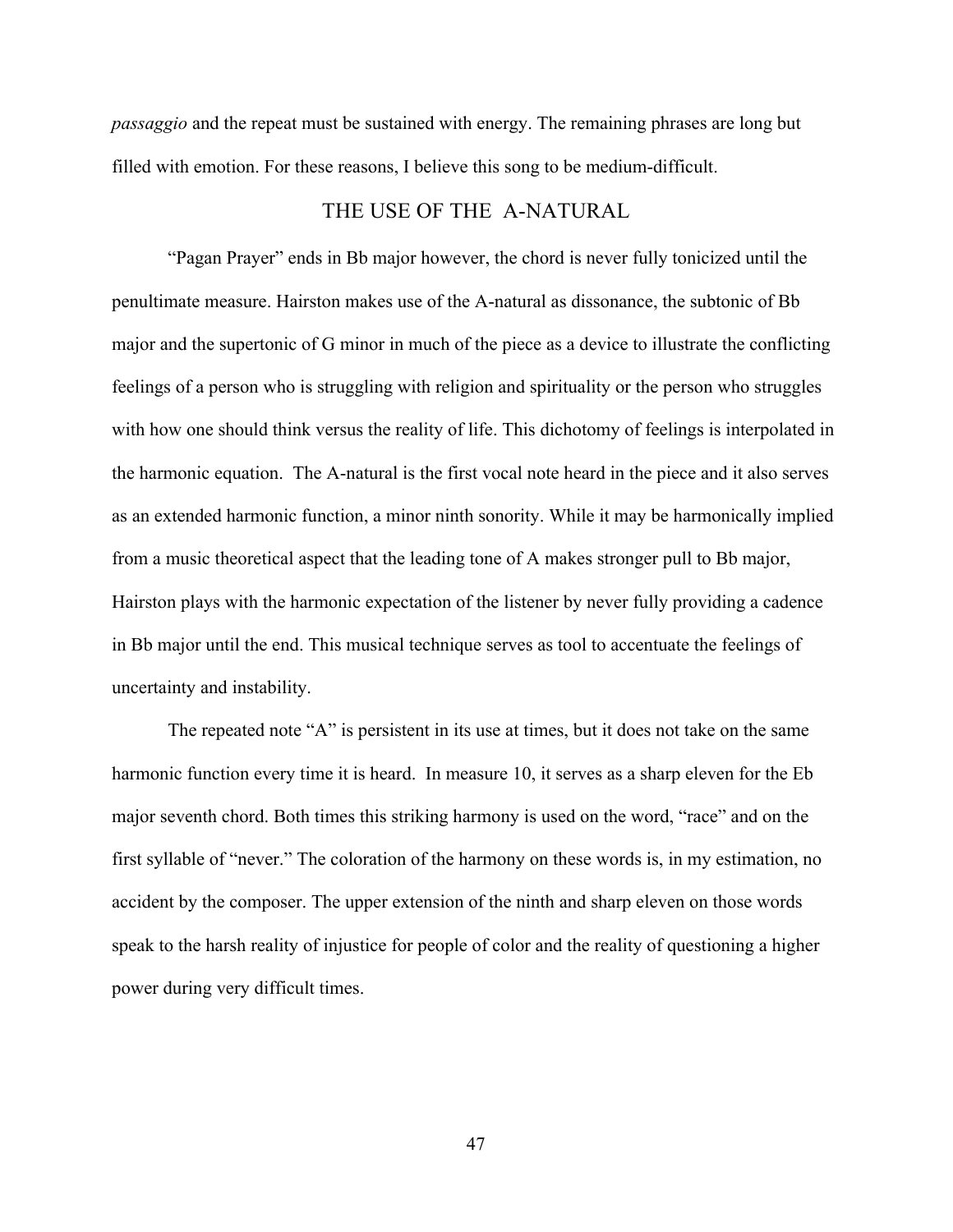#### USE OF RHYTHM

Hairston uses rhythm in the voice and piano line in various ways to further illuminate the idea of a struggle between how one is expected to feel and the reality of how one may truly feel. A pagan is "a heathen, or one who has little or no religion and who delights in sensual pleasures and material goods: an irreligious or hedonistic person."<sup>66</sup> From the beginning of the piece, the rhythm is unsteady because of the initial syncopation in the piano from the dotted quarter to the eighth note which is tied over, creating a syncopation. This is paired with the vocal line that enters after a quarter rest and immediate sixteenth rest. This creates a very unsettling rhythm which accurately reflects the poems meaning.

There is a frequent use of the juxtaposition of the strong and weak beats, further driving home the idea of contrast and conflicting feelings. "In quadruple meter the odd-numbered beats are strong (1 and 3), whereas even-numbered beats are weak (2 and 4). Beat 3, however, is weaker than beat 1.<sup>567</sup> Throughout the piece, beat one is emphasized and sustained with a half note or dotted half note. Where beat three is usually the second strongest beat in the measure, it is not emphasized, but instead, beat four is given a consistent quarter note just before the next downbeat. This instance happens in several measures to solidify the feeling of feelings of uncertainty.

Another pivotal point of rhythmic instability happens when the text changes to the outward cry and question of God and religion, "Our Father; God our brother Christ, so are we taught to pray." While the instability in the rhythm has occurred regularly in both the vocal and piano line until now, in this section, beginning in measure 28, the rhythm and texture completely

 <sup>66</sup>https://www.merriam-webster.com/dictionary/pagan. Accessed on December 18, 2017

<sup>67</sup>Miguel Roig-Francolí. *Harmony in Context.* McGraw-Hill: Boston, 2003.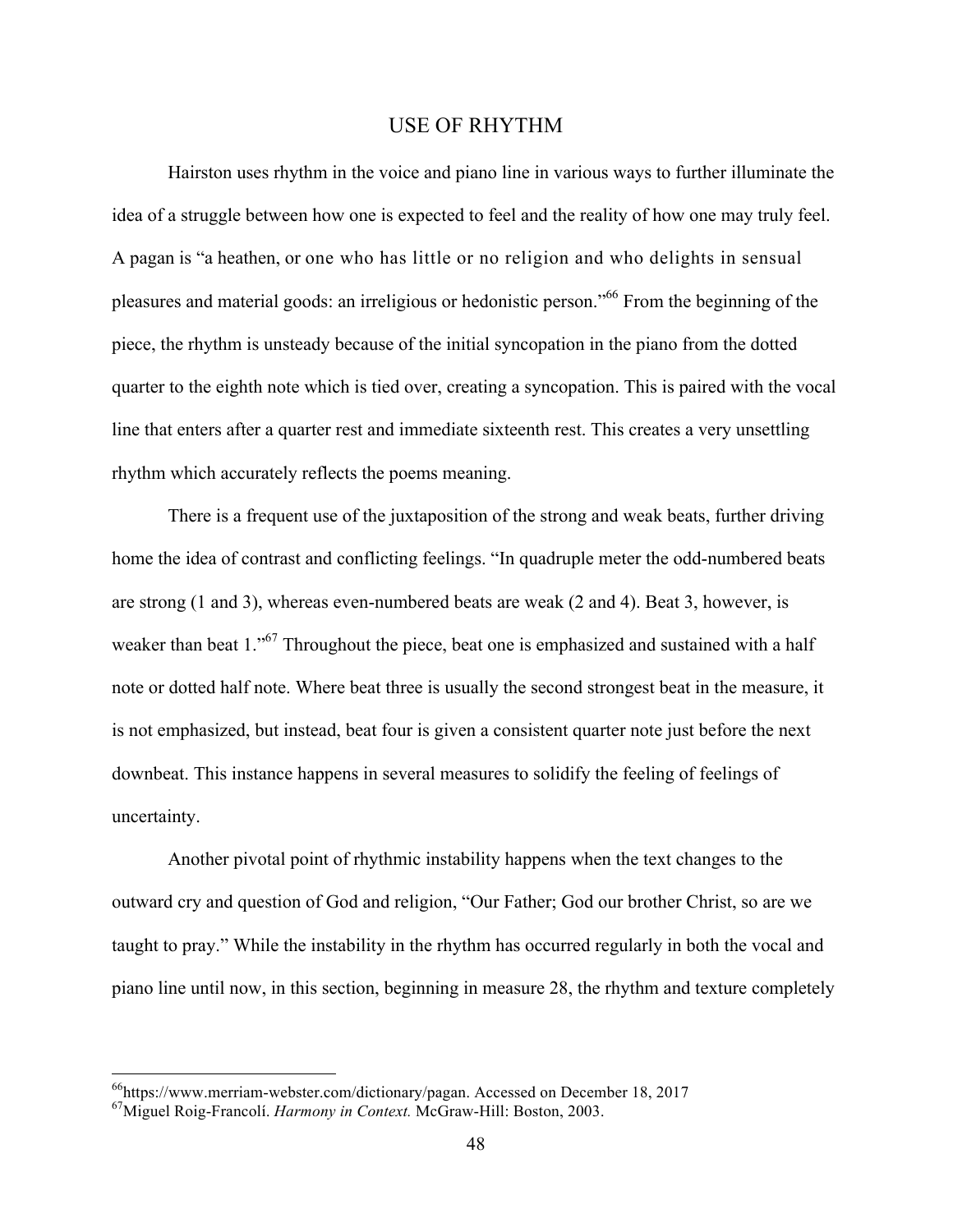changes. The jagged rhythms of the left hand are persistent in their repetitious pattern of strong beats alternating with sixteenth rests on the weaker beats of two and four. This jagged rhythm is matched with continuous syncopation in the right hand on the off-beats of beats one, two, three and four (Figure 14)

*Figure 13 "PAGAN PRAYER," M. 1-4 (Use of interjections and establishing tempo)*



*Figure 14 "PAGAN PRAYER," M. 28 (Rhythmic instability)*



**"**Pagan Prayer" reflects vacillating feelings for anyone who struggles with how life should be juxtaposed with its reality. Its hybrid between the tonalities of G minor and B-flat major make it an interesting harmonic piece particularly when paired with Cullen's text.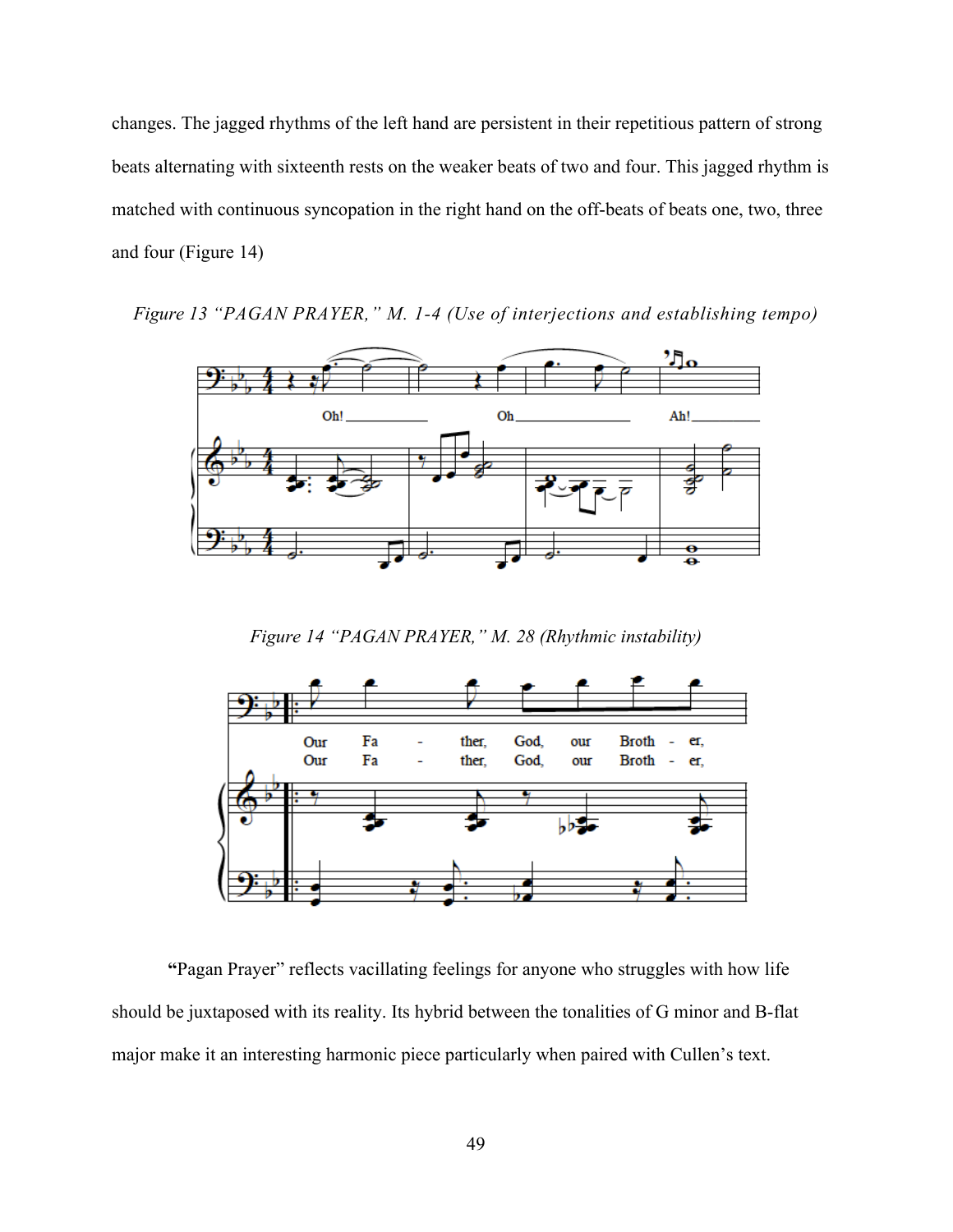#### "FOR A POET"

I have wrapped my dreams in a silken cloth, And laid them away in a box of gold; Where long will cling the lips of the moth, I have wrapped my dreams in a silken cloth I hide no hate I am not even wroth Who found the earth's breath so keen and cold; I have wrapped my dreams in a silken cloth<sup>68</sup>.

"For a Poet" is a meaningful piece for anyone who has protected anything of value from something or someone that might impede upon what is precious to them. The opening line points to the preciousness of the dream by the explanation of it being wrapped in a silken cloth. These dreams being wrapped in a silken cloth is not enough; they must be further cared for by being put away in "a box of gold." The repetition of the phrase "I have wrapped my dreams in a silken cloth" is an indication of how precious these dreams are. There is no mention of these dreams coming out of this box or being unwrapped. The underlying message is that these dreams are so special that they are not able to be accepted now by the world and Hairston's setting of the poem at the end indicates satisfaction with the dreams being withheld.

 <sup>68</sup> Jacqueline Hairston, "For a Poet," unpublished, 2016.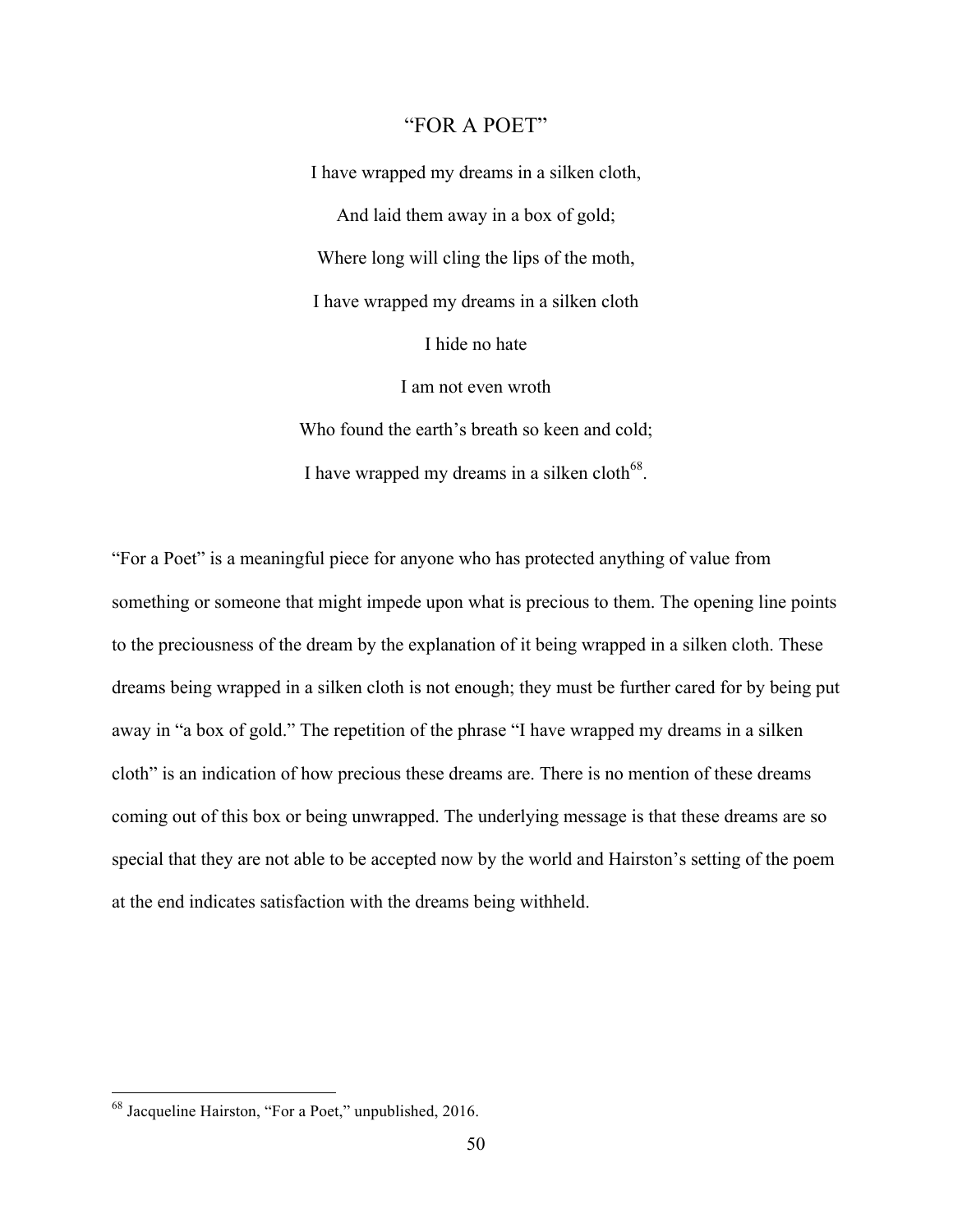#### PERFORMANCE GUIDE

Song: "For a Poet" Key: Db Major to Bb Major Vocal Range: Ab2-Eb4 Form: Through-Composed Duration: 2:14

Hairston does not indicate a tempo marking as she frequently omits it in the score to allow "interpretive freedom for the performers."69 Carl DuPont recommends establishing a tempo that keeps the song moving forward. In my performance of this, I have found a comfortable tempo around 66 beats per minute. This tempo allows the text and music to be communicated expressively while still being reflective. A critical aspect of the piece relies on the careful attention to distinguishing the rhythmic "two against three" feel between the voice and piano. The pianist regularly operates in mostly triplets but the singer must subdivide in eighth notes to achieve the proper polyrhythm. A little more time can be taken in measure 11, with the reiteration of text and the change in the piano musical texture. The slight rubato should go back into tempo in the following measure (m. 12) with the triplet piano figure. The next area of rhythmic attention that should be carefully rehearsed is on "wroth" in measure 15. The piano and voice should not be rhythmically in sync. The singer must keep constant triplets and the pianist must listen well enough to come in just after the group of triplets. The following measure, 16 and 17 can be taken out of tempo as in a recitative. The syncopation on "box" in measures 27 and 28 should be brought strongly to indicate the importance of the "box of gold." This song is of

 $^{69}$  Jacqueline Hairston, Video Interview with author. January 14, 2017.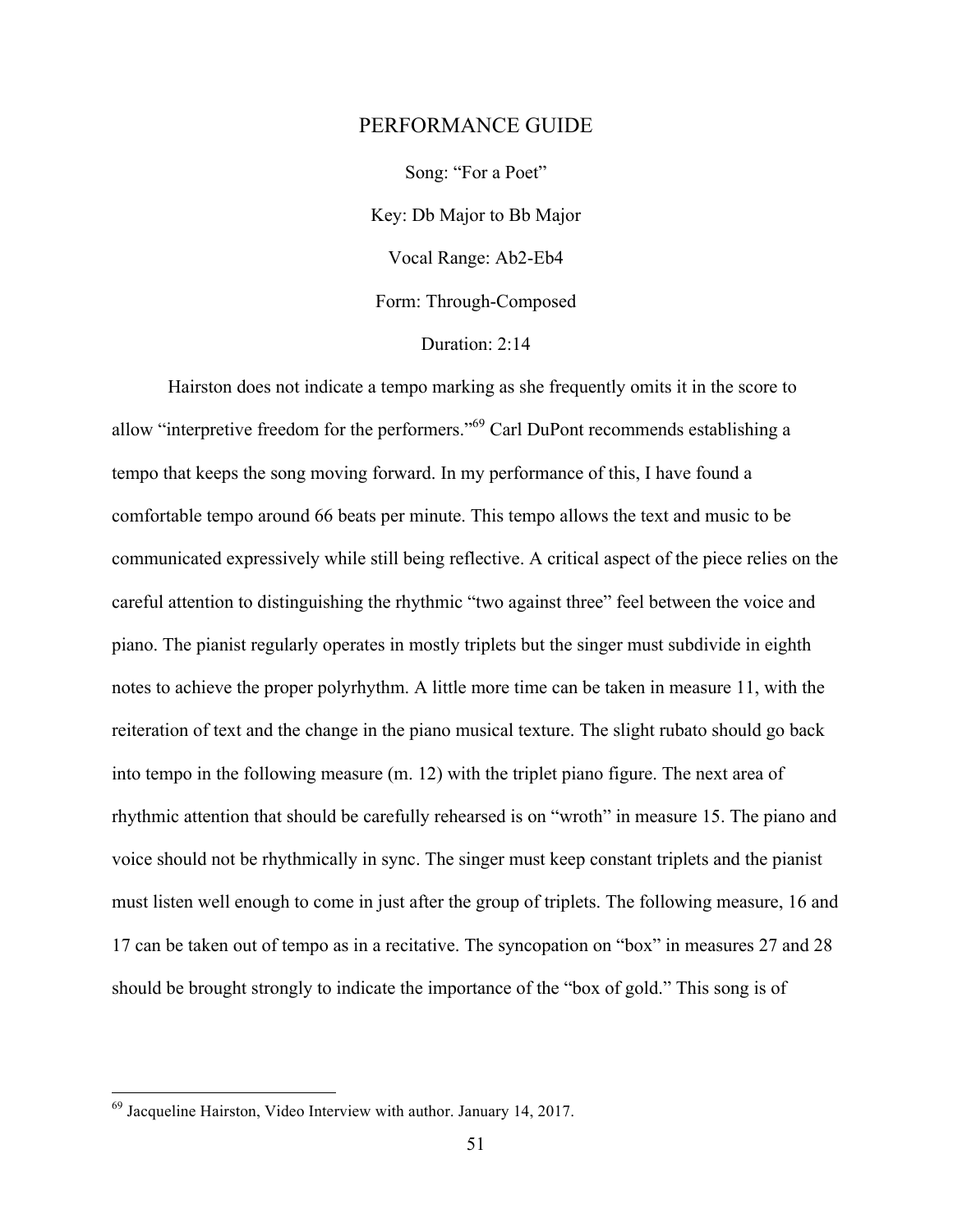medium-difficulty because of the distinct attention to whole and half steps melodically while creating the rhythmic duality of drupels and triples.

#### TWO AGAINST THREE

"For a Poet" demonstrates a repetitive use of polyrhythm, or "the superimposition of different beat groupings."<sup>70</sup> This constant battle between two opposing meters is reflective of the inner battle the poet has between holding in the dreams that are meaningful, or allowing them to be exposed to the public. The battle of two and three exists between the voice and piano for most of the song. However, she occasionally deviates from this rhythmic motif, most notably in measure 15 on the word, "wroth," meaning anger. The contrasting rhythm lends to brief feelings of resentment which are reflected in the piano and voice. The two against three feeling is deliberately broken as the piano reflects the true feelings of the singer with the dotted eighth and sixteenth rhythm against the triplet in the voice. (Figure 15)

*Figure 15 "FOR A POET," M. 15*



 <sup>70</sup>Robert Gauldin. *Harmonic Practice in Tonal Music.* 2nd Ed. (New York: W.W. Norton & Company, 2004), 318.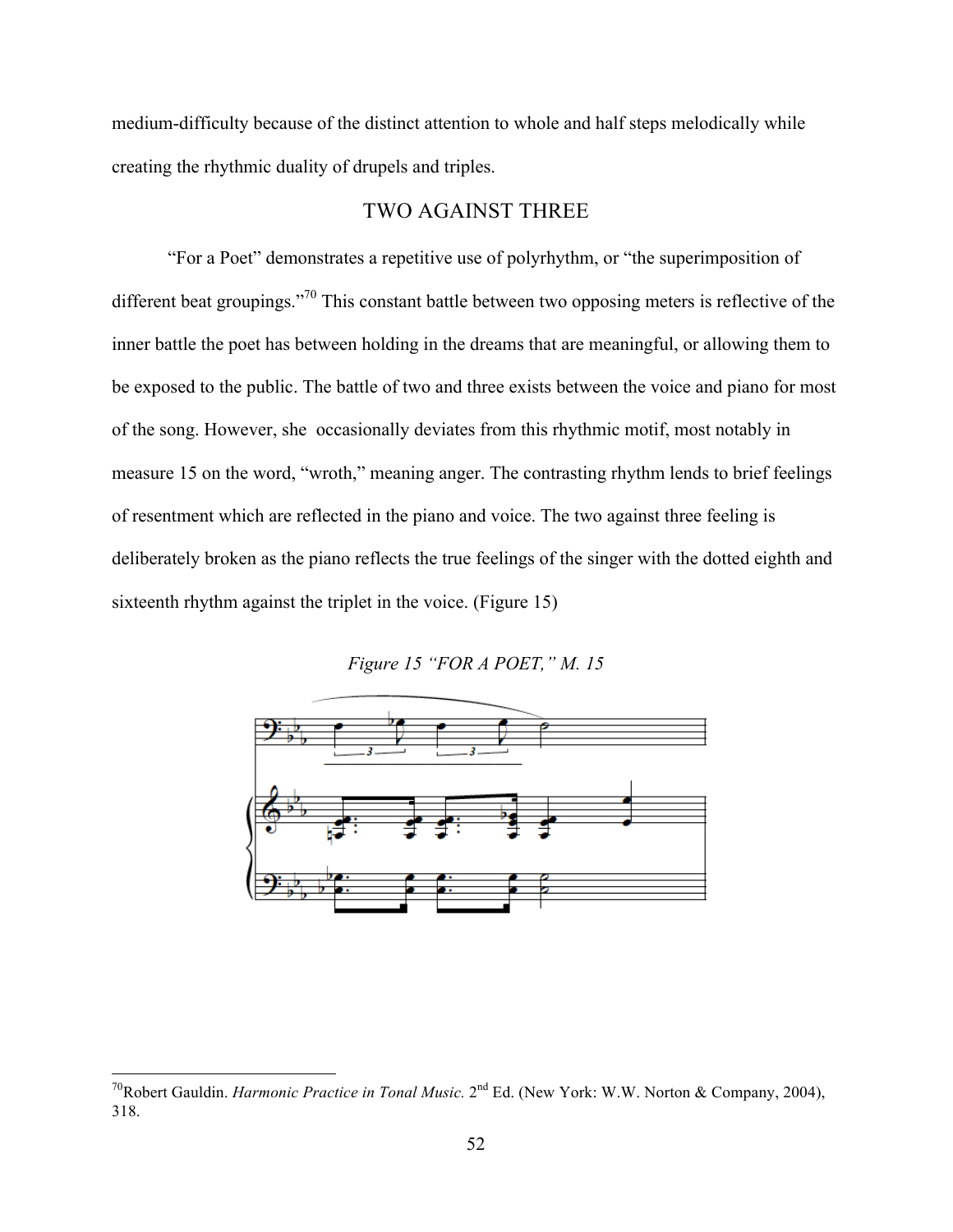## NON-SEQUENTIAL CHROMATIC VOICE LEADING

"Chromaticism need not always be associated with the devices of sequence, parallelism, or contrary motion.<sup>"71</sup> Hairston frequently uses this technique of non-sequential chromatic voice leading frequently to end her songs. This technique was also used in piano music by Chopin and Beethoven. A perfect illustration is the ending of, "For a Poet." The vocal line continually rises as the bass note in the piano descends chromatically. The adjustment of one note in the piano during this passage serves as a countermelody inserted as a call and response to the vocal line. This pattern sets up a modulation to closely related key, from E-flat to B-flat major. (Figure 16)

*Figure 16 "FOR A POET," MM. 27-28 (Non-sequential chromatic voice leading in piano with rising vocal line)*



The tonic prolongation at the end of the piece, as led by the piano, reminds the listener of the unwillingness to share the dreams. The brief moments of syncopation and the rhythmic variation must be keenly highlighted throughout the piece. The song incorporates subtly in both the music and text. It is the job of the performers to be aware of this and communicate the text earnestly in both the voice and piano accompaniment.

 <sup>71</sup>Robert Gauldin. *Harmonic Practice in Tonal Music.* 2nd Ed. (New York: W.W. Norton & Company, 2004), 713.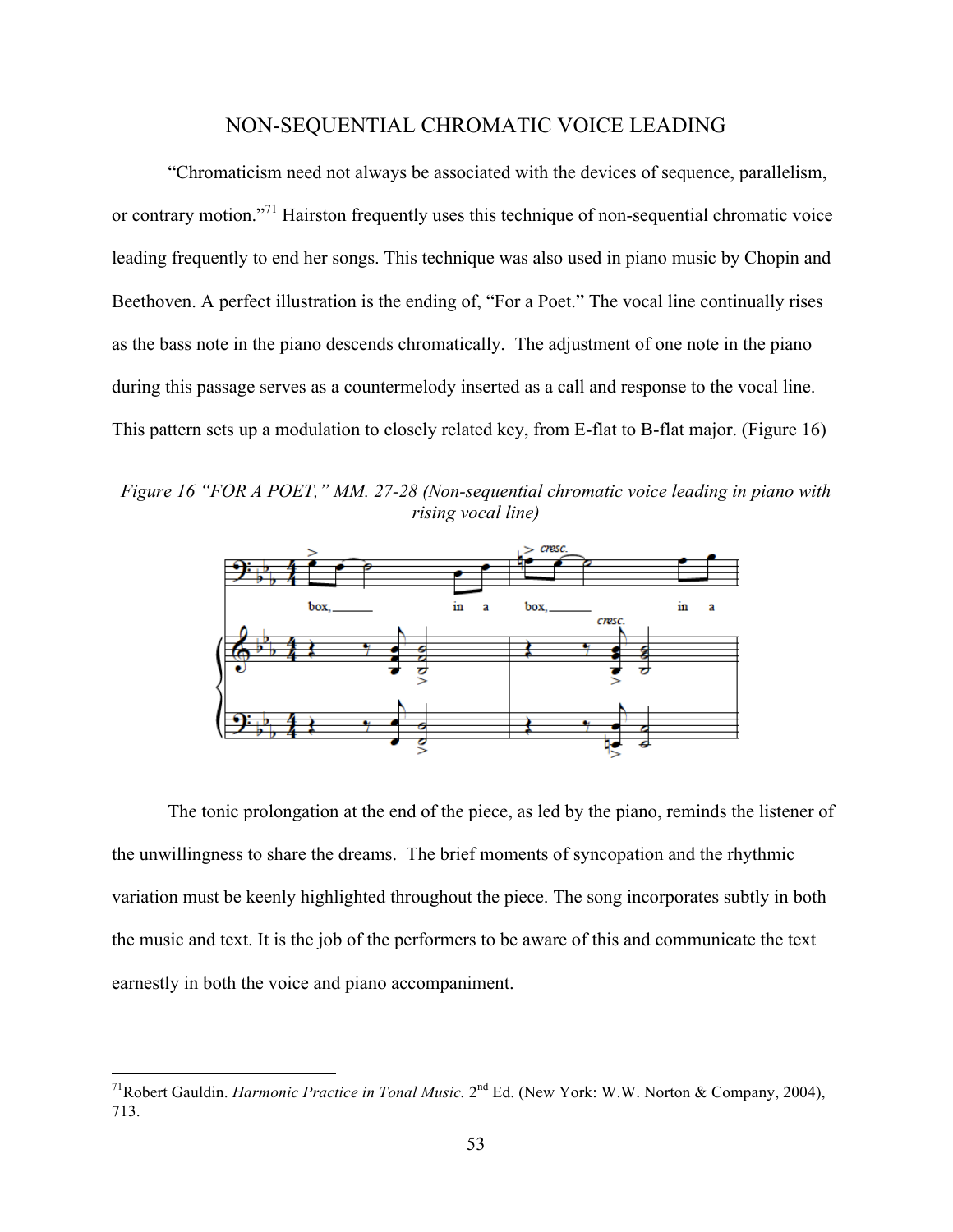### "FOOLISH HEART"

"Be still, heart, cease those measured strokes; Lie quiet in your hollow bed; This moving frame is but a hoax To make you think you are not dead." Thus spake I to my body's slave With beats still to be answered; Poor foolish heart that needs a grave To prove to it that it is dead.<sup>72</sup>

Foolish Heart was written by Countee Cullen just after the divorce from his first wife. The two distinct narratives are vital to the understanding of the poem. The first part is a short soliloquy as marked by quotations, whereas the second stanza of the poem is introspective. To begin, the poet speaks inwardly trying to assuage the feeling of despair or figurative death from heartbreak. The second part, or introspective part of the poem, sheds light to the unanswered questions of the heart and the metaphoric grave to house its sorrow. However, cleverly, Hairston shifts the tonality from minor to major by the end of the piece indicating hopefulness and a ray of light for this foolish heart.

 <sup>72</sup> Jacqueline Hairston, "Foolish Heart," unpublished, 2016.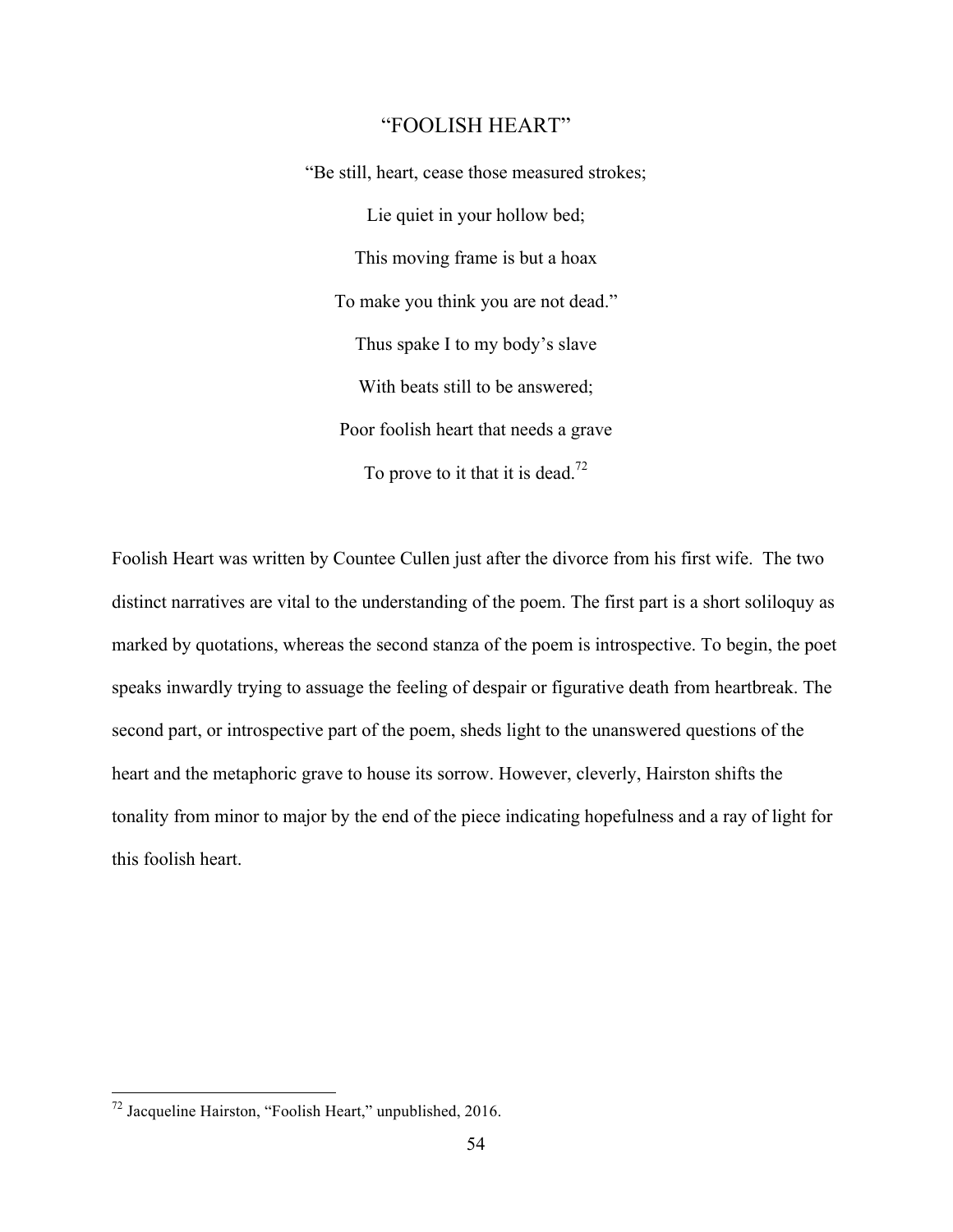#### PERFORMANCE GUIDE

Song: "Foolish Heart"

Key: E minor

Vocal Range: C3-E4

Form: Through-composed

Duration: 1:55

"Foolish Heart is enigmatic"<sup>73</sup> most notably because of the ambiguity of the time signature. Despite the discrepancy of it being in 6/8, or possibly 3/4, the performer should pay attention to the suggested metronome marking of the dotted quarter receiving 64 beats per measure. Hairston, rarely incorporates this in her music and when it is, it should receive great consideration. The left-hand of the piano in the opening measures should shape the phrase with use of the pedal. The stop of the beating of the heart in measure two, as indicated by the repetitious eighth notes, should be abrupt and painful in its musical expression. The vocal line enters in a comforting but persistent manner. The word, "be" should not be punched or sung too loudly in effort not to over shine the more important words of the phrase, "still" and "heart." The second note on, "strokes" should be sung smoothly and not accented. This second note shows the irregularity of the beating heart as the rhythm is reflected in an irregular place. The piano lefthand "beating" in measure 14 should come out strongly to contrast with the sustained single note in the vocal line. Adversely, it should be just as strong when it switches to the right hand in the following measures. A color change in the voice can be applied for expressive purposes in measure 20 on the word, "dead" to bring meaning to the key change. The beating of the heart, represented by dotted eighth and sixteenth notes in the piano at measure 26 should exaggerate

 $^{73}$ Carl DuPont Phone Interview with author, October 15, 2017.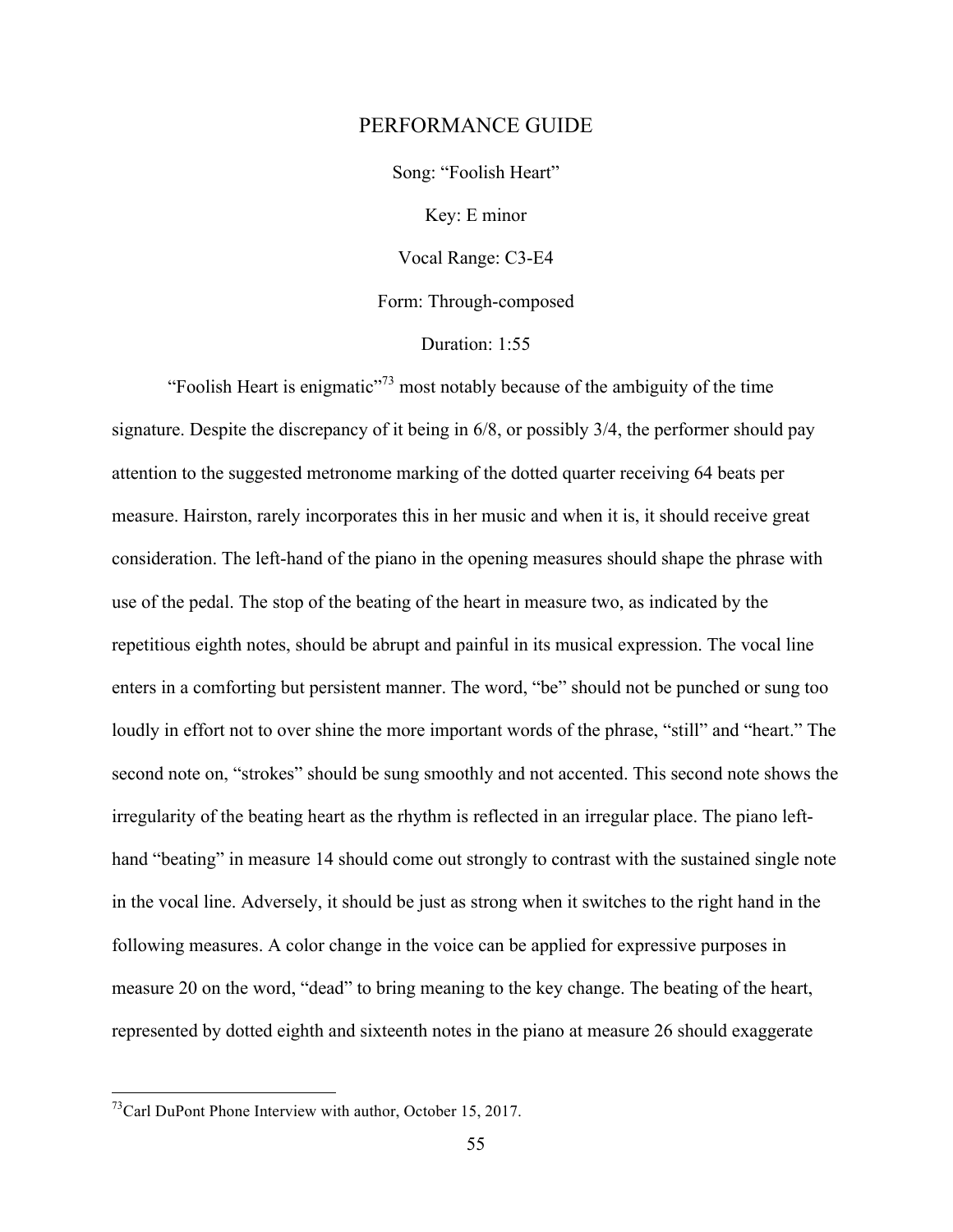the irregular beating and unsteadiness of the heart. The final two measures can be slightly improvised dependent upon the singer and pianist. The "oh" of the penultimate measure can be sung in time as indicated or the "oh" can be sung in the silence during the piano fermata. This, in my opinion, is the hardest song of the cycle. The tessitura is higher than the previous two songs and the portrayal of two narratives with the piece is difficult to portray. The harmonic language is the most complex of the cycle and each key change should be prevalent, but without hindering the forward motion of the piece.

#### BEATING OF THE HEART

The beating of the heart is consistent in the rhythm with the use of frequent eighth notes in 6/8 time. The beating is most recognizable in the E minor chord outline of the first page. The beating of the heart is never a regular consistent pattern. It usually alternates between the voice and piano line This further reflects the instability of the emotional nature and beating that his heart has taken to experience this point of grief (Figure 17). It appears the beating of the heart initially stops in the piano between measures 18-20 as the text points to the body that houses the heart as a temporary disconnection from reality, "to make you think you are not dead." While the beating ceases in the piano, the vocal line imitates the beating to substitute for it not being present in the piano (Figure 18).

A more direct reference to the beating of the heart is communicated between the voice and piano in m. 26 and m. 28. This communication between the voice and piano can be directly linked back to call and response. In doing so, Hairston devices a way to paint the text of the song in the piano line as opposed to more traditional word painting.

56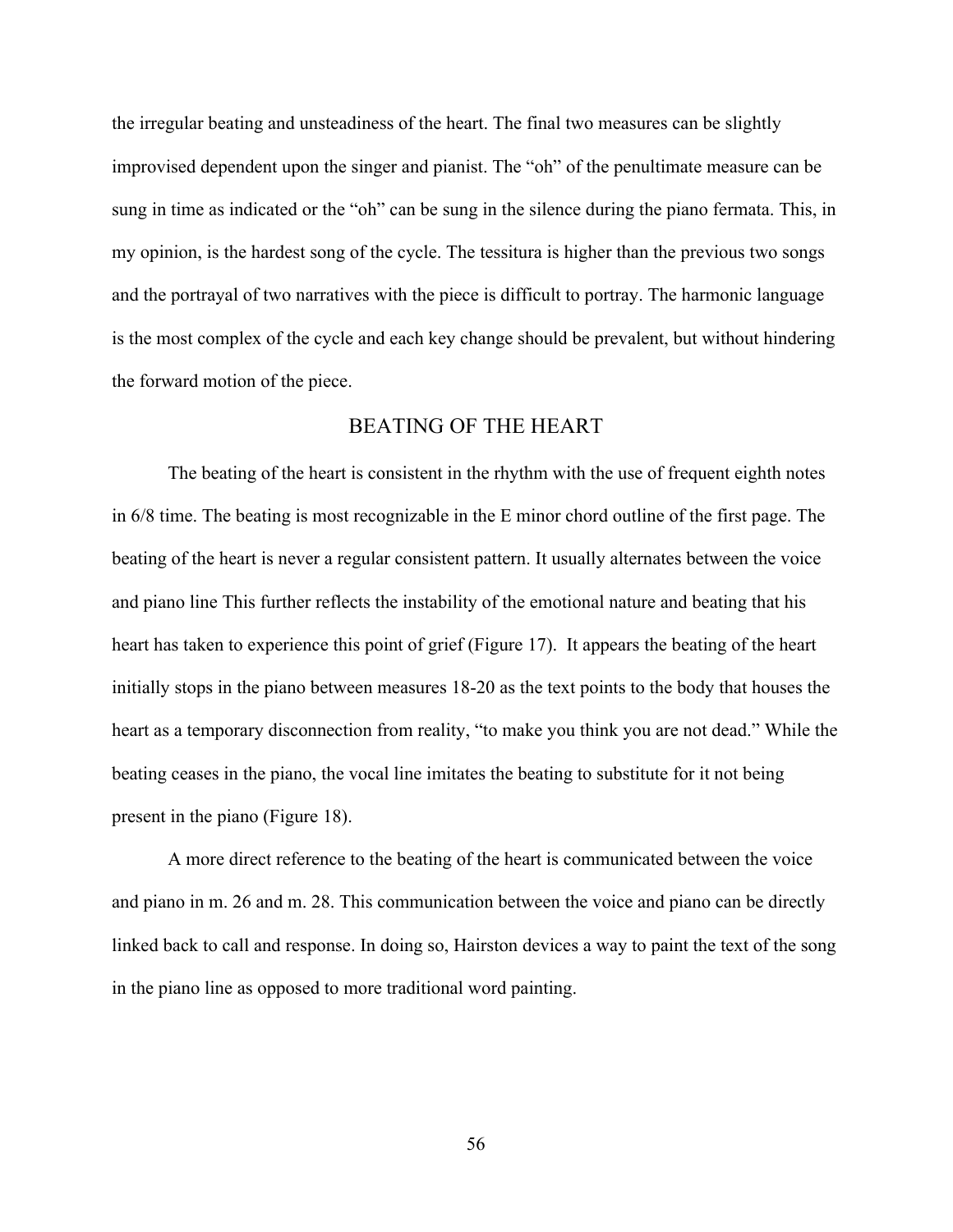

*Figure 18 "FOOLISH HEART," MM. 18-20 (Beating of the heart between the voice and piano)*



### HARMONIC USAGE

This song makes use of frequent modulations. The song begins in E minor followed by a chord that makes use of the leading tone of the fifth scale degree of that key- A-sharp. The Asharp functions as the third of the seventh chord that is an F-sharp seven half diminished seventh chord. E minor returns and the next chord uses the same bass note with a different sonority, a C dominant seven chord. This time, an enharmonic use of the A-sharp is utilized in the C dominant seven chord as a B-flat. The next point of harmonic interest happens with the use of quartal harmony in the right-hand of the piano which leads to a series of unresolved seventh chords. The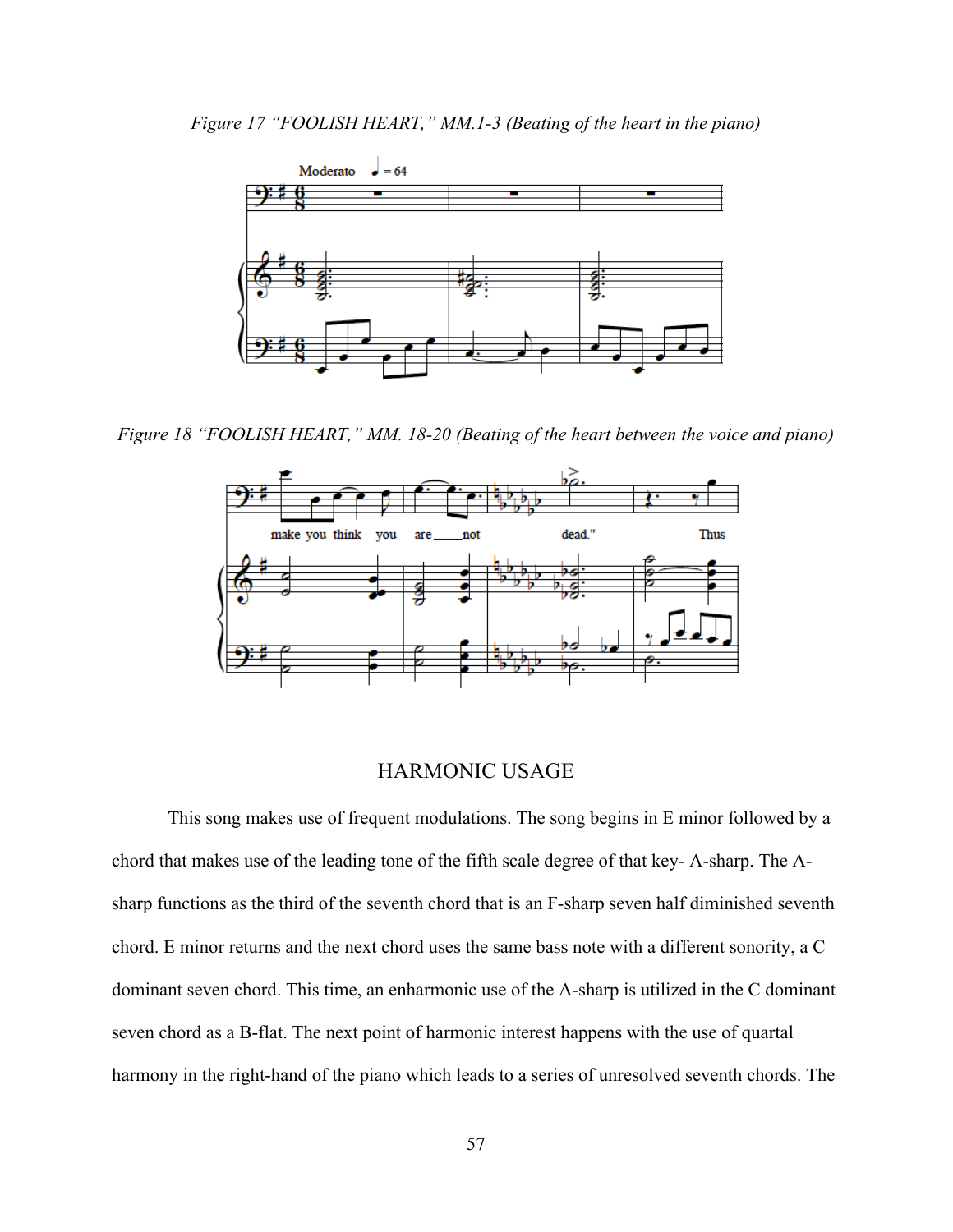modulation to a distantly related key on the word, "dead" is created by a tritone leap in the voice and a mostly half step intervallic movement from an A minor ninth chord to a first inversion of G-flat major ninth chord. The sonority was created by bass note movement of a half-step from A to B-flat. She also makes use of a harmonic technique most often associated with Debussy, parallel harmony. The parallel harmony is used in the piano to respond to the unanswered beats of the heart. The final A major cadence is prepared by a subtonic harmony, G major to A major in what creates an optimistic ending for the otherwise broken heart.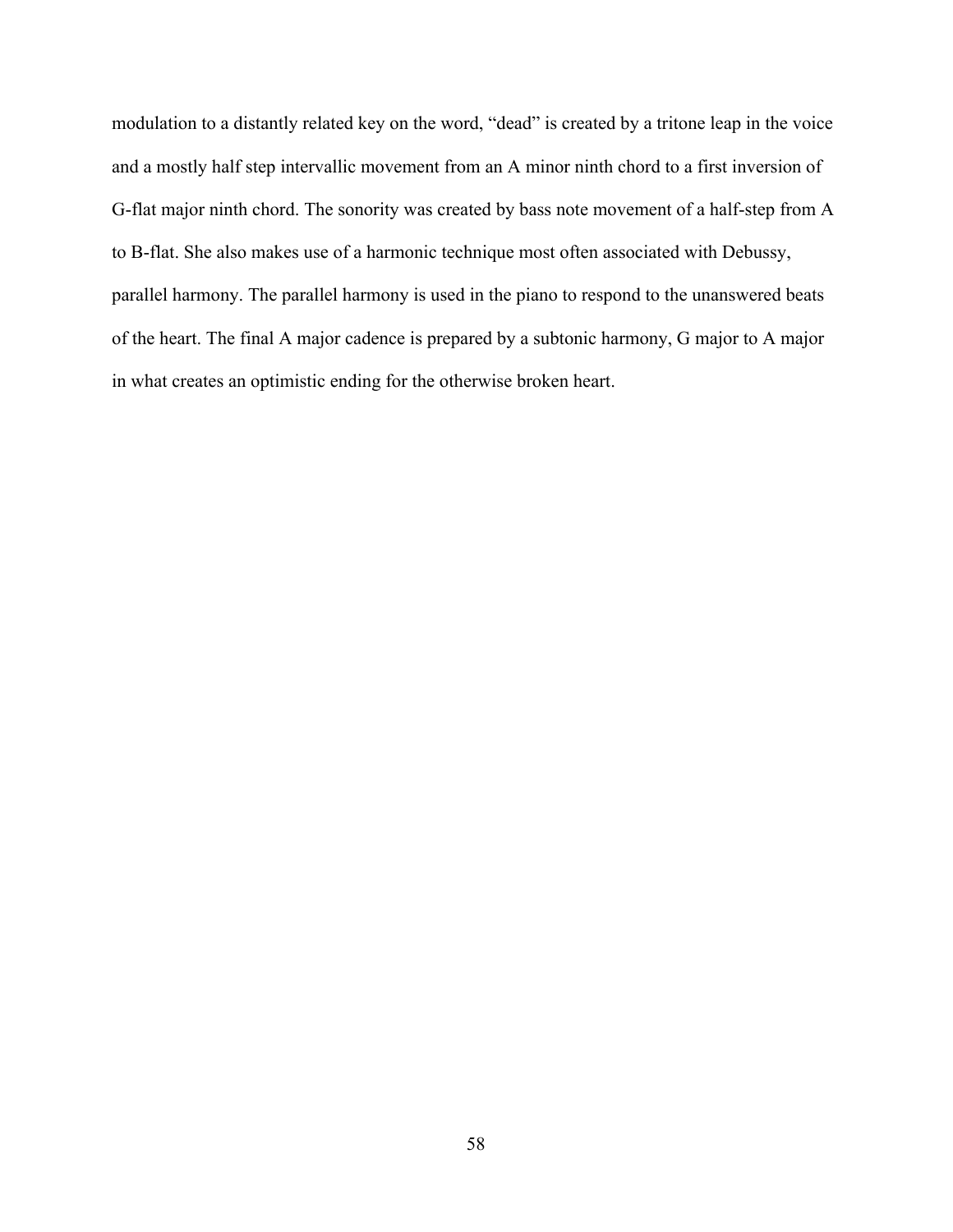# CHAPTER FIVE: CONCLUSION

Hairston's compositional style cleverly blends the essence of the title of her CD: Spiritual Roots and Classical Fruits. Jacqueline Hairston's songs are an essential part of modern vocal art music that merit a worthy place in current anthologies of songs and spirituals. The use of improvisation, syncopation, theme and variation, repetition and contrast, and the pentatonic melody make her pieces distinctly American based. Furthermore, her sensitivity to singers and expressive interpretation, and use of parallel harmonies, non-sequential chromatic voice leading, and interactive piano accompaniment parts establish her as a gifted American composer of song among other great composers of the twentieth and twenty-first century.

Her spiritual arrangements, which total over seventy, include vocal genres that include solo, duet, trio, chorus a capella, chorus with solo, as well as chorus with orchestra. "Don't Feel No Ways Tired" uses her background in spirituals and incorporates the gospel influence she received later in life as a tribute to traditional and neo-gospel music. The minor pentatonic arrangement of "Nobody Knows the Trouble I See Lord" is an arrangement attributed to her cousin, Jester Hairston. The pentatonic use of the melody is often a trait used in most folk music. "Ride on Jesus" demonstrates her ability to create a dual melody based upon spiritual text while "Three Generations Medley" makes use of the quodlibet and communal singing which was popular as an activity on the planation during slavery in America.

The Countee Cullen trilogy, emphasizes her ability to set poetic text outside of folk music. As a pianist first, the use of word painting through the piano, allowing it to serve as an equal partner with the voice demonstrates her compositional gift while remaining true to her first musical interest, the piano. This song cycle shows a harmonic and textual sophistication that contrast greatly with the spiritual folk writing that is generally musically simplistic in its origin.

59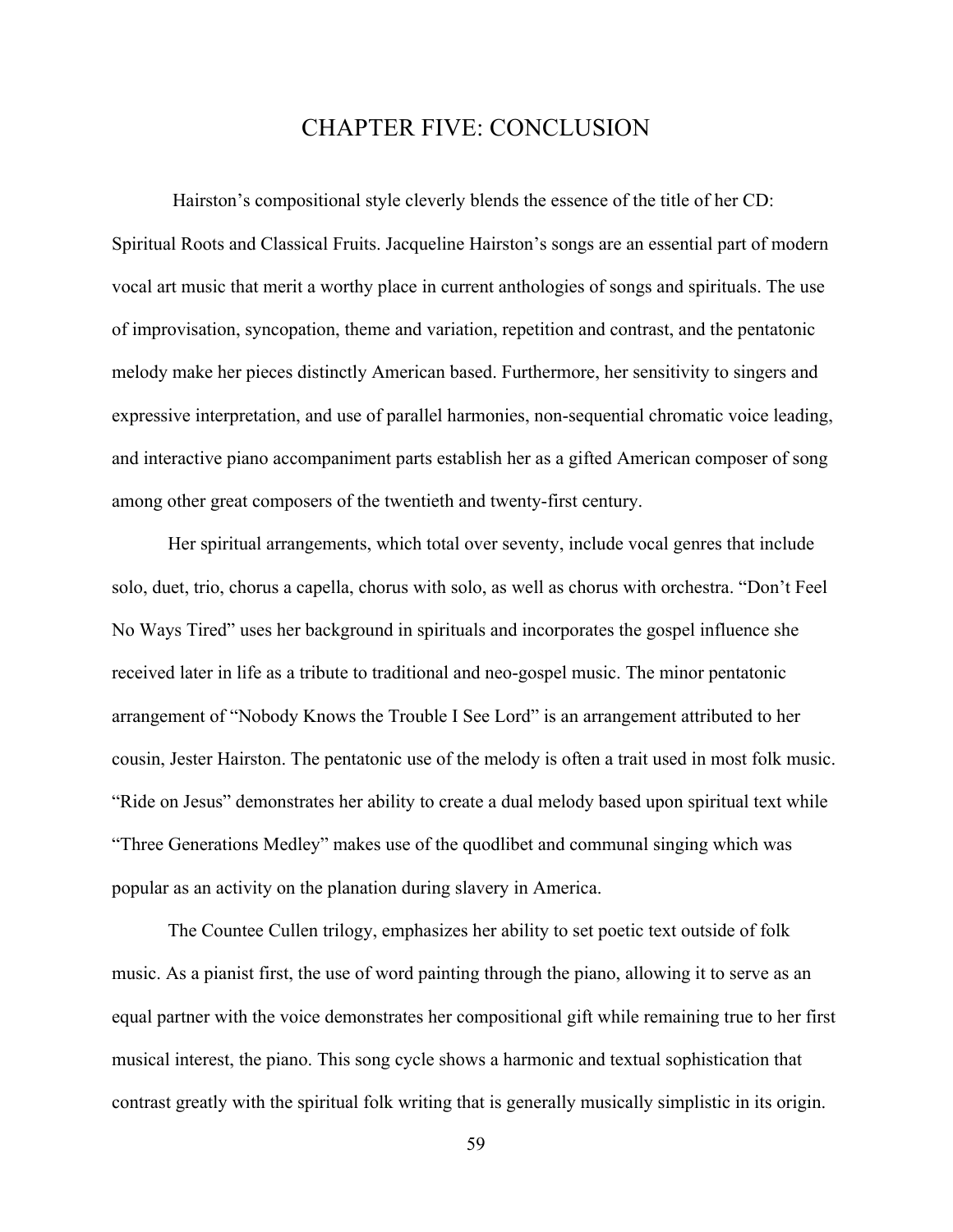I write on my arrangements that you have my permission to do your interpretation of it because there may be things that come to the performers that I might have missed. I *love* it when I tell singers, 'use your own discretion.' My marking may say soft here or loud there, but I'm leaving it up to your discretion. I've given that to every singer whom I've arranged anything for.<sup>74</sup>

This explanation by the composer of how she writes her music is quite selfless and profound. Often, composers believe in having complete control over the performers who present their work and it is generally the standard for a performer to abide by meticulous details on the page. Hairston's approach can be liberating for the musician who enjoys the idea of spontaneity or frustrating for those who only go by what is in the printed music. I have found that sense of jubilance and frustration when rehearsing her music with some pianists who may or may not be as familiar with the style. Because she believes in leaving some of the discretion up to the performers for expressive purposes, a prodigious responsibility of emotional connection is expected for the music to be effectively communicated. The original spirituals, or folk music, were not written on paper. Hairston takes an innovative or perhaps a more authentic approach, by giving the performers a certain amount of liberty when presenting her music allowing the personal connection to emanate in performance. Above all, it is her intent that her music not just be heard but felt and experienced from the soul.

Jacqueline Hairston is an American treasure whose music has proven itself worthy in standard repertoire, concerts and recital halls. "She has a gift for lyricism and finding the internal musical pulls that satisfy the deep emotional ties of word and sentiment. Her love of popular culture, her strong spiritual self, her work with metaphysical energy, and her abiding positivity all inform her unique musical perspective."75 Her music has a healing power that is contagious and emanates from her soul to all who know her and experience her music. She continues to

 $74$ Hairston, interview by author, January 14, 2017

<sup>75</sup>Darryl Taylor email, August 7, 2017.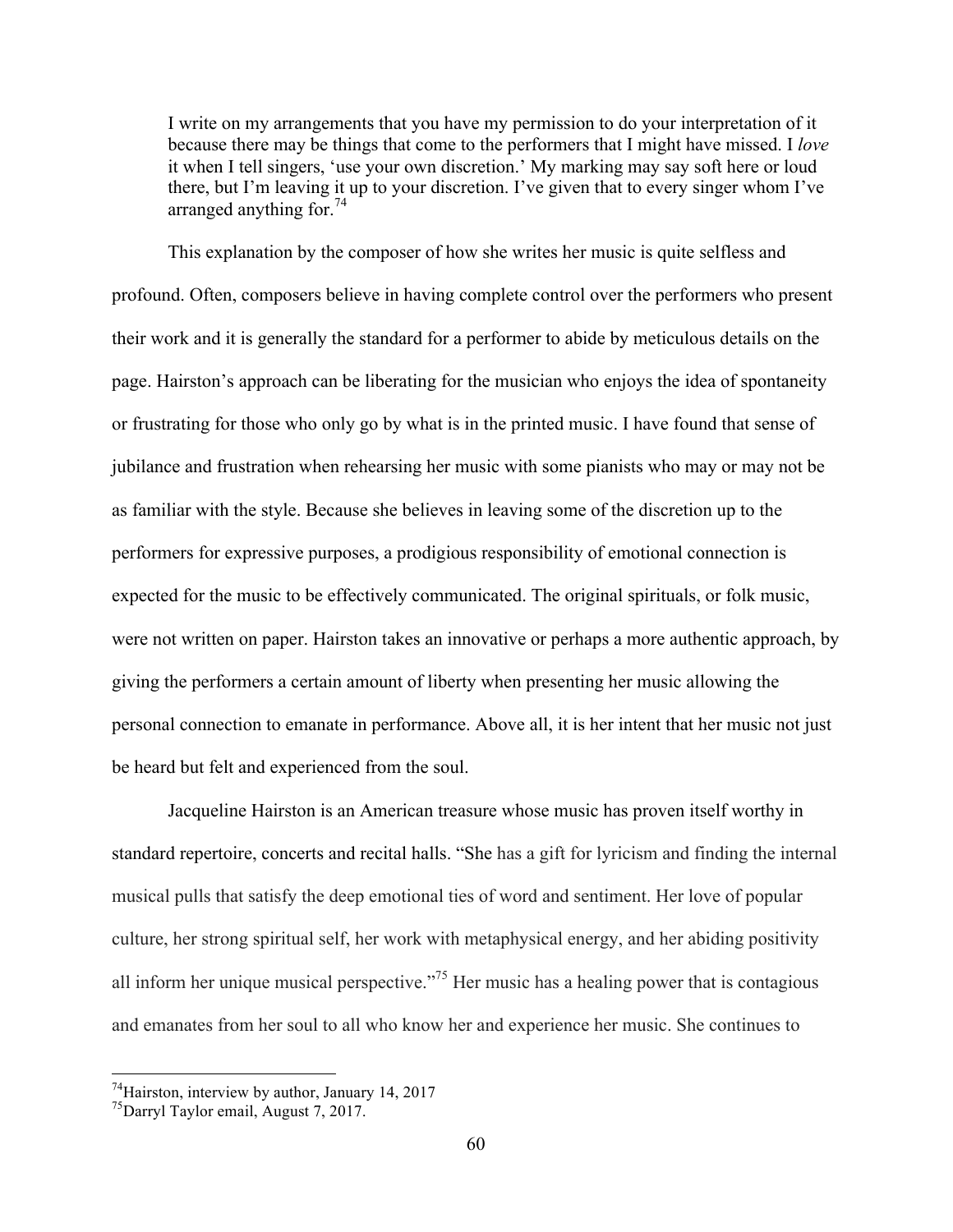inspire as she teaches, performs, writes and mentors this generation. This study is designed to spark interest and enlighten music enthusiasts on some of her specific works. As the first indepth writing on Hairston, it is my hope that this document will serve as only a tiny splash in the vast ocean of her talent further cultivating an immediate need to share her music through performance, recording and scholarship.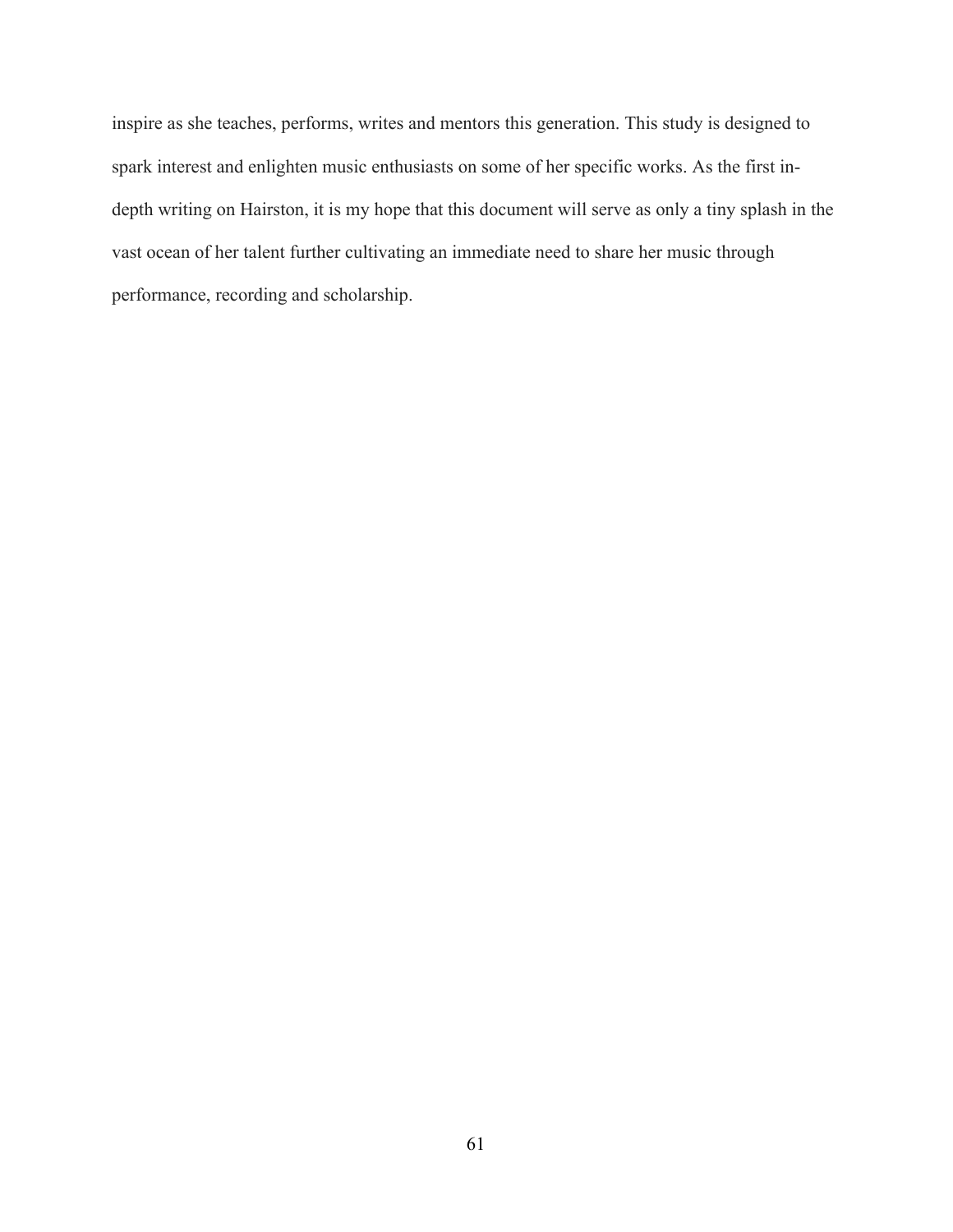# APPENDIX: GLOSSARY

**blue notes** - A concept used by jazz critics and musicians from the early decades of the 20th century onwards to theorize African American music, notably in Blues and Jazz, to characterize pitch values perceived as deviating from the western diatonic scale.<sup>76</sup>

**chromatic** - occurring unexpectedly or by chance.<sup>77</sup>

**contrapuntal** - A style of musical composition employing two or more simultaneous but relatively independent melodic lines<sup>78</sup>

**diphthong** - Monosyllabic speech sound (such as the vowel combination at the end of *toy*) that starts at or near the articulatory position for one vowel and moves to or toward the position of another<sup>79</sup>

**dominant chord** - With reference to a given tonality, the chord consisting of a major triad built on the fifth scale degree with an added minor 7th; the dominant 7th of C major (or minor) is G–  $B-D-F.$ <sup>80</sup>

**downbeat** - The explicit or implied impulse that coincides with the beginning of a bar in measured music, by analogy with the downstroke in conducting. $81$ 

 $^{76}$ http://www.oxfordmusiconline.com.ezproxy.library.unly.edu/grovemusic/view/10.1093/gmo/978156159263 0.001.0001/omo-9781561592630-e-1002234425?rskey=3Ql5Lg&result=1, accessed February 1, 2018.

<sup>77</sup>https://www.merriam-webster.com/dictionary/accidental, accessed February 1, 2018.

<sup>78</sup>https://www.merriam-webster.com/dictionary/polyphony, accessed February 1, 2018

<sup>79</sup>https://www.merriam-webster.com/dictionary/diphthong, accessed February 1, 2018.

<sup>80</sup>http://www.oxfordmusiconline.com.ezproxy.library.unlv.edu/grovemusic/search?q=Dominant+chord+&sear chBtn=Search&isQuickSearch=true, accessed February 1, 2018.<br><sup>81</sup>http://www.oxfordmusiconline.com.ezproxy.library.unlv.edu/grovemusic/view/10.1093/gmo/978156159263

<sup>0.001.0001/</sup>omo-9781561592630-e-0000008105?rskey=VqmAti&result=1, accessed February 1, 2018.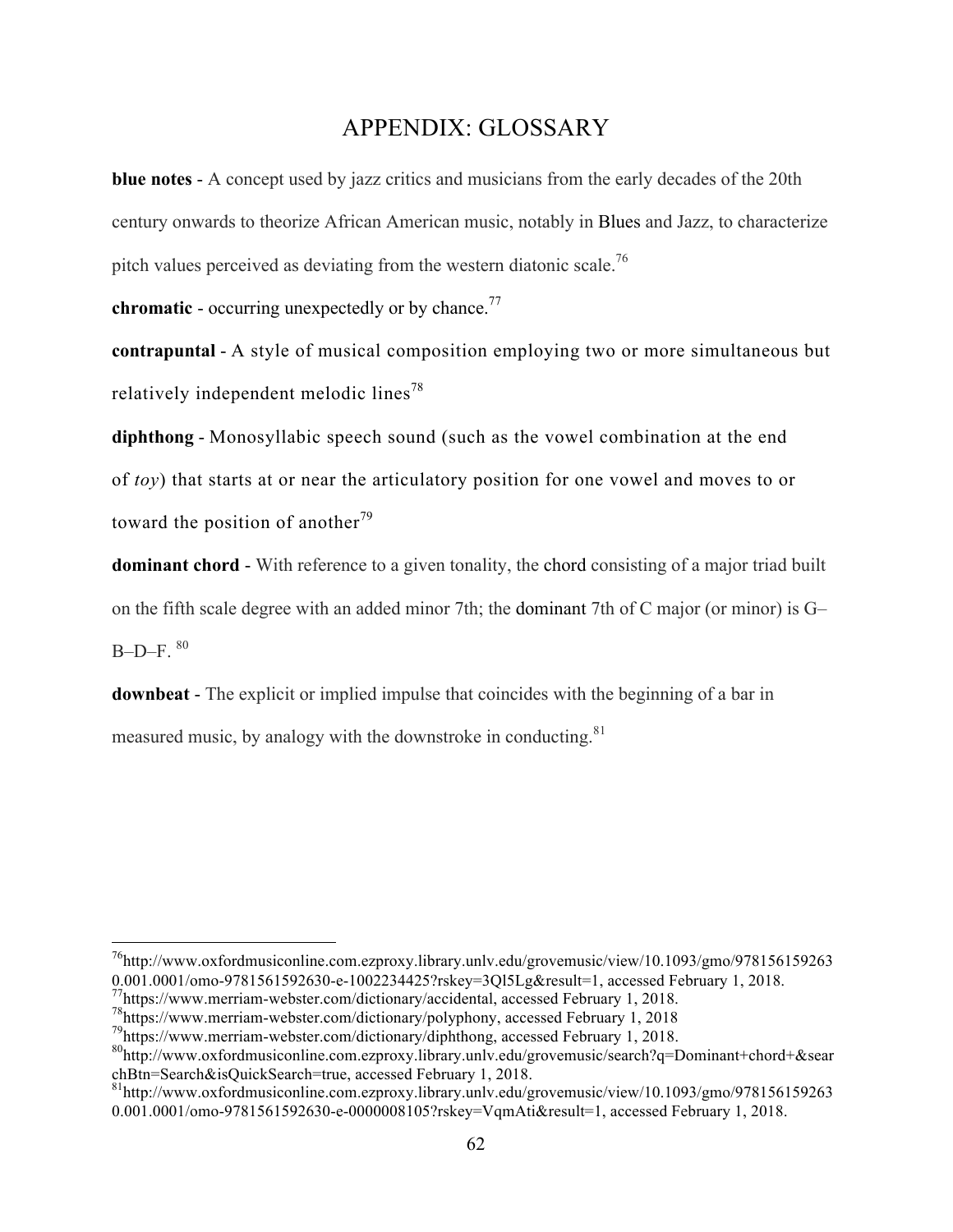**improvisation** - The creation of a musical work, or the final form of a musical work, as it is being performed. It may involve the work's immediate composition by its performers, or the elaboration or adjustment of an existing framework, or anything in between.<sup>82</sup>

**lyric baritone** - Designed to sing the major roles in the lyric theater, roles in operas by Rossini, Donizetti, Bellini and a great deal of the French operatic literature.<sup>83</sup>

melisma- a group of notes or tones sung on one syllable in plainsong  $84$ 

**sonority** - producing sound.<sup>85</sup>

**spinto soprano** - A soprano who needs both dramatic vocalism and sustaining capabilities in high

**tessitura** - A term used to describe the part of a vocal (or less often instrumental) compass in which a piece of music lies – whether high or low, etc. The tessitura of a piece is not decided by the extremes of its range, but rather by which part of the range is most used. $86$ 

**Verdi baritone** - Must have a powerful, rangy instrument with size and power that competes with full orchestral sound, authority in complex ensembles and upper range capable of brilliance and power. <sup>87</sup>

 <sup>82</sup>http://www.oxfordmusiconline.com.ezproxy.library.unlv.edu/grovemusic/view/10.1093/gmo/978156159263 0.001.0001/omo-9781561592630-e-0000013738?rskey=WuKHKh&result=1, accessed February 1, 2018.

<sup>83</sup>Richard Miller, *Securing Baritone, Bass-Baritone and Bass Voices.* (New York: Oxford University Press, 2008) 9-10.<br><sup>84</sup>https://www.merriam-webster.com/dictionary/melisma, accessed February 1, 2018.

 $\frac{85}{6}$ https://www.merriam-webster.com/dictionary/sonorous, accessed February 1, 2018.

<sup>86</sup>http://www.oxfordmusiconline.com.ezproxy.library.unlv.edu/grovemusic/view/10.1093/gmo/978156159263 0.001.0001/omo-9781561592630-e-0000027741?rskey=g1U4GD&result=1, accessed February 1, 2018.

<sup>87</sup>Richard Miller, *Securing Baritone, Bass-Baritone and Bass Voices.* (New York: Oxford University Press, 2008) 9.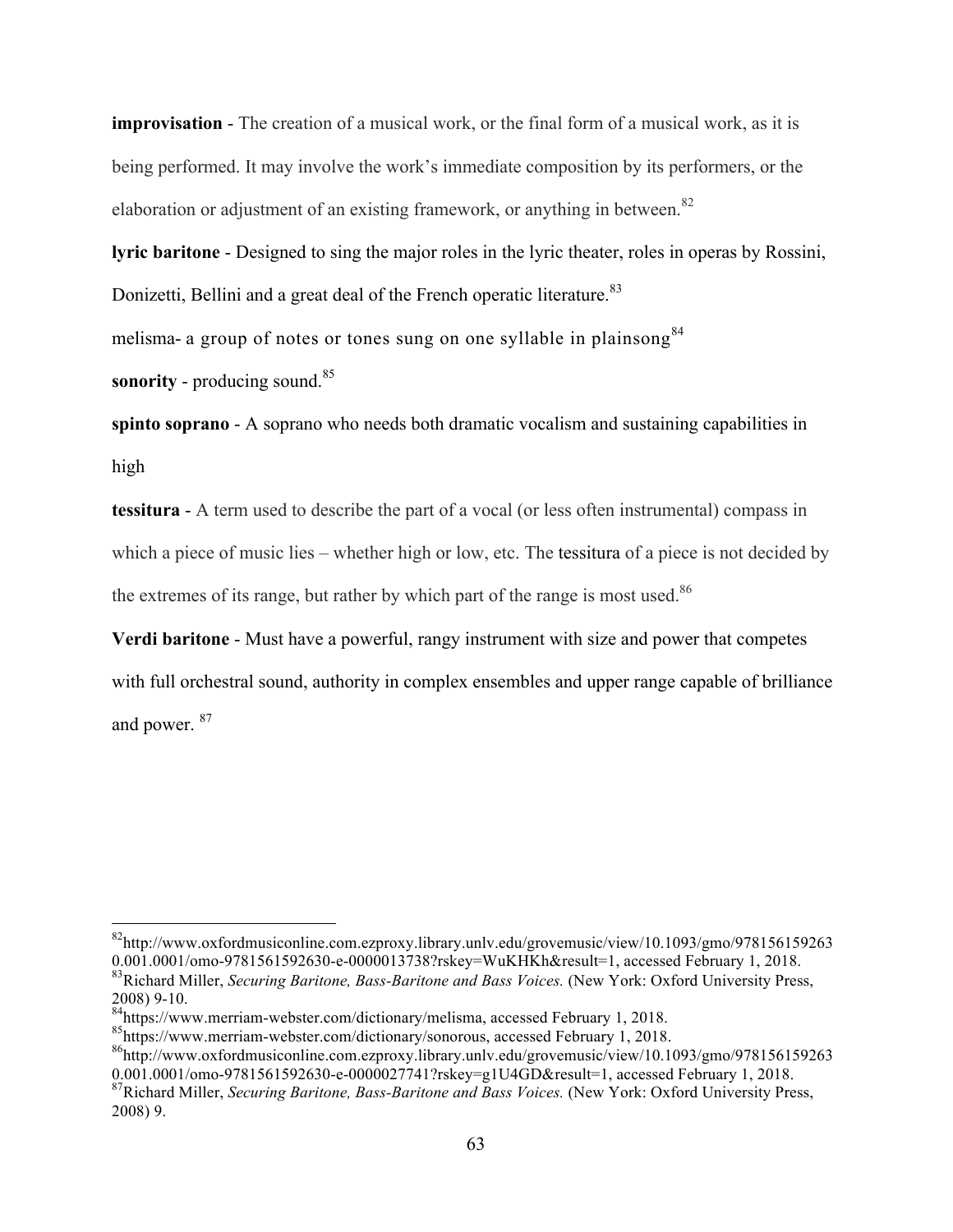# BIBLIOGRAPHY

### **Articles**

- Anonymous. "Concert Features New Jacqueline Hairston Ensemble." *Oakland Post* (Oakland, CA), January 18-24, 2012.
- Anonymous. "Metropolitan Opera Mezzo-Soprano to Perform Jacqueline Hairston's Music." *Oakland Post* (Oakland, CA), September 9, 1999.
- Bullock, Ken. "Let Spirituals Roll On." *Berkeley Dailey Planet* (Berkeley, CA), January 3-5, 2006.
- Caldwell, Hansonia L. "African-American Voices of Traditional Sacred Music in Twentieth Century and Twenty-First Century Los Angeles." *Black Music Research Journal* 31, no. 1 (Spring 2011).
- Cobb, Paul. "Jacqueline Hairston Heals the Soul Through Music; She Arranges 'Negro Spirituals' for Many Audiences." *Oakland Post*, (Oakland, CA) November 30, 2003.
- Fluhrer, Barbara. "City Chorus of Oakland, Jacqueline Hairston, Elsie Giani Honored." *Oakland Post* (Oakland, CA), December 8-14, 2010.
- Golden Gate International Choral Festival. "Festival Composers," http://goldengatefestival.org/festival-composers-0.

Hildebrand, Lee. "Jacqueline Hairston." *Oakland Post,* (Oakland, CA), May 6-12, 2015.

### **DVD**

Bibbs, Susheel and Onyabini, Tumani. *An Unsung Muse: Classical Song of Black Composers.*  DVD. Living Heritage Foundation/Bibbs.*,* 2013.

### **Dissertations**

- Green Mildred Denby. "A Study of the Lives and Works of Five Black Composers in America." DMA diss., University of Oklahoma, 1975
- Kilgore, Alethea N. "The Life and Solo Works of Margaret Allison Bonds (1913-1972)." DMA diss., Florida State University, 2013.
- Lain, Latoya L. "An Examination of the Compositional Style of Dorothy Rudd Moore and its Relationship to the Literary Influence of Langston Hughes." DMA diss., University of Nevada, Las Vegas, 2012.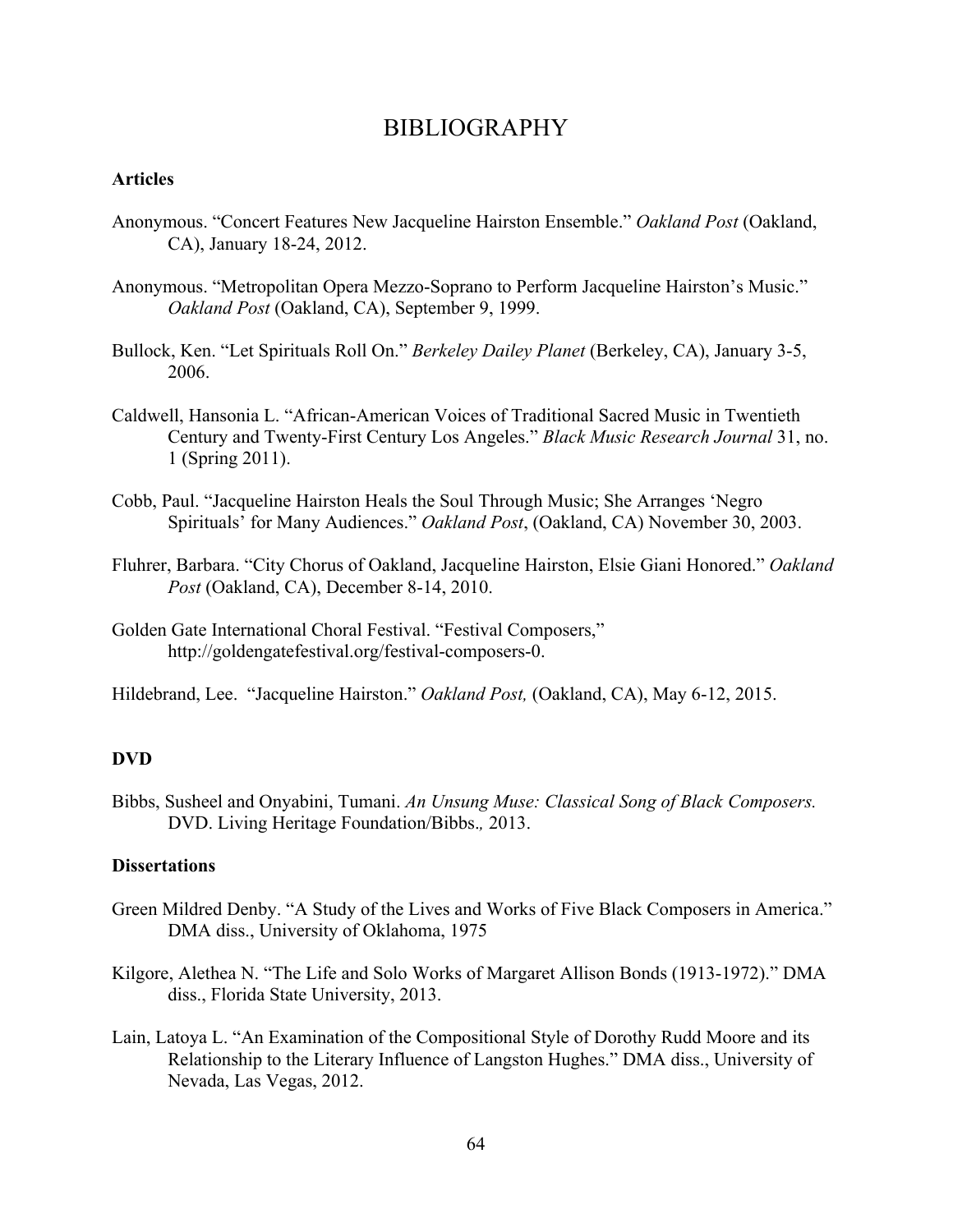- Lee, Albert Rudolph. "The Poetic Voice of Langston Hughes In American Art Song." DM diss., Florida State University 2012.
- Roberts, Lillian Chanelle. "Image, Narrative & Concept of Time in Valerie Capers's Song Cycle Songs of the Seasons." DMA diss., University of Nevada, Las Vegas, 2016.

#### **Histories and Theoretical Sources**

- Abdul, Raoul. *Blacks in Classical Music*. New York: Dodd, Mead, 1977.
- Ammer, Christine. *Unsung: A History of Women in American Music.* Century ed. Portland, OR: Amadeus Press, 2001.
- Burkholder, J. Peter, Grout, Donald Jay and Palisca, Claude V. *A History of Western Music,* 8th ed., W.W. Norton & Company: New York, 2010.
- Caldwell, Hansonia L. *African American Music: A Chronology 1619-1995.* Los Angeles: Ikoro Communications, 1996
- Cleveland, J. Jefferson and Nix, Verolga. ed. *Songs of Zion*. Abingdon: Nashville, 1981.
- Floyd Jr., Samuel A., ed. *Black Music in the United States: An Annotated Bibliography of Selected Reference and Research Materials.* Millwood, N.Y.: The Scarecrow Press, 1987.
- Gaudlin, Robert. *Harmonic Practice in Tonal Music*. 2<sup>nd</sup> ed. New York: W.W. Norton & Company, 2004.
- Green, Mildred Denby. Black Women Composers: A Genesis. Boston: Twayne, 1983.
- Holland, Ted. *This Day in African-American Music.* San Francisco: Pomegranate Artbooks, 1993
- Peretti, Burton W. *Lift Every Voice: The History of African American Music*. Lanham, MD: Roman & Littlefield: 2009.
- Roach, Hildred. *Black American Music*: *Past and Present*. 2nd ed. Malabar, FL: Kreiger Publishing Company,1992.
- Southern. Eileen. *The Music of Black Americans*. 3<sup>rd</sup> ed. New York: W.W Norton & Company, 1997.

#### **Interviews**

Hairston, Jacqueline. "Jacqueline Hairston Interview" Interview by Yerdua Cesar- Kaptoech. *The Friends of Negro Spirituals.* June 30, 2007.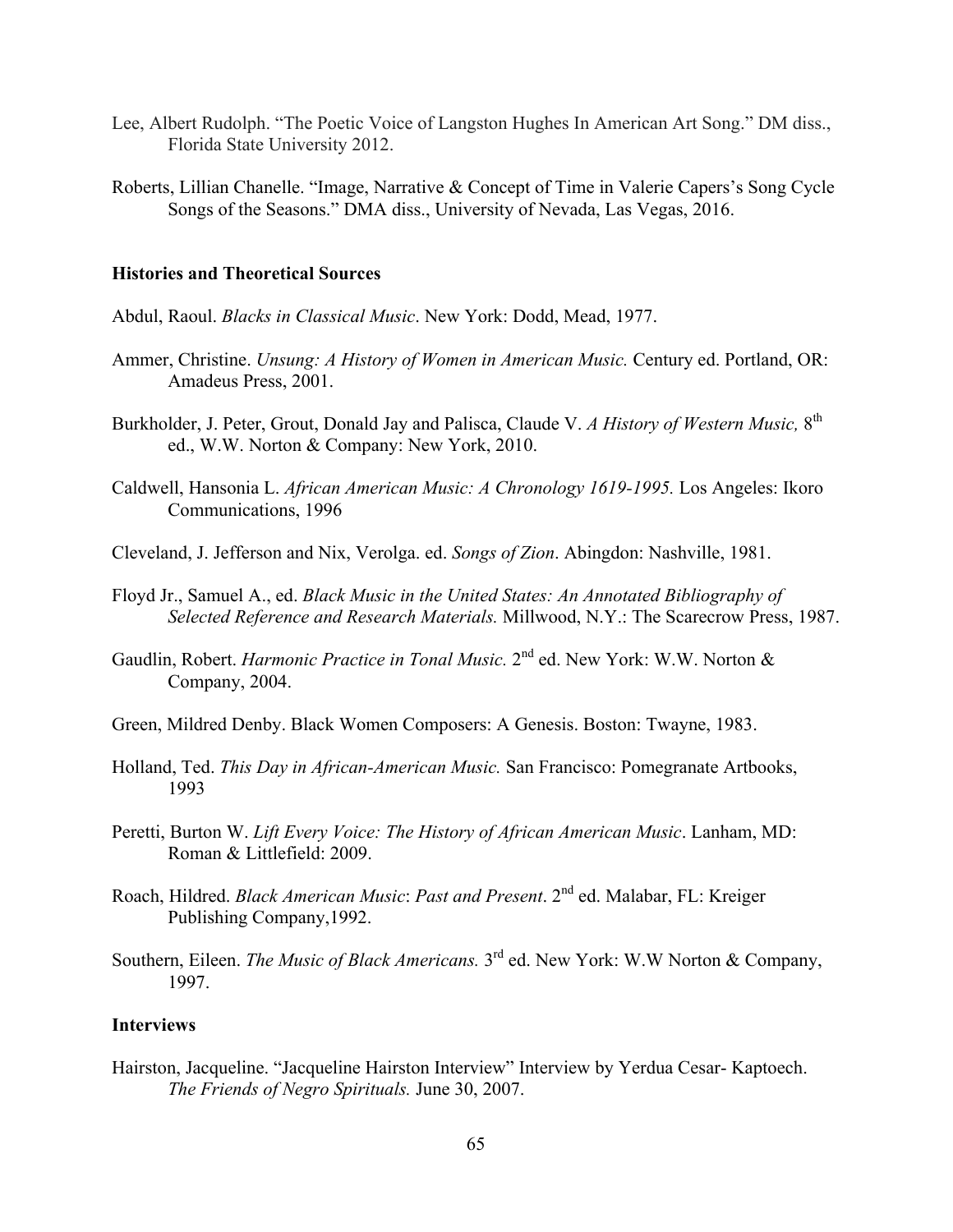#### **Selected Solo(ists) and Chorus Works**

Hairston, Jacqueline. *Jus' Keep on Singin.'* J. Hairs Productions, 2016.

Hairston, Jacqueline. 2016. *Why Peace is Always a Good Idea*. J. Hairs Productions, 2016.

#### **Select Solo Vocal Works by Jacqueline Hairston**

- Hairston, Jacqueline. *Countee Cullen Trilogy.* Song cycle (for bass-baritone and piano). Unpublished score, 2016.
- Hairston, Jacqueline. *Don't Feel No Ways Tired*. (for voice and piano). J. Hairs Productions, 1991.
- Hairston, Jacqueline. *Dreams* (for baritone and piano). unpublished score, 2014.

Hairston, Jacqueline. *Fix me, Jesus (*for voice and piano). J. Hairs Productions, 2003.

- Hairston, Jacqueline. *He's Got the Whole World in His Hands* (for voice and piano). J. Hairs Productions 2001.
- Hairston, Jacqueline. *Plenty Good Room* (for voice and piano). J. Hairs Productions, 2003.

Hairston, Jacqueline. *Lord I'll Go* (for voice and piano). J. Hairs Productions, 2010.

- Hairston, Jacqueline. *My Good Lord Done Been Here* (for voice and piano). J. Hairs Productions, 2003.
- Hairston, Jacqueline. *My People* (for voice and piano). Unpublished score, 2013.
- Hairston, Jacqueline. *Nobody Knows the Trouble I See Lord* (for voice and piano). J. Hairs Productions, 1990.
- Hairston, Jacqueline. *Ride on Jesus* (for soprano, baritone and piano). J. Hairs Productions, 2003.
- Hairston, Jacqueline. *She Sat Down for Freedom* (for soprano and piano). J. Hairs Productions, 2006.
- Hairston, Jacqueline. *This Little Light of Mine* (for voice and piano), J. Hairs Productions,1992.
- Hairston, Jacqueline. *Three Spirituals for Three Generations* (for three baritones and piano). unpublished score, 1999.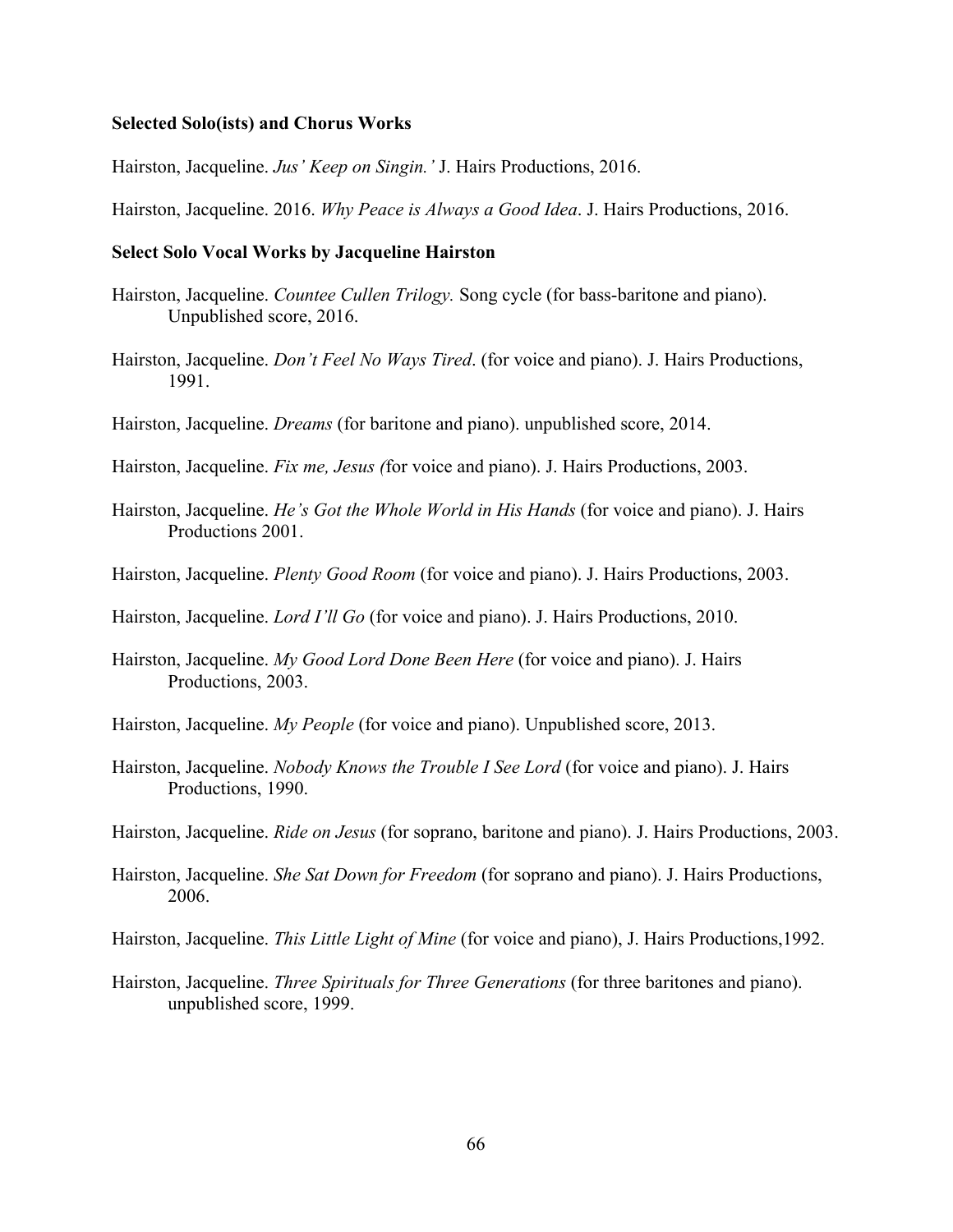#### **Related Scores**

- Bullock, Kathy W. and Cox, Donna. *Art Songs and Spirituals by Contemporary African American Composers.* comp. by Kathy W. Bullock and Donna Cox. Xenia, OH: Personal Best Ministries, 2014
- Clark, Edgar Rogie, compiler. *Negro Art Songs: Album by Contemporary Composers for Voice and Piano.* New York: Edward B. Marks Music Company, 1946.
- Davis, Kimberley. *And So We Sing: The Arrangements of Spirituals by Jacqueline Hairston.*  Place: Publisher, forthcoming.
- Patterson, Willis C. Compiler. *Anthology of Art Songs by Black American Composers.* New York: EB Marks Music Corporation, 1977.
- Patterson, Willis C. Compiler. Second Anthology of Art Songs by Black American Composers. 2002.
- Patterson, Willis. Compiler and editor. *The New Negro Spiritual.* 2002.
- Heard, Richard. Compiler. *44 Songs and Spirituals by Florence B. Price for Medium/High Voice and Piano.* Fayetteville, AK:ClarNan Editions, 2015
- Simmons, Margaret and Jeanine Wagner. Compilers and editors. *A New Anthology of Art Songs by African American Composers.* Carbondale, IL: Southern Illinois University Press, 2004.
- Taylor, Vivian. editor. *Art Songs and Spirituals by African-American Women Composers.* Bryn Mawr, PA: Hildegard Publishing Co., 1995.
- Walker- Hill, Helen. Compiler. *Black Women Composers: A Century of Piano Music 1893-1990.* Bryn Mawr, PA: Hildegard Publishing Co., 1992.
- Walker- Hill, Helen. Editor. *Chamber Music by Black Women Composers.* Bryn Mawr, PA: Hildegard Publishing Co., 1994.